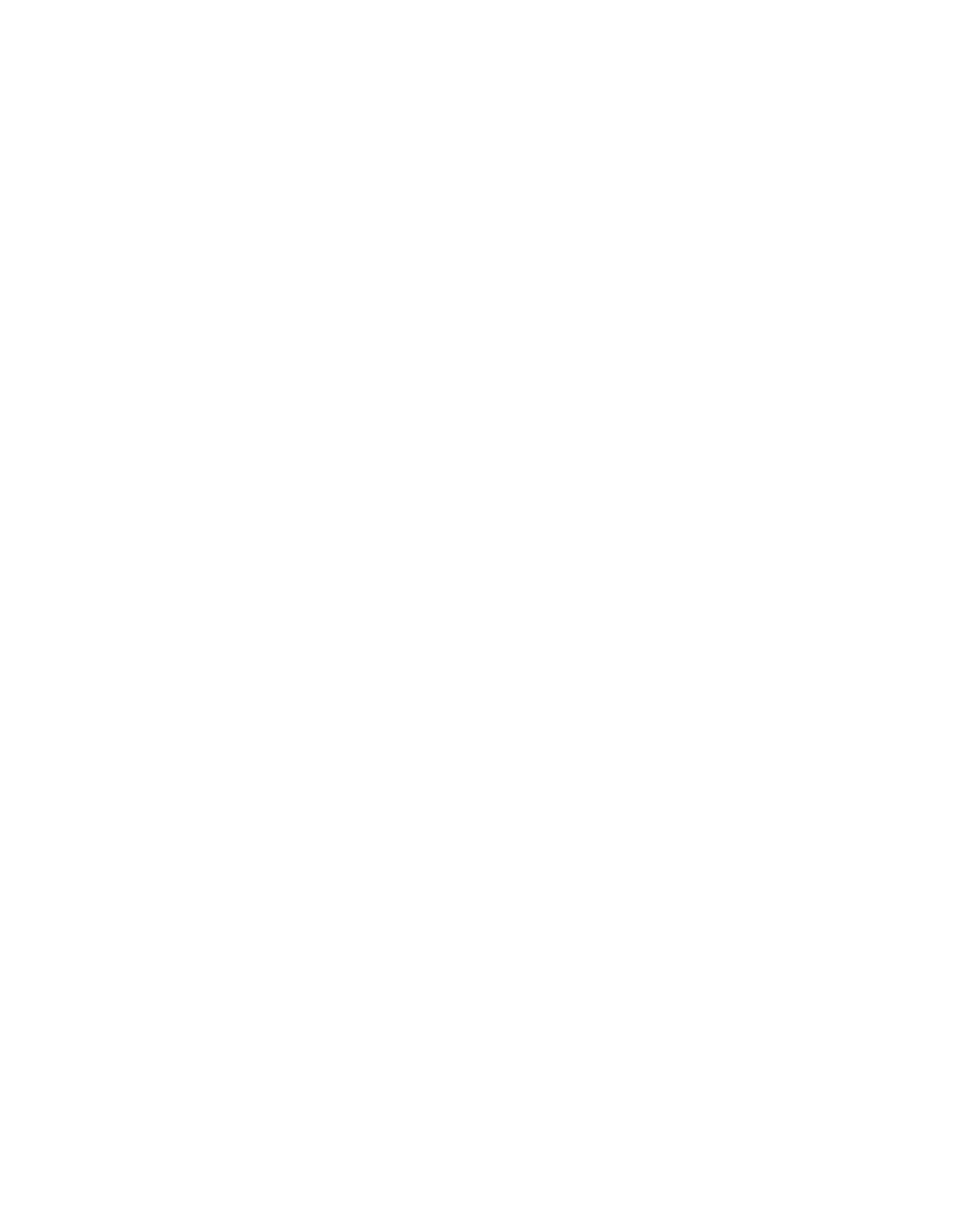## **TABLE OF CONTENTS**

|                  |                                                               | Page |
|------------------|---------------------------------------------------------------|------|
| A.               |                                                               |      |
| <b>B.</b>        |                                                               |      |
| C.               |                                                               |      |
|                  |                                                               |      |
| А.               |                                                               |      |
| <b>B.</b>        |                                                               |      |
| C.               |                                                               |      |
|                  |                                                               |      |
| А.               |                                                               |      |
| <b>B.</b>        |                                                               |      |
| C.               |                                                               |      |
| D.               |                                                               |      |
| Ε.               |                                                               |      |
|                  |                                                               |      |
| A.               |                                                               |      |
| <b>B.</b>        |                                                               |      |
| C.               |                                                               |      |
| <b>SECTION 5</b> |                                                               |      |
| А.               |                                                               |      |
| <b>B.</b>        |                                                               |      |
| $C_{\cdot}$      | Racial/Ethnic/National Original Harassment and Discrimination |      |
| D.               |                                                               |      |
| Ε.               |                                                               |      |
| F.               |                                                               |      |
|                  |                                                               |      |
| A.               |                                                               |      |
| <b>B.</b>        |                                                               |      |
| C.               |                                                               |      |
|                  | <b>SECTION 7 - LEAVES</b>                                     |      |
| А.               |                                                               |      |
| <b>B.</b>        |                                                               |      |
| C.               |                                                               |      |
| D.               |                                                               |      |
| Ε.<br>F.         |                                                               |      |
| G.               |                                                               |      |
| Н.               |                                                               |      |
| L.               |                                                               |      |
| J.               |                                                               |      |
| К.               |                                                               |      |
| L.               |                                                               |      |
|                  |                                                               |      |
|                  |                                                               |      |
|                  |                                                               |      |
|                  |                                                               |      |
|                  |                                                               |      |
|                  |                                                               |      |
|                  |                                                               |      |
|                  |                                                               |      |
|                  |                                                               |      |
|                  |                                                               |      |
|                  |                                                               |      |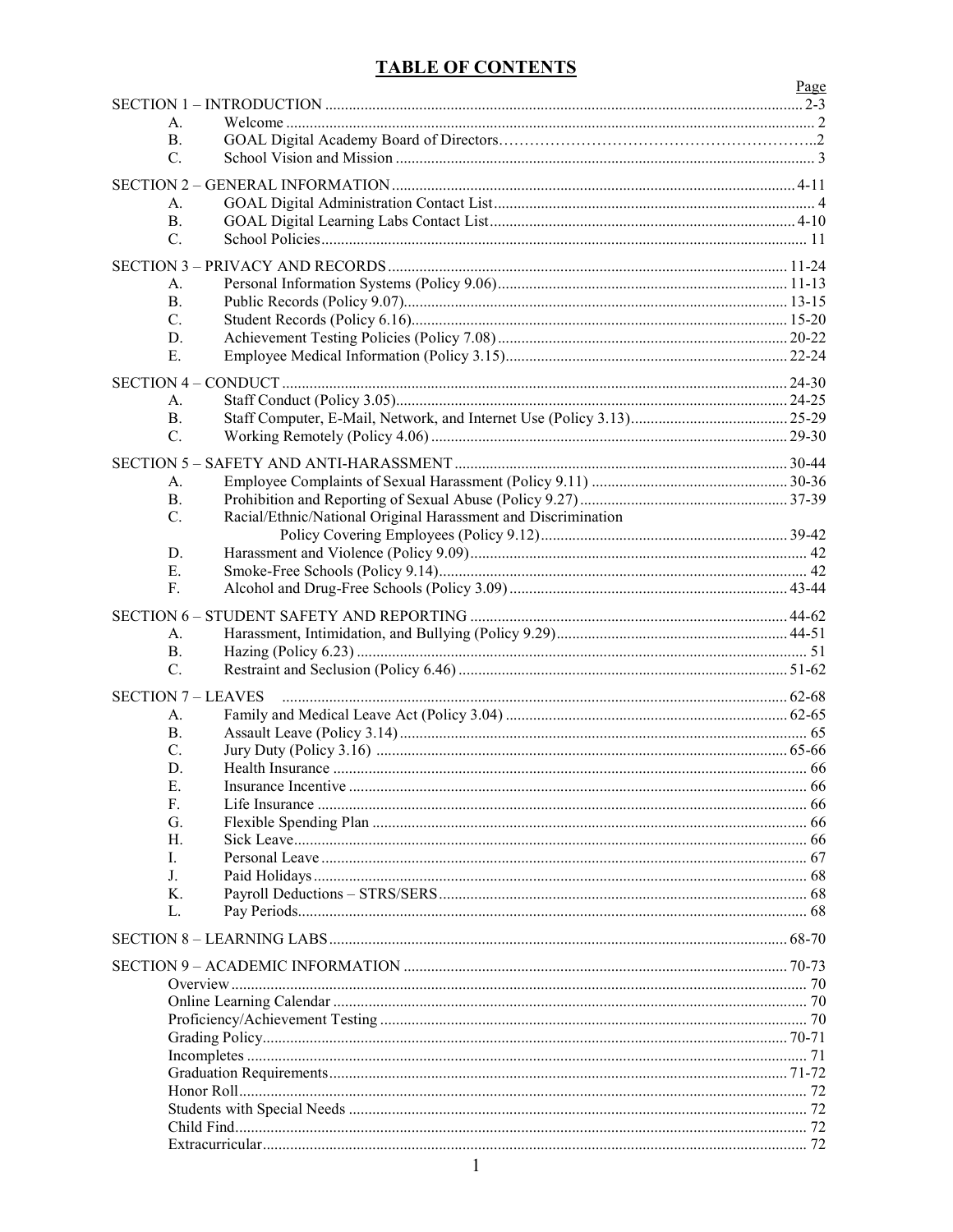| A.          |                                                                                |  |
|-------------|--------------------------------------------------------------------------------|--|
| <b>B.</b>   | Notification of Rights Under FERPA for Elementary and Secondary Schools  73-74 |  |
| C.          |                                                                                |  |
| D.          |                                                                                |  |
| Ε.          |                                                                                |  |
| $F_{\perp}$ |                                                                                |  |

# 1. Introduction

# A. Welcome

Welcome to GOAL Digital Academy! Goal Digital Academy ("GOAL" or the "School") has prepared this Handbook to be a helpful reference on the operational aspects of our school and its policies, procedures, and services. This Handbook should further assist with understanding the mission, goals, and vision of the School, as well as provide guidelines for your employment experience with us in an effort to foster a safe and healthy work environment.

This Handbook is given to each employee as a matter of information only and summarizes the School's policies and procedures. The School's Governing Authority and Administration reserve the right to modify, revoke, suspend, and/or terminate/change any policies or procedures and the content of this Handbook at any time. This Handbook is not intended to create nor is it to be construed as a contract of employment with any individual employee or any group of employees.

If there is a conflict between the information in this Handbook and any collectively-bargained, negotiated agreement or law, rule, policy, regulation, term, or provision of the United States, State of Ohio, Ohio Department of Education, or GOAL Digital Academy Governing Authority, the negotiated agreement, law, rule, policy, regulation, term, or provision is the controlling authority.

Please carefully read and become familiar with this Handbook. If you have any questions, please ask your supervisor or contact the Superintendent.

## B. GOAL Digital Academy Board of Directors

| James Peterson, Chair | Doug Ute, Member                |
|-----------------------|---------------------------------|
| Greg Nickoli, Member  | Jim Smith, Sponsor Liaison      |
| Larry Hickman, Member | <b>Steve Earnest, Treasurer</b> |
| Debbie Curtis, Member |                                 |

 The GOAL Board of Directors meets on the first Thursday of even-numbered months at 8:00 am at the Goal Mansfield Lab. If the Board opts to change the date of the meeting it will be advertised on the website and the Mid-Ohio ESC website. GOAL Board Meetings will be held: October 21, 2021; December 2, 2021; February 3, 2022; April 7, 2022; June 2, 2022; and August 4, 2022. To contact the Board of Education office: 890 W. Fourth St., Mansfield, OH 44906; Phone: 419-775-4809, ext. 1103 -- Fax: 419-529-2976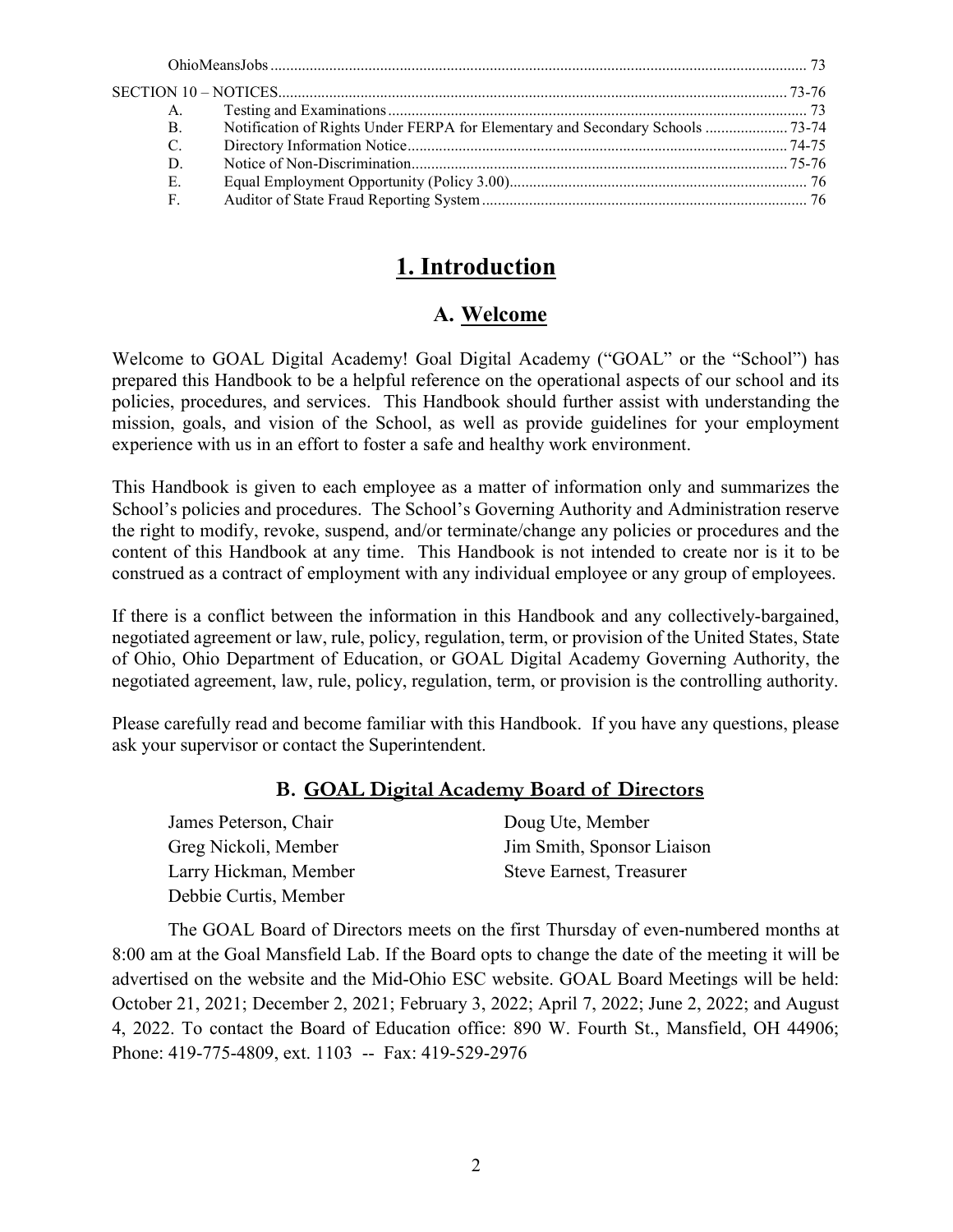# C. School Vision and Mission

At GOAL Digital Academy, we ignite our students with the desire to achieve positive accomplishments, explore the world around them, and obtain a quality education.

GOAL Digital Academy is a public on-line community school, serving students throughout the State of Ohio in grades  $K - 12$ , with a curriculum written to Ohio Academic Content Standards. GOAL opened its doors in Edison, Ohio, with the 2002-2003 school year, and has grown to seven physical locations since then: Mansfield, Cardington, Galion, Delaware, Marion, Mt Vernon and Newark.

We regard each student and family as important. Therefore, teachers and administrators cooperatively team with students and parents to personalize an education that incorporates individual student's needs and goals.

Parents play a crucial role in their children's education. GOAL provides training to parents, ensuring that all students receive quality instruction, assistance, and supervision.

At GOAL, we pride ourselves on being flexible and innovative while actively supporting our students as they work to achieve their goals.

GOAL offers an array of educational services and programs for its students. Special education services and intervention programs are provided for students in all grades for those who require such services. Small resource room hybrid courses are offered for all students who are on an Individualized Educational Program.

Licensed teachers instruct GOAL's K-12 students, enabling them to earn an accredited high school diploma. Advanced placement courses and college credit are also available. Tutoring services in GOAL's learning labs are also available for all students.

In addition to its standard curriculum, GOAL offers credit flexibility, drop-out prevention and credit recovery programs to its high school students. GOAL also offers inclusion hybrid courses for at-risk & special education students. GOAL provides educational opportunities for students up to 21 years of age, and up to 23 years of age when the student is on an Individualized Educational Program. Response to Intervention is utilized to ensure all students are provided opportunities for success.

GOAL also has mutual services with many high schools/career centers and JOG programs in Ohio.

Licensed teachers instruct GOAL's middle and elementary school students (Grades  $K - 8$ ), while parents provide support from home. GOAL's reading and math intervention programs help elementary and middle school students make multiple-year gains. Licensed teachers act as partners with parents, who work with the students on a daily basis.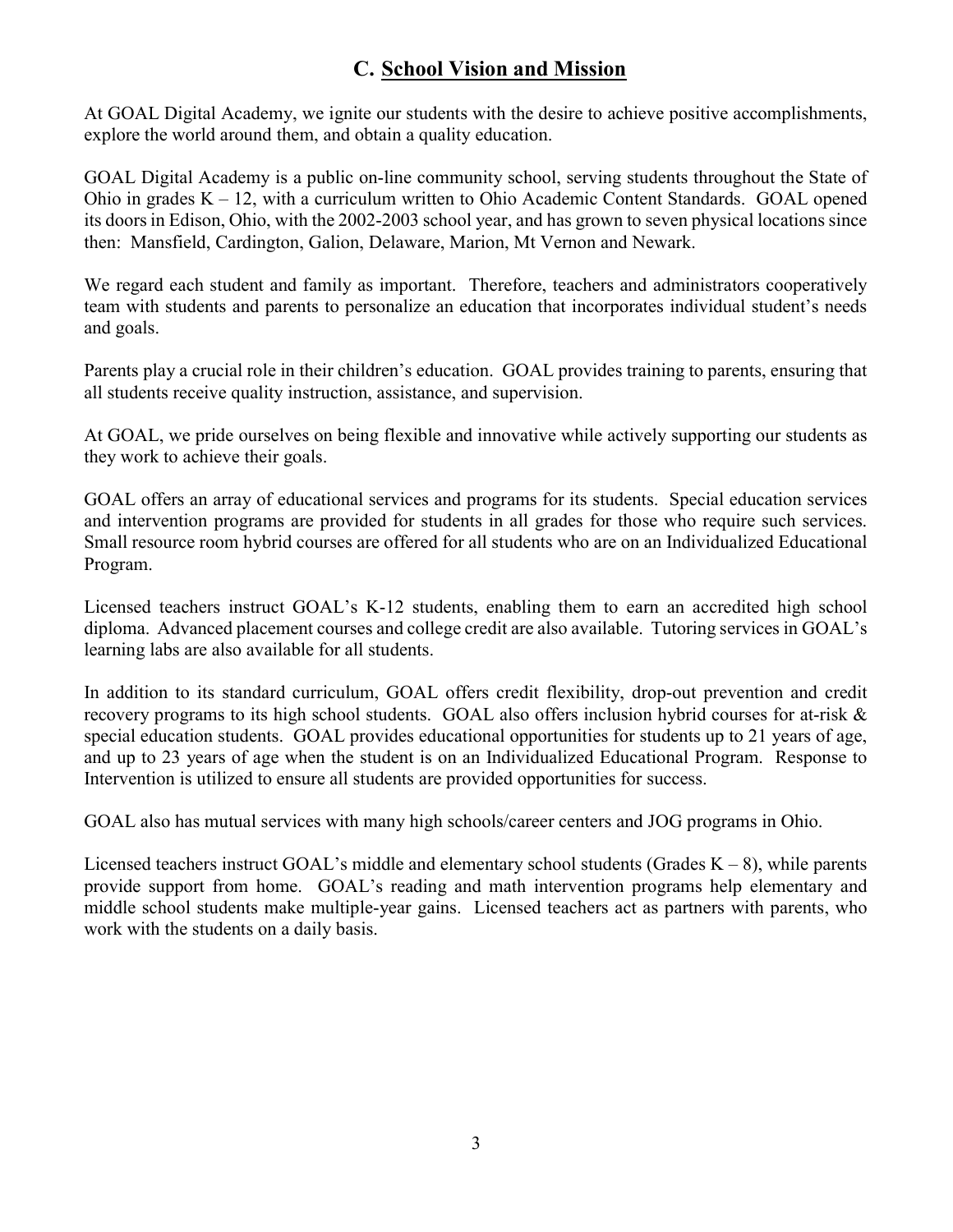# A. GOAL Digital Academy School Administration

## Superintendent/Director of GOAL Digital Academy: Tish Jenkins

Phone: 419-775-4809, ext. 1101 Fax: 419-529-2976 Email: tjenkins@mygda.org

#### Executive Assistant to Superintendent: Diane Moore

 Phone: 419-775-4809, ext. 1103 Fax: 419-529-2976 Email: dmoore@mygda.org

### Director of Operations/Principal: Jeff Grimmett

 Phone: 419-775-4809, ext. 1108 Fax: 419-529-2976 Email:  $\frac{\text{symmet}(a)}{\text{symmet}(a)}$ 

### Assistant Director of Technology: Wes Brooks

| Phone: | 419-775-4809, ext. 1107     |
|--------|-----------------------------|
| Fax:   | 419-529-2976                |
| Email: | $wbrooks(\omega mygda.org)$ |

## K-8 Director: Kelli Fisher

| Phone: | 419-775-4809, ext. 1201 |
|--------|-------------------------|
| Fax:   | 419-960-4915            |
| Email: | $k$ fisher@mygda.org    |

### Director of Special Education: Nan Stanish

Phone: 419-775-4809, ext. 1102 Fax: 419-529-2976 Email: nstanish@mygda.org

## Director of Partnerships & Family Engagement: Jessica Caughlan

Phone: 419-775-4809, ext. 1903 Fax: 419-529-2976 Email: jcaughlan@mygda.org

### Director of Curriculum, Instruction & CTE: Dionna Randas

| Phone:      | 419-775-4809, ext. 1212 |
|-------------|-------------------------|
| Cell Phone: | 567-202-2359            |
| Fax:        | 419-529-2976            |
| Email:      | drandas(a)mygda.org     |

### School Psychologist: Elisabeth (Lisa) Kraemer

| Phone: | 419-775-4809, ext. 1124 |
|--------|-------------------------|
| Fax:   | 419-529-2976            |
| Email: | ekraemer@mygda.org      |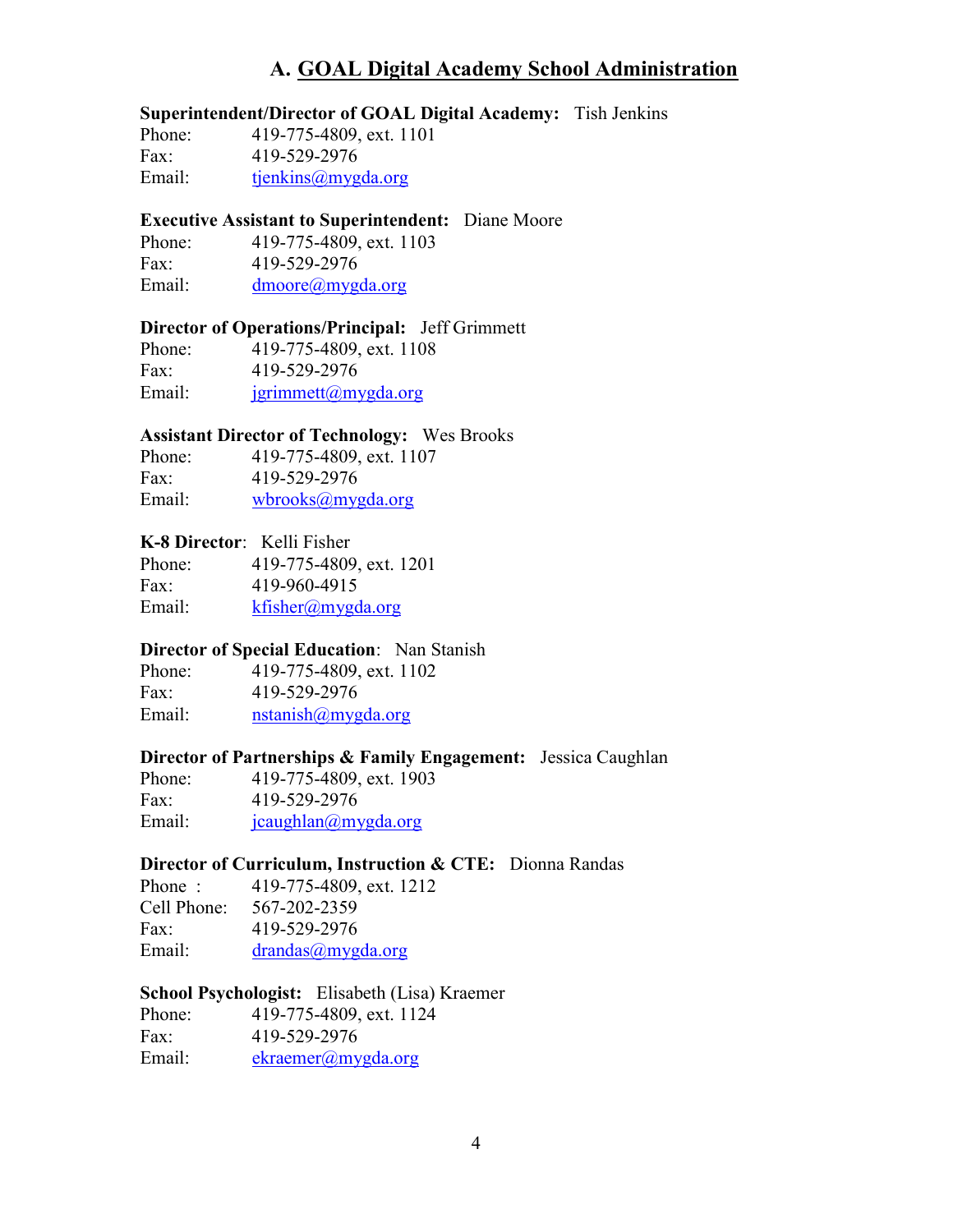## B. Learning Labs

GOAL Mansfield Lab 890 West Fourth Street, Mansfield, OH 44906 (Monday – Friday, 8:30 – 3:30) Local: 419-775-4809 Toll-free: 877-659-1900 Fax: 419-529-2976

### Director of Special Education:

Nan Stanish Phone: 419-775-4809, ext. 1102 Email: nstanish@mygda.org

## Director of Operations/Principal:

Jeff Grimmett Phone: 419-775-4809, ext. 1108 Emails: jgrimmett@mygda.org

#### Receptionist:

Rebecca Shaw Phone: 419-775-4809, ext. 1100 Email: rshaw@mygda.org

School Counselor: Diana Hurlow Phone: 419-775-4809, ext. 1119 Email: dhurlow@mygda.org

### Career Counselor:

Shannon Wellin Phone: 419-755-4809, ext. 1118 Email: swelling@mygda.org

Educational Advocate: Lance Hood Phone: 419-775-4809, ext. 1106 Email: lhood@mygda.org

Intervention Specialist: Nathan Leasure Phone: 419-775-4809, ext. 1203 Email: nleasure@mygda.org

Intervention Specialist: Kelly Zakrajsek Phone: 419-775-4809, ext. 1115 Email: kzakrajsek@mygda.org

## Director of Curriculum, Instruction &

CTE: Dionna Randas Phone: 419-775-4809, ext. 1212 Email: drandas@mygda.org

Asst Director of Technology: Wes Brooks Phone: 419-775-4809, ext. 1107 Cell: 419-632-5417 Email: wbrooks@mygda.org

## Enrollment Specialist:

Mendy Chard Phone: 419-775-4809, ext. 1402 Email: mchard@mygda.org

## Behavioral Therapist:

Deb Strong Phone: 419-775-4809, ext. 1190 Email: dstrong@mygda.org

#### Student Admin Assistant:

Barb Ludwig Phone: 419-775-4809, ext. 1109 Email: bludwig@mygda.com

## Educational Advocate:

Nancy Stover Phone: 419-775-4809, ext. 1112 Email: nstover@mygda.org

### Transition Coordinator:

Chelsea Lee Phone: 419-775-4809, ext. 1113 Email: clee@mygda.org

# Intervention Specialist:

LeRoy Smith Phone: 419-775-4809, ext. 1145 Email: lsmith@mygda.org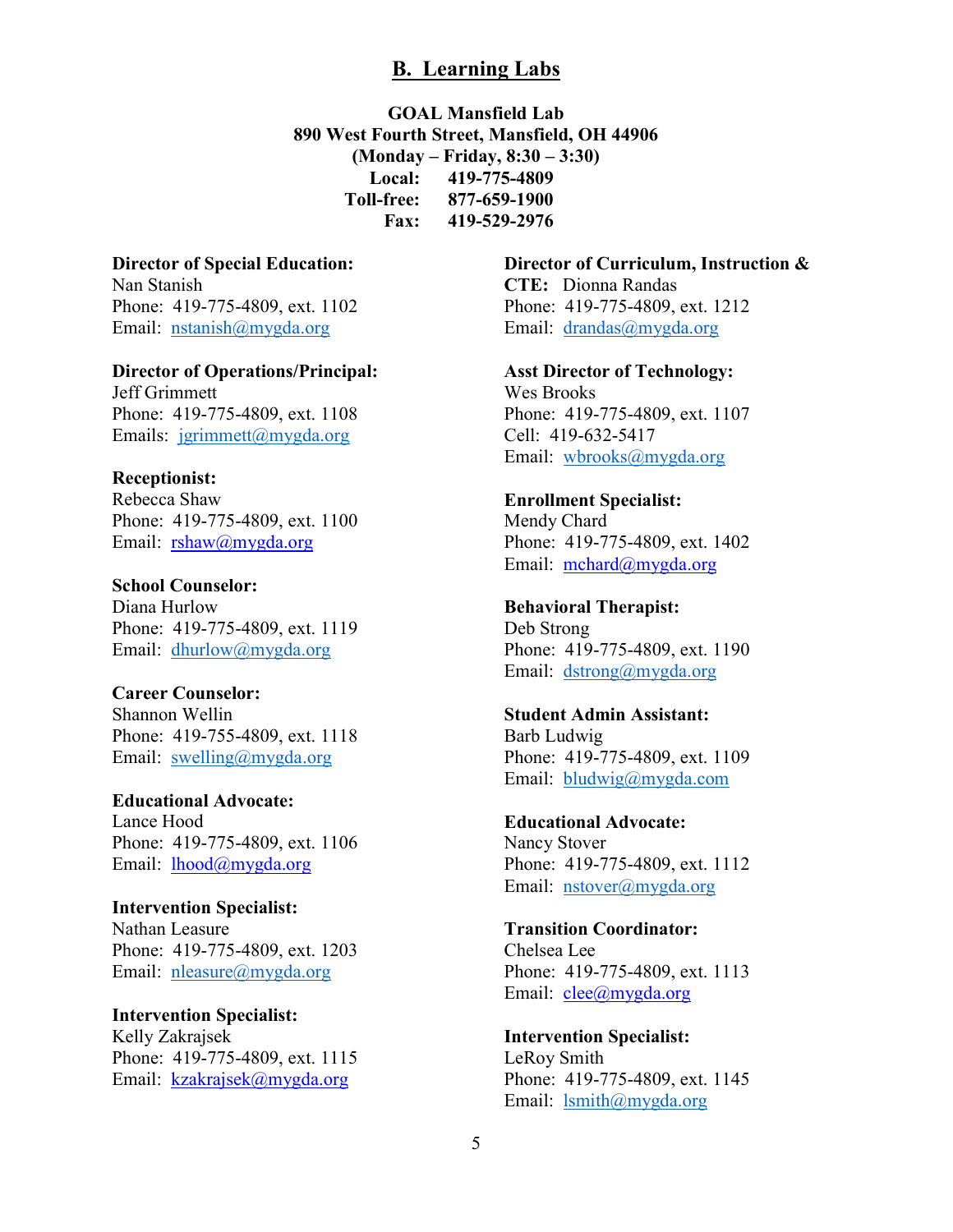Teacher: Shelly Layman Phone: 419-775-4809, ext. 1141 Email: slayman@mygda.org

Teacher: Lyndsay Witmer Phone: 419-775-4809, ext. 1116 Email: lwitmer@mygda.org

Teacher: Jennifer Cobern Phone: 419-775-4809, ext. 1111 Email: jcobern@mygda.org

Testing Coordinator: Melinda Galleher Phone: 419-775-4809, ext. 1211 Email: mlgalleher@mygda.org

Computer Technician: Sarah Fernandez, Wireless Comm. Coord. Phone: 419-775-4809, ext. 1105 Email: sfernandez@mygda.org

Computer Technician: Michael Thompson Phone: 419-775-4809, ext. 1106 Email: mthompson@mygda.org

Fiscal Office: Jolene Healea, EMIS Manager Phone: 419-775-4809, ext. 1121 Fax: 419-529-2976 Email: jhealea@mygda.org

Attendance Officer: Steve Haverdill Phone: 419-775-4809, ext. 1140 Fax: 419-529-2976 Email: shaverdill@mygda.org

Teacher: Melinda Saltzgiver Phone: 419-775-4809, ext. 1142 Email: msaltzgiver@mygda.org

Teacher: Mike Galleher Phone: 419-775-4809, ext. 1114 Email: mgalleher@mygda.org

Attendance Officer: Steve Haverdill Phone: 419-775-4809, ext. 1140 Email: shaverdill@mygda.org

Technology Office: Help Desk: 419-775-4809, ext. 4358

Computer Technician: Sean Flannery Phone: 419-775-4809, ext. 1127 Email: sflannery@mygda.org

Accounts Payable: Missy Clark Phone: 419-775-4809, ext. 1120 Email: mclark@mygda.org

Records Manager: Jeri Armstrong Phone: 419-775-4809, ext. 1110 Email: jarmstrong@mygda.org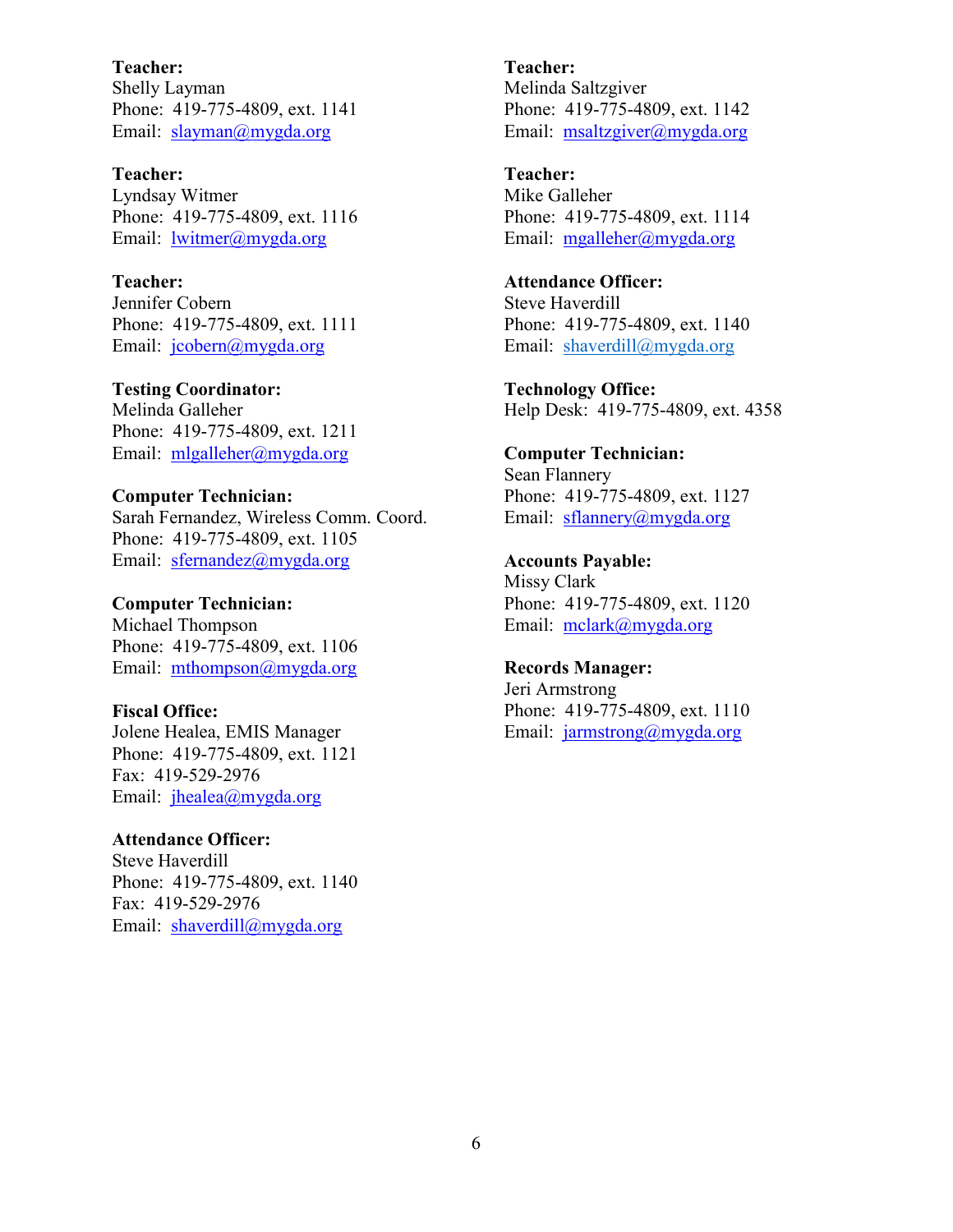### GOAL Cardington Lab 3700 Co Rd. 168, Cardington, OH 43315 (Monday-Friday, 8:30 - 3:30) Phone: 419-949-4545 -- Fax: 419-946-3651

K-8 Director: Kelli Fisher Phone: 419-775-4809, ext. 1201

Email: kfisher@mygda.org

Lab Aide: Jennifer Woodrum Phone: 419-775-4809, ext. 1300 Email: jwoodrum@mygda.org

Intervention Specialist: Wes Stauffer Phone: 419-775-4809, ext. 1905 Email: wstauffer@mygda.org

School Counselor: Ryan Caplinger Phone: 419-775-4809, ext. 1104 Email: reaplinger@mygda.org

Teacher: Joe Byrne Phone: 419-775-4809, ext. 4362 Email: jbyrne@mygda.org

Teacher: Sondra Carey Phone: 419-775-4809, ext. 1301 Email: scarey@mygda.org

Enrollment Specialist: Judy Mitchell Phone: 419-775-4809, ext. 1511 Email: jmitchell@mygda.org

Educational Advocate: Amy Holloway Phone: 419-775-4809, ext. 1217 Email: aholloway@mygda.org

Teacher: Katelin Lee Phone: 419-775-4809, ext. 1136 Email: klee@mygda.org

## GOAL Galion Lab 366 Portland Way North, Galion, OH 44833 (Monday – Friday, 8:30– 3:30) Phone: 419-468-5805 -- Fax: 419-468-5805

K-8 Director: Kelli Fisher Phone: 419-775-4809, ext. 1201 Email: kfisher@mygda.org

Enrollment Specialist: Judy Mitchell Phone: 419-775-4809, ext. 1511 Email: jmitchell@mygda.org

Intervention Specialist: Kelly Zakrajsek Phone: 419-775-4809, ext. 1115 Email: kzakrajsek@mygda.org

School Counselor: Diana Hurlow Phone: 419-775-4809, ext. 1119 Email: dhurlow@mygda.org

Teacher: Kelly Watson Phone: 419-775-4809, ext. 1222 Email: kwatson@mygda.org

Teacher: Katelin Lee Phone: 419-775-4809, ext.1136 Email: klee@mygda.org

Receptionist: Virginia (Ginnie) Clark Phone: 419-775-4809 Email: gclark@mygda.org

Behavioral Therapist: Amy Bings Phone: 419-775-4809, ext. 1204 Email: abings@mygda.org

Intervention Specialist: Nathan Leasure Phone: 419-775-4809, ext. 1203 Email: nleasure@mygda.org

Intervention Specialist: Pat Wood Phone: 419-775-4809, ext. 4366 Email: pwood@mygda.org

Educational Advocate: Amy Holloway Phone: 419-775-4809, ext. 1217 Email: aholloway@mygda.org

Educational Advocate: Eric Uhde Phone: 419-775-4809, ext. 1206 Email: euhde@mygda.org

Teacher: Richard Guins Phone: 419-775-4809, ext.1205 Email: rguins@mygda.org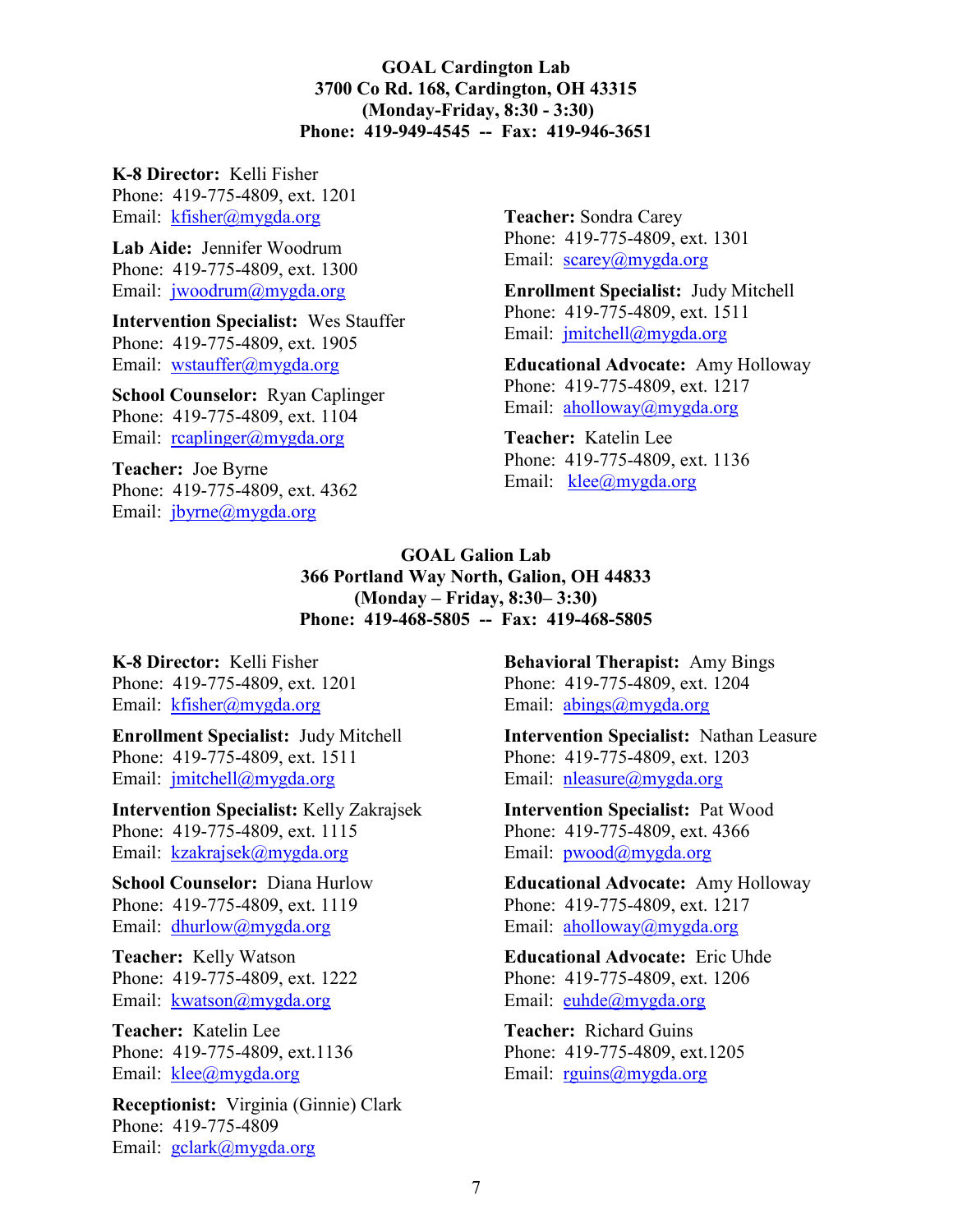## Serving Franklin County Cleveland Ave, Columbus, OH (Monday-Friday, 8:30-3:30) Phone: 419-775-4809

# Director of Partnerships & Family

Engagement: Jessica Caughlan Phone: 419-775-4809, ext. 1903 Email: jcaughlan@mygda.org

## ELL Tutor:

Carol Lucas Phone: 419-775-4809, ext. 1504 Email: clucas@mygda.org

## School Counselor: Heather Allen Phone: 419-775-4809, ext. 1202 Email: hallen@mygda.org

Tutor:

Jama Abdi Phone: 419-775-4809, ext. 1909 Email: jabdi@mygda.org

## GOAL Mt Vernon Lab 781 Fairgrounds Rd, Mt. Vernon, OH 43050 (Monday-Friday, 8:30-3:30) Phone: 419-823-9117 Fax: 419-823-9117

## Director of Partnerships & Family Engagement:

Jessica Caughlan Phone: 419-775-4809, ext. 1903 Email: jcaughlan@mygda.org

## Teacher:

Gregg Snouffer Phone: 419-775-4809, ext. 1600 Email: gsnouffer@mygda.org

Educational Advocate: Ryan Hontz Phone: 419-775-4809, ext. 4360 Email: rhontz@mygda.org

## School Counselor: Heather Allen Phone: 419-775-4809, ext. 1202 Email: hallen@mygda.org

Teacher: Matthew Alexander Phone: 419-775-4809, ext. 1603 Email: malexander@mygda.org

## Teacher: Stephanie Frisch Phone: 419-775-4809, ext. 1906 Email: sfrisch@mygda.org

Intervention Specialist: Wes Stauffer Phone: 419-775-4809, ext. 1905 Email: wstauffer@mygda.or

## Enrollment Specialist: Mendy Chard Phone: 419-775-4809, ext. 1402 Email: mchard@mygda.org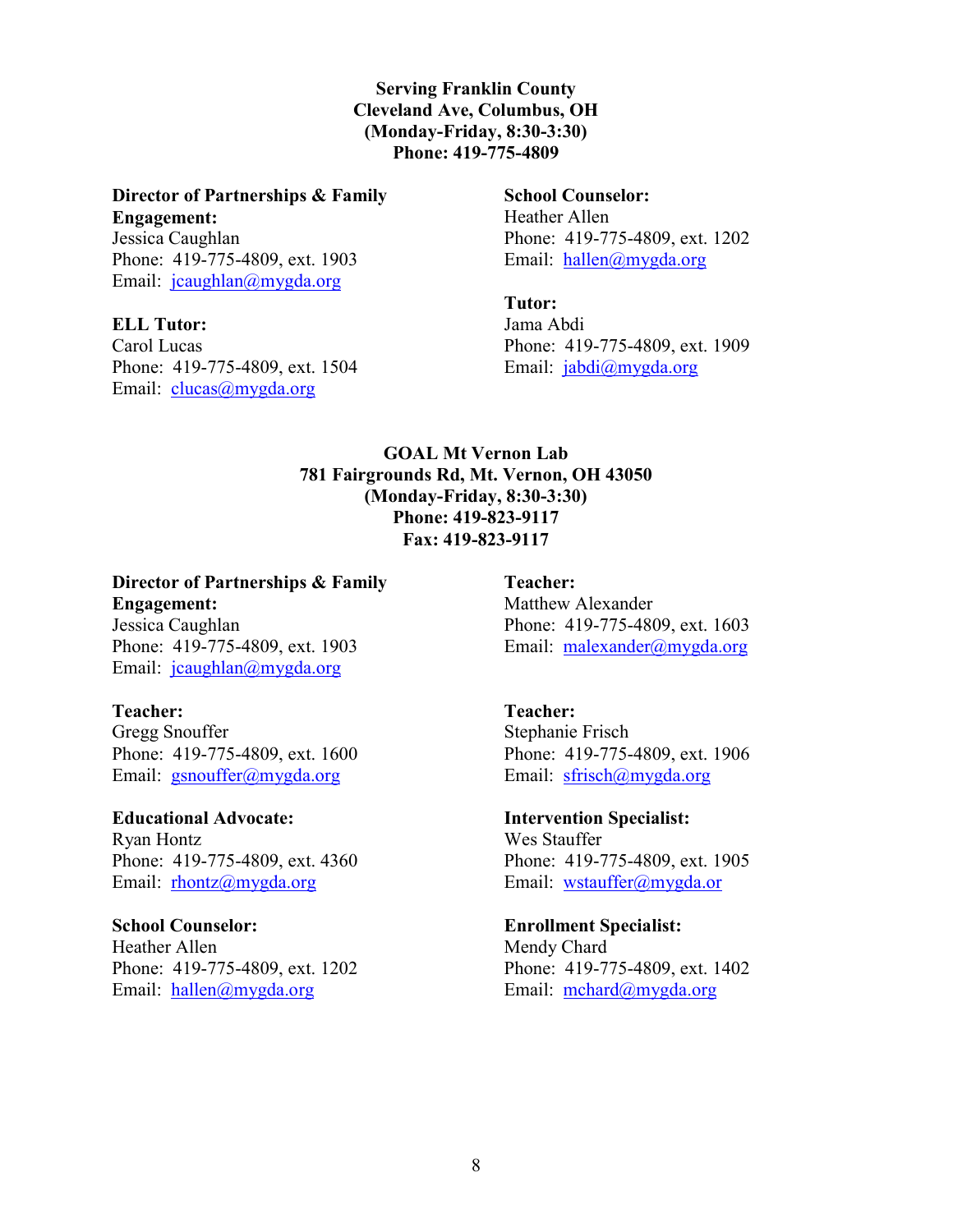GOAL Delaware Lab 248 N Washington St, Delaware, OH 43015 (Monday-Friday, 7:30 – 2:30) Phone: 419-741-4918 Fax: 740-548-0710

Director of Operations: Jeff Grimmett Phone: 419-775-4809, ext. 1108 Emails: jgrimmett@mygda.org

JOG Support: Dee McGrew Phone: 4129-775-4809, ext. 1502 Email: dmcgrew@mygda.org

Educational Advocate: Sharon Lloyd Phone: 419-775-4809, ext. 1501 Email: slloyd@mygda.org

Intervention Specialist: Hope Losh Phone: 419-775-4809, ext. 4359 Email: hlosh@mygda.org

Teacher: Casey Clark Phone: 419-775-4809, ext. 1508 Email: cclark@mygda.org

Records Process: Jill Millisor Phone: 914-775-4809, ext. 1123 Email: jmillisor@mygda.org

Enrollment Specialist: Judy Mitchell Phone: 419-775-4809, ext. 1511 Email: jmitchell@mygda.org

Teacher: Angeline Burke Phone: 419-775-4809, ext. 1510 Email: aburke@mygda.org

Teacher: Dakota Parrish Phone: 419-775-4809, ext. 1503 Email: dparrish@mygda.org

School Counselor: Heather Allen Phone: 419-775-4809, ext. 1202 Email: hallen@mygda.org

Tutor: Gretchen Stranges Phone: 419-775-4809, ext. 1902 Email: gstranges@mygda.org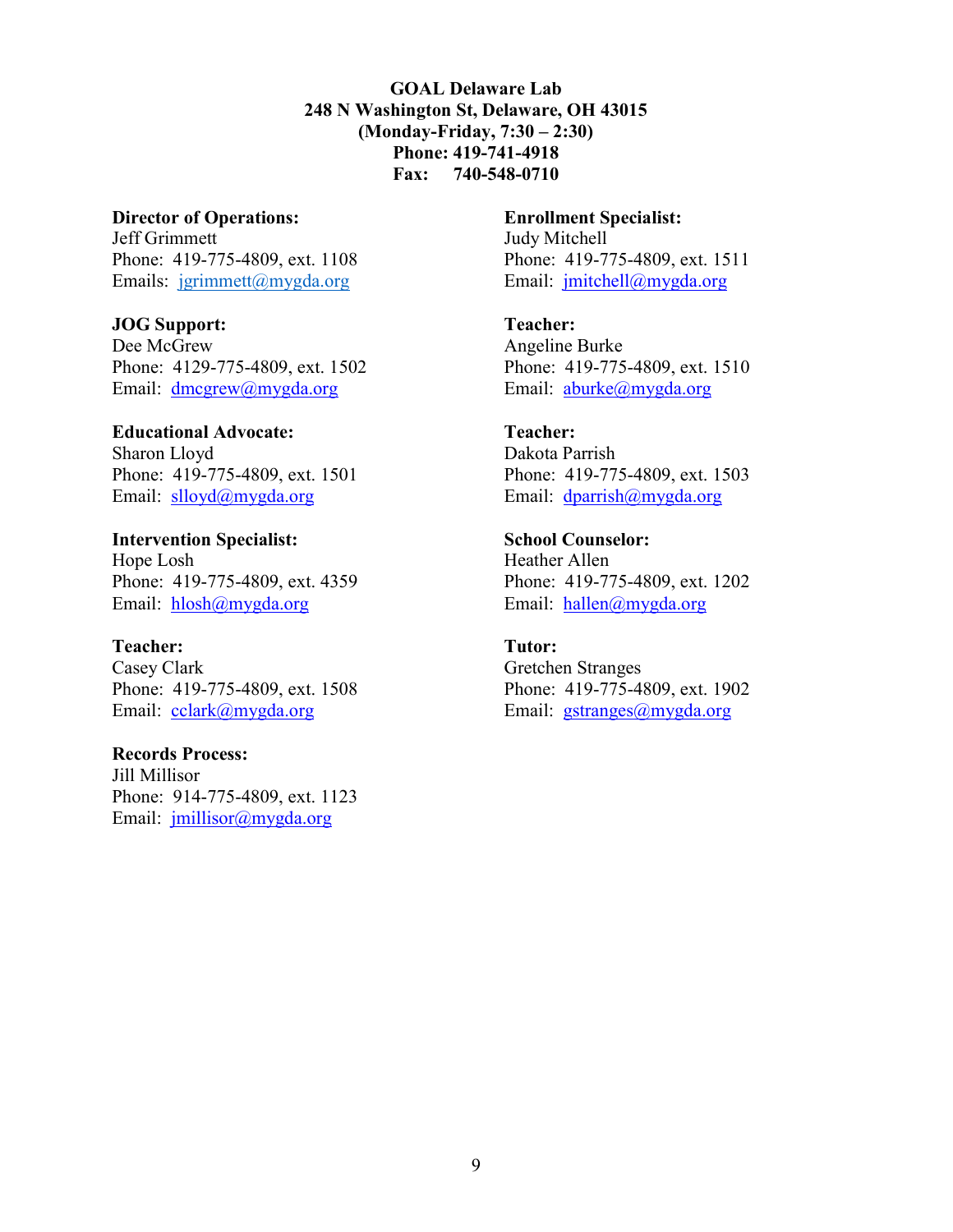GOAL Marion Lab 194 West Center Street, Marion, OH 43302 (Monday-Friday, 8:30 – 3:30) Phone: 740-387-3733 Fax: 740-387-3733

K-8 Director: Kelli Fisher Phone: 419-775-4809, ext. 1201 Email: kfisher@mygda.org

JOG Support: Keith Willis Phone: 419-775-4809, ext. 1401 Email: kwillis@mygda.org

Enrollment Specialist: Judy Mitchell Phone: 419-775-4809, ext. 1511 Email: jmitchell@mygda.org

Educational Advocate: Sharon Lloyd Phone: 419-775-4809, ext. 1501 Email: slloyd@mygda.org

Teacher: Melinda Radabaugh Phone: 419-775-4809, ext. 1126 Email: mradabaugh@mygda.org School Counselor: Ryan Caplinger Phone: 419-775-4809, ext. 1104 Email: reaplinger@mygda.org

Intervention Specialist: Stephanie Bowers Phone: 419-755-4809, ext. 1303 Email: sbowers@mygda.org

Intervention Specialist: Nathan Leasure Phone: 419-775-4809, ext. 1203 Email: nleasure@mygda.org

Teacher: Megan Moore Phone: 419-775-4809, ext. 1403 Email: mmoore@mygda.org

GOAL Newark Lab 15 N 3rd St, 6th Floor, Newark, OH 43055 (Monday-Friday, 8:30 – 3:30) Phone: 740-785-1421

#### Director of Partnerships &

Family Engagement: Jessica Caughlan Phone: 419-775-4809, ext. 1903 Email: jcaughlan@mygda.org

#### Intervention Specialist:

Cindy Cunningham Phone: 419-775-4809, ext. 4361 Email: ccunningham@mygda.org

Tutor: Carol Lucas Phone: 419-775-4809, ext. 1504 Email: clucas@mygda.org

Educational Advocate: Ryan Hontz Phone: 419-775-4809, ext. 4360 Email: rhontz@mygda.org

Teacher: Antonino Ippolito Phone: 419-775-4809, ext. 1908 Email: aippolito@mygda.org

Teacher: Dakota Parrish Phone: 419-775-4809, ext. 1503 Email: dparrish@mygda.org

School Counselor: Heather Allen Phone: 419-775-4809, ext. 1202 Email: hallen@mygda.org

Enrollment Specialist: Mendy Chard Phone: 419-775-4809, ext. 1402 Email: mchard@mygda.org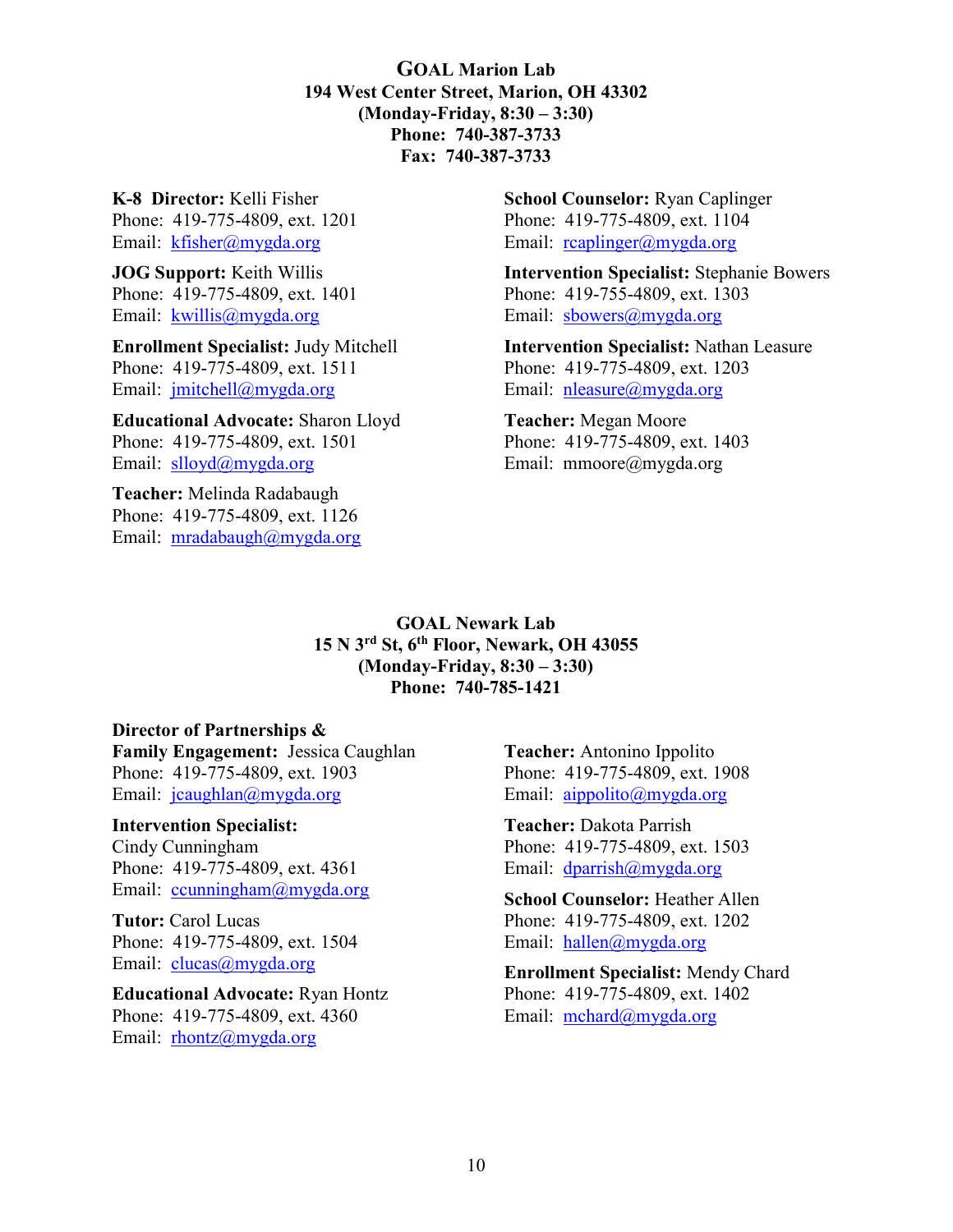# C. School Policies

GOAL Digital Academy Board Policies are available on the School's website at: http://www.goaldigital.org/board.html

In the event of a conflict between this handbook and the Board Policies, the Board Policies shall control.

# 3. Privacy and Records

# A. Personal Information Systems (Policy 9.06)

The Board of Directors shall maintain, from time to time, personal information systems which relate to students, teachers or other employees. The guidelines for the operation of such personal information systems are as follows.

## A. Operation of a System

- 1. The Superintendent or designee shall be directly responsible for the operation of all personal information systems.
- 2. Every employee who has any responsibility for the operation or maintenance of a system or the personal information contained in a system shall receive a copy of these rules and regulations and shall conduct themselves in accordance with them, as well as the provisions of O.R.C. Chapter 1347.
- 3. The purpose of these rules is to assure that the personal information within a system is used as authorized and that the subject of any information is aware of the information and is able to challenge its presence within the system.
- 4. Any employee who initiates or otherwise contributes to any disciplinary or other punitive action against any individual who gives evidence of unauthorized use of information contained in the system shall be subject to the disciplinary measures of the School, which can include suspension and/or termination of their employment.

## B. Personal Information in a System

- 1. Any person who is asked to supply personal information for a system shall be advised that they may refuse to supply the requested information unless there is a legal requirement that they provide the information, in which case, they shall be advised of that requirement.
- 2. The personal information collected, maintained, and used within a system shall be necessary and relevant to the numerous functions of the School as required or authorized by statute, regulation or rule or necessarily inferred from those sources.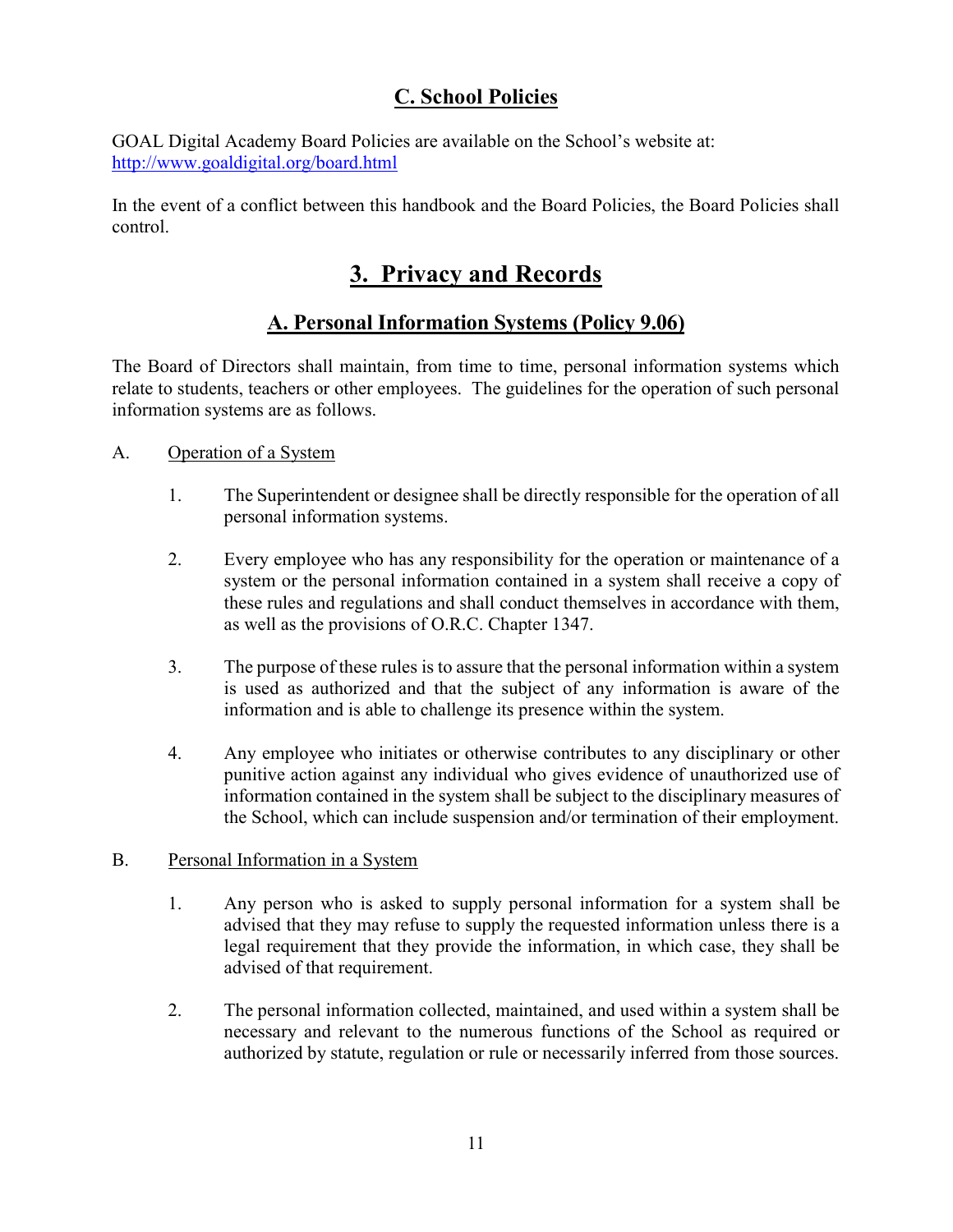- 3. Personal information which is no longer necessary and relevant to those functions shall be eliminated from a system at the earliest opportunity in accordance with Ohio law.
- 4. The personal information in a system shall be used in a manner consistent with the purpose of the system and functions of the School.

## C. Access to Personal Information

- 1. Any person who is the subject of the personal information system or his/her legal guardian or representative with a signed authorization from the person shall have the ability to inspect the personal information in the system relating to said person at reasonable business hours by arranging a prior appointment.
- 2. Copies of personal information documents may be obtained upon the payment of reasonable reproduction costs.
- 3. Except for those employees who, as part of their job responsibility, have access to a personal information system from time to time, all persons who have access to a personal information system shall be required to note their name and any other information requested by the Superintendent or designee in a manner prescribed by the Superintendent or designee.
- 4. The provisions of this policy and the existence of a personal information system shall not prohibit the release of public records or the disclosure of personal information in a public record as provided in O.R.C. §149.43, except that the access to any student information shall be limited only to directory information in accordance with O.R.C. §3319.321 and the Family Education Rights and Privacy Act and any rules, regulations or policies adopted by the Board thereunder.
- 5. The release of personal information to members of the general public which is contained within a public record is not an improper use of personal information.

### D. Dispute of Personal Information

- 1. If any person disputes the accuracy, relevance, timeliness, or completeness of personal information relating to him/her and maintained by the School, said person may request an investigation of the current status of the information by filing a written request with the Superintendent or designee.
- 2. Upon receipt of the investigation request, the Superintendent or designee shall, within a reasonable time, but not later than 90 days after receipt, conduct a reasonable investigation to determine whether the disputed information is accurate, relevant, timely and complete.
- 3. The Superintendent or designee shall present the results of the investigation in writing to the Board, with a copy of said report being furnished to the disputant.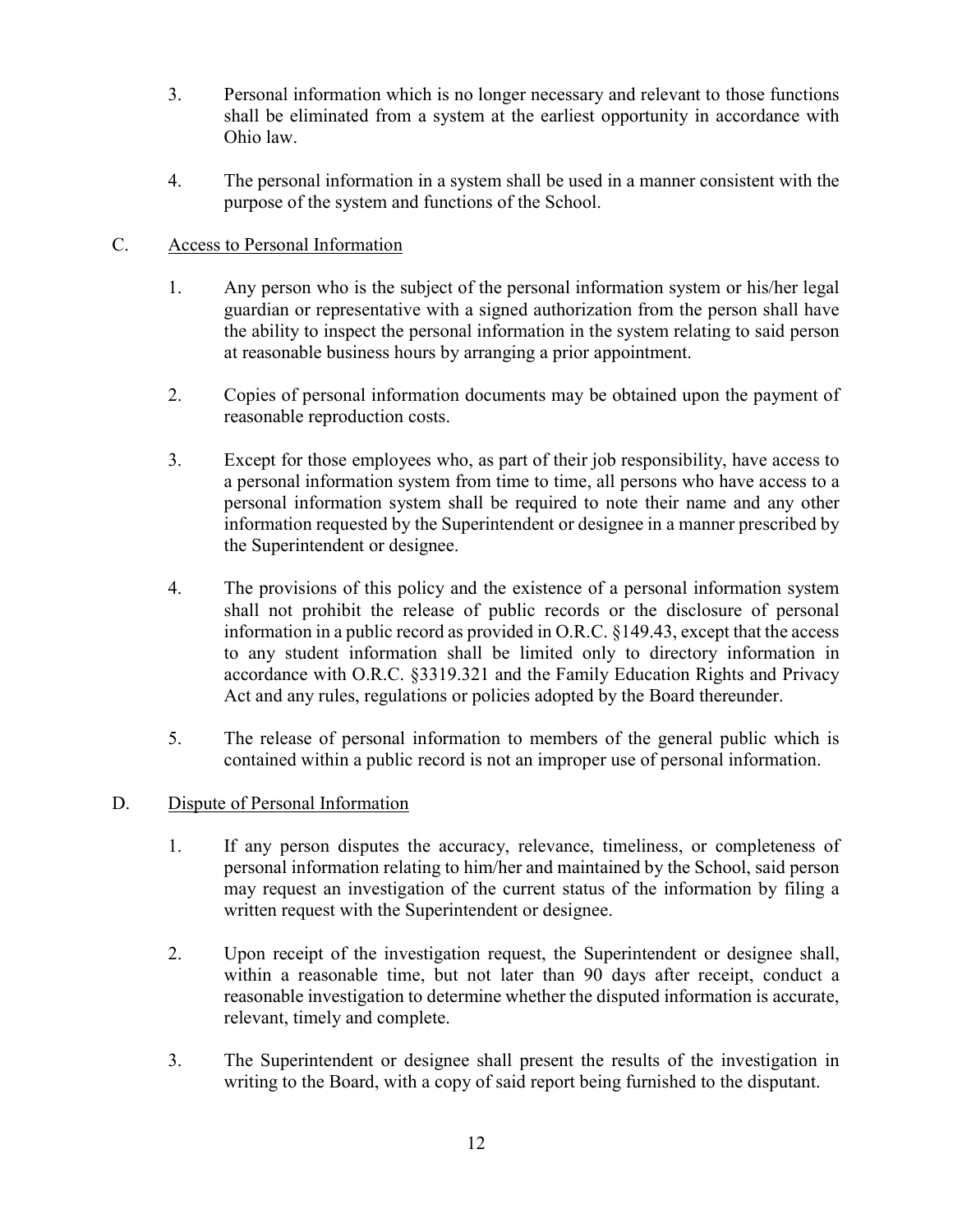- 4. The Board shall, after receipt of the investigation report, decide what action it intends to take regarding the disputed information and shall notify the disputant of its action.
- 5. Any personal information that the Board, through this investigation process, cannot verify or finds to be inaccurate shall be deleted from the system.
- 6. If the disputant is not satisfied with the determination and action of the Board, the disputant shall be permitted to place a brief statement of his/her position within the system consisting of not more than one hundred (100) words.
- 7. Any statement of dispute shall be included in any subsequent transfer, report, or dissemination of the disputed information and, if the Board or the Superintendent believes the statement of dispute to be frivolous or irrelevant, a statement of that belief may also be included.
- 8. If any information is deleted because the Board found the information to be unverified or irrelevant, or if a statement of dispute has been filed, upon written request of the disputant, notice of such a deletion or a copy of the disputed statement shall be sent to any person specifically designated by the disputant; however, such person shall be someone who is reasonably aware of the existence of the disputed information.
- 9. The disputant shall be notified of this right to make such a request in a clear and conspicuous manner such as on the notice of the Board's action.

# B. Public Records (Policy 9.07)

Members of the public have the right to inspect and copy the public records of this School. Upon request, the School will promptly prepare and make available within a reasonable period of time for inspection public records that are responsive to the request to any person at all reasonable times during regular business hours.

The public records of this School shall mean any record, as defined by Ohio's Public Records Law, which has been kept by the Board of Directors or its officials, except medical records, records pertaining to physical or psychiatric examination, Social Security numbers, adoption, probation and parole proceedings, infrastructure records, security records, trial preparation records, and records the release of which is prohibited by state or federal law.

Records may be inspected and/or copied during the regular business hours of the office in which such records are kept. Reasonable advance notice may be required when immediate inspection or copying will unduly burden the custodian of the records.

Upon request, copies of the public records of this School are available at cost as determined by the Superintendent. The School may require the requester to pay in advance the cost involved in providing the copy of the public record.

No public record may be removed from the office in which it is maintained.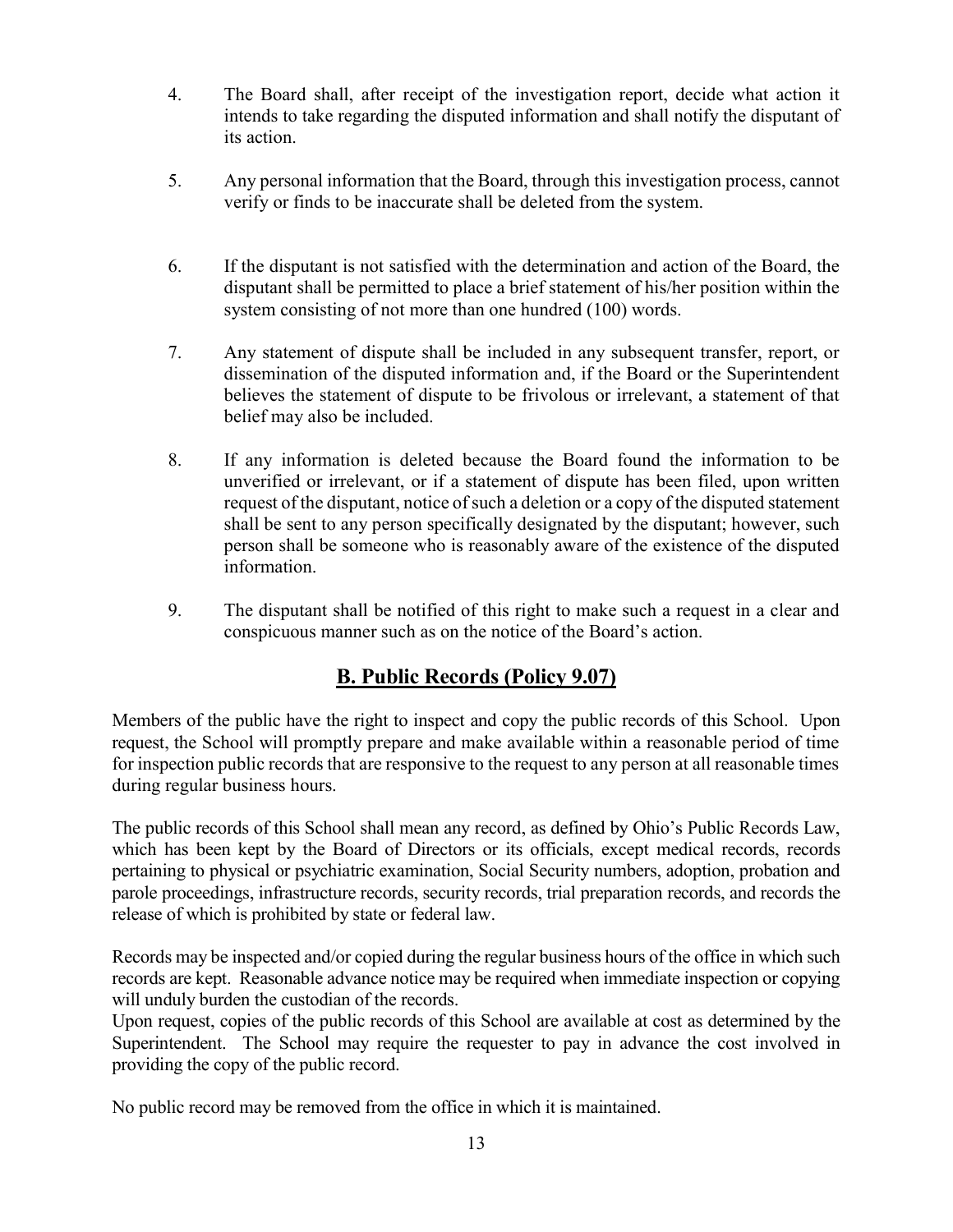If a public records request is ambiguous or overly broad, or the person making the request has difficulty making the request for copies or for inspection to the extent that the School is unable to reasonably identify the records being requested, the School may deny the request for records. However, the School must provide an opportunity to revise the request by informing the requester of the manner in which the records are maintained and accessed in the ordinary course of the School's duties.

If a request for records is ultimately denied in whole or in part, the School will provide the requester with an explanation, including legal authority, setting forth why the request was denied. If the initial request was in writing, the School shall provide the explanation for denying the request in writing. Exempt information will be redacted by the School, and the requester will be notified of the redaction or the redaction will be made plainly visible.

If the information would benefit the requester by enhancing the School's ability to identify, locate, or deliver the records requested, the School may ask for the request to be in writing, may ask for the requester's identity, and inquire as to the intended use of the information requested, but may not require it. Before asking for the request to be in writing, the identity of the requester, or the intended use of the information, the School must disclose that the requester may decline to provide the information requested by the School.

The School will also have available a copy of its current records retention schedule at a location readily available to the public.

The custodian of records and other School personnel responsible for the inspection and/or copying of public records shall be provided a copy of this policy and shall acknowledge receipt.

This policy shall be reproduced in the form of a poster and posted in a conspicuous place in the Board office/administration building and in all School buildings. This policy shall also be included in any employee manual or handbook.

To ensure that the School complies with the requirements of Ohio's Public Records law, all Board members or their appropriate designees shall attend training approved by the Ohio Attorney General as provided in O.R.C. §109.43.

The School is not required to allow the requester to make copies of the public record.

### Transmittal of Public Records by Mail

The Fiscal Officer or other custodian of public records shall transmit a copy of a public record by mail within a reasonable period of time after receiving the request, provided that the person making the request pays in advance the cost of postage and other supplies used in the mailing, or supplies the Fiscal Officer with a self-addressed envelope with sufficient postage affixed.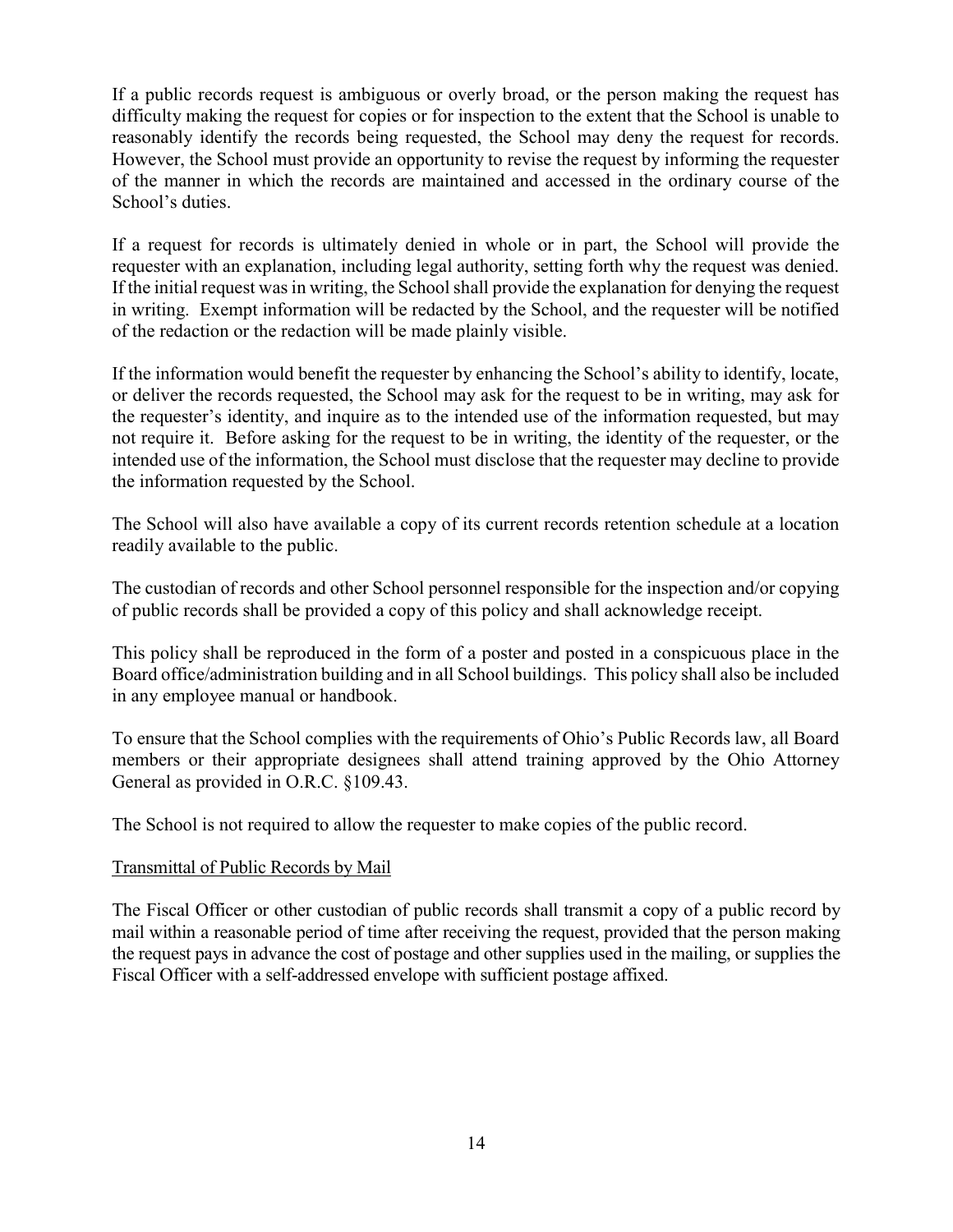The number of records requested for transmittal by mail by any person shall be limited to ten per month, unless the person certifies in writing that he/she does not intend to use or forward the requested records or the information contained in them for commercial purposes. For purposes of this policy, "commercial" shall be narrowly construed and does not include the reporting or gathering of news, reporting or gathering of information to assist citizen oversight or understanding of the operation or activities of government, or nonprofit educational research.

# C. Student Records (Policy 6.16)

The educational interests of the student require the collection, retention, and use of information about individual students. At the same time, the student's right of privacy and other rights mandate careful custodianship and limitations on access to student records.

The Board of Directors is responsible for the records of all students who attend or have attended this School. Only records mandated by the state or federal government and necessary and relevant to the function of the School or specifically permitted by this Board may be compiled by School employees.

## I. DEFINITIONS

- A. "Education Records" means those records, files, documents and other materials, subject to the exceptions listed hereinafter, which contain information directly related to a student and are maintained by the School or by a party acting for the School. Education records do not include records of instructional, supervisory, and administrative personnel and educational personnel ancillary thereto which are in the sole possession of such personnel, are used only as a personal memory aide, and are unavailable to any other person except a substitute.
- B. "Personally identifiable information" includes, but is not limited to, the name and address of the student or student's family members; a personal identifier, such as social security number, student number, or biometric record; an indirect identifier, such as date of birth, place of birth, or mother's maiden name; other information that, alone or in combination, is linked or linkable to a specific student that would allow a reasonable person in the school community who does not have personal knowledge of the relevant circumstances to identify the student with reasonable certainty; or information requested by a person who the School reasonably believes knows the identity of the student to whom the education record relates.
- C. "School officials and personnel" are persons employed by the School as administrators, supervisors, instructors, or support staff members (including health or medical staff and law enforcement unit personnel), and persons serving on the School's Board of Directors. School officials and personnel may also include contractors (for example, an attorney or auditor), consultants (for example, a medical consultant or therapist), volunteers, or other parties who perform a school service or function, are under the direct control of the Board, an administrator, or a teacher, and are subject to the nondisclosure requirements of this policy.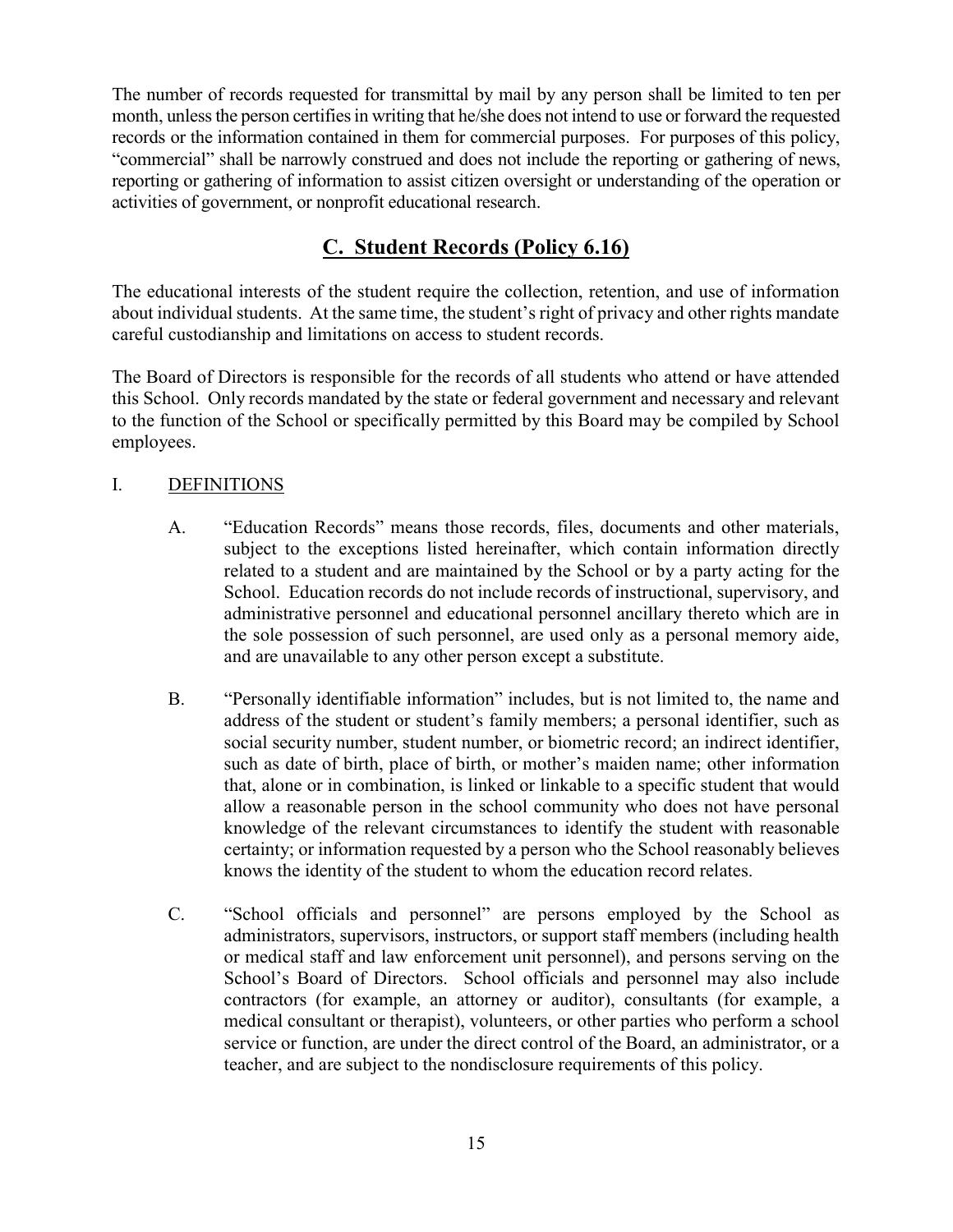## II. GENERAL PRINCIPLES

The School maintains student education records necessary for the discharge of its educational responsibilities and in satisfaction of local, state and federal requirements. Student education records are and shall remain the property of the School, are intended primarily for the internal use of the School, and are confidential.

In all cases, permitted, narrative information in student records shall be objectively based on the personal observation or knowledge of the originator.

The Superintendent shall be the custodian of all student education records; provided, however, that the building principal or his/her designee shall be responsible for record maintenance and access within his/her building.

Personally identifiable information from student education records shall be disclosed only to parents of students, students, designated school officials and personnel who have a legitimate educational interest in the information and to those persons otherwise permitted by law. A school official has a legitimate educational interest if the official needs to review an education record in order to fulfill his or her professional responsibilities.

Both parents shall have equal access to student records unless stipulated otherwise by court order or law. A noncustodial parent shall have the same right of access to his/her child's records as a custodial parent, except where access is limited by an agreement between the parents or by a court order. In the case of adult students (18 years and older), parents may be allowed access to records without student consent, provided the student is considered a dependent under section 152 of the Internal Revenue Service Code, or in a health or safety emergency. Students and their parents and guardians have a continuing duty to inform the custodian of any changes in education records.

The Board authorizes the administration to:

- A. forward education records on request to a school in which a student of this School seeks or intends to enroll, or a school in the resident district for the student. During the course of transferring a student's record to an educational institution for legitimate educational purposes, the School shall not alter, truncate, or redact any part of a student's record so that any information on the student's record is rendered unreadable or unintelligible;
- B. disclose personally identifiable information to appropriate parties as permitted by federal regulations and state laws;
- C. enter into written agreements pursuant to the requirements set forth in federal regulations with organizations conducting studies for, or on behalf of, educational agencies or institutions for the purpose of developing, validating or administering predictive tests, administering student aid programs and improving instruction;
- D. enter into written agreements pursuant to the requirements of federal regulations with the Comptroller General of the United States, the Attorney General of the United States, the Secretary of the United States Department of Education, or the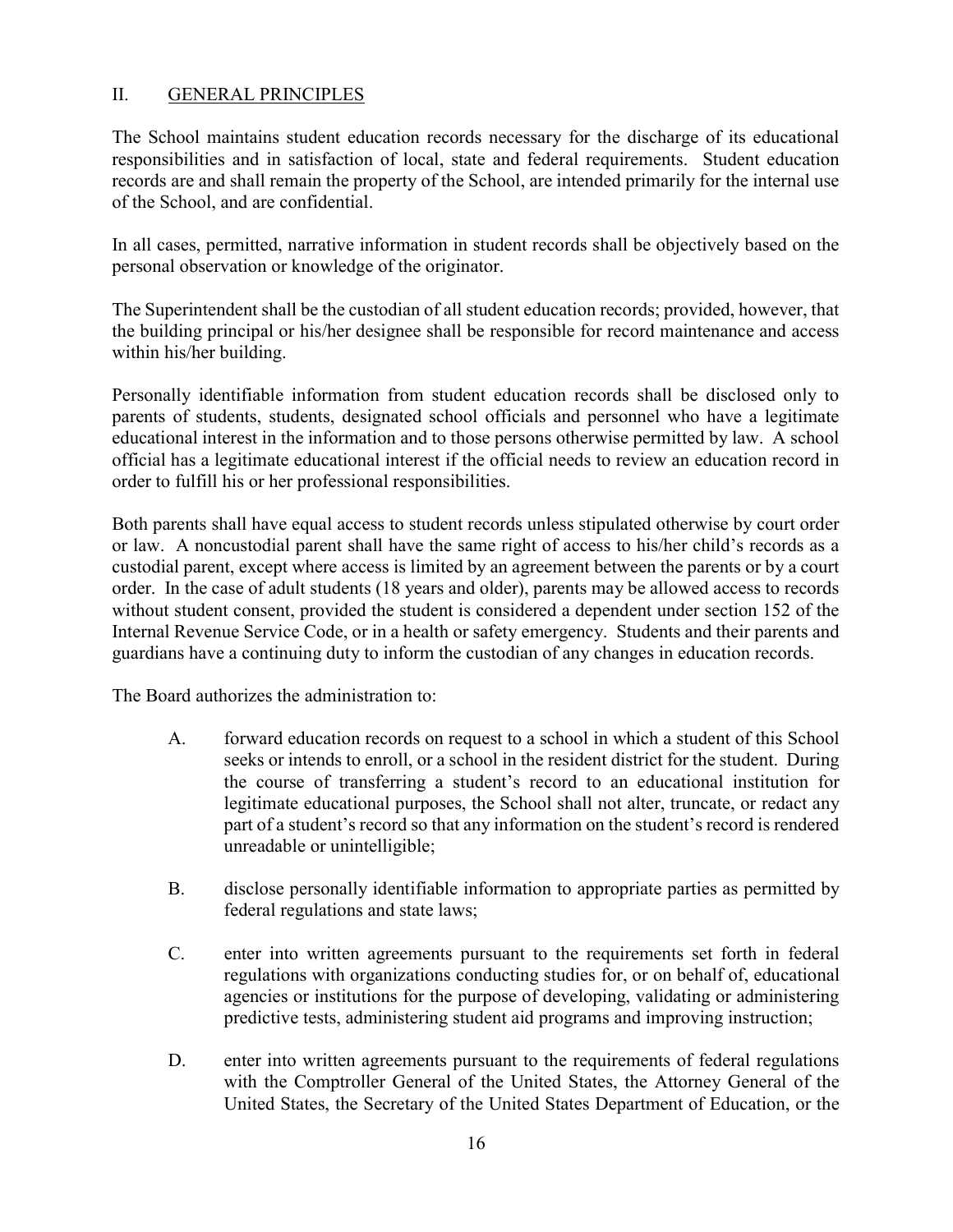Ohio State Board of Directors for the purpose of carrying out an audit or evaluation or to comply with federal legal requirements, and to use reasonable methods, as appropriate, to ensure to the greatest extent possible that personally identifiable information is used only to carry out an audit or evaluation, or for enforcement or compliance with federal legal requirements, to protect personally identifiable information from unauthorized uses, and to provide for the destruction of personally identifiable information when no longer needed for these purposes; and

E. inform each person or party requesting access to a student's record of their duty to abide by federal regulations and state laws concerning the disclosure of information.

The School shall maintain a record of those persons to whom information about a student has been disclosed. The record of disclosure shall be maintained as long as the educational record is maintained. Such disclosure records will indicate the student, person requesting or viewing the record, information disclosed, the date of disclosure, the legitimate interest the party had in requesting or obtaining the information, and, in a health or safety emergency, a description of the threat to the health or safety of a student or other individuals that formed the basis for determining that an emergency existed. The School shall use reasonable methods to identify and authenticate the identity of parents, students, school officials, and any other parties to whom personally identifiable information is disclosed.

Parents or adult students shall have the right to inspect and review official student records and related information upon written request to the principal of the building to which the student is assigned. An appointment for the review of the records will be made at a mutually convenient time as soon after the receipt of the written request as possible but in all cases within forty-five (45) days of the receipt of the written request. The review will be conducted in a private setting in the presence of the principal or designated representative.

Copies of the records will be provided upon request at the parent's or eligible student's expense. No material may be removed, modified, or added to the file except in accordance with current procedures or as a result of a hearing as described below.

Only "directory information" regarding a student shall be released to any person or party, other than the student or his/her parent, without the written consent of the parent; or, if the student is eighteen (18) years of age or older, the written consent of the student, except those persons or parties stipulated by the School's policy and/or those permitted access by the law. Whenever parental consent is required for the inspection and/or release of a student's health or educational records or for the release of directory information, either parent may provide such consent unless agreed to otherwise in writing by both parents or specifically stated by court order. If the student is under the guardianship of an institution, the Superintendent shall appoint a person who has no conflicting interest to provide such written consent.

## III. DIRECTORY INFORMATION

Each year the School will provide public notice to students and their parents of its intent to make available, upon request, certain information known as "directory information." The Board designates as student "directory information": a student's name; address; telephone number; date and place of birth; photograph; major field of study; participation in officially recognized activities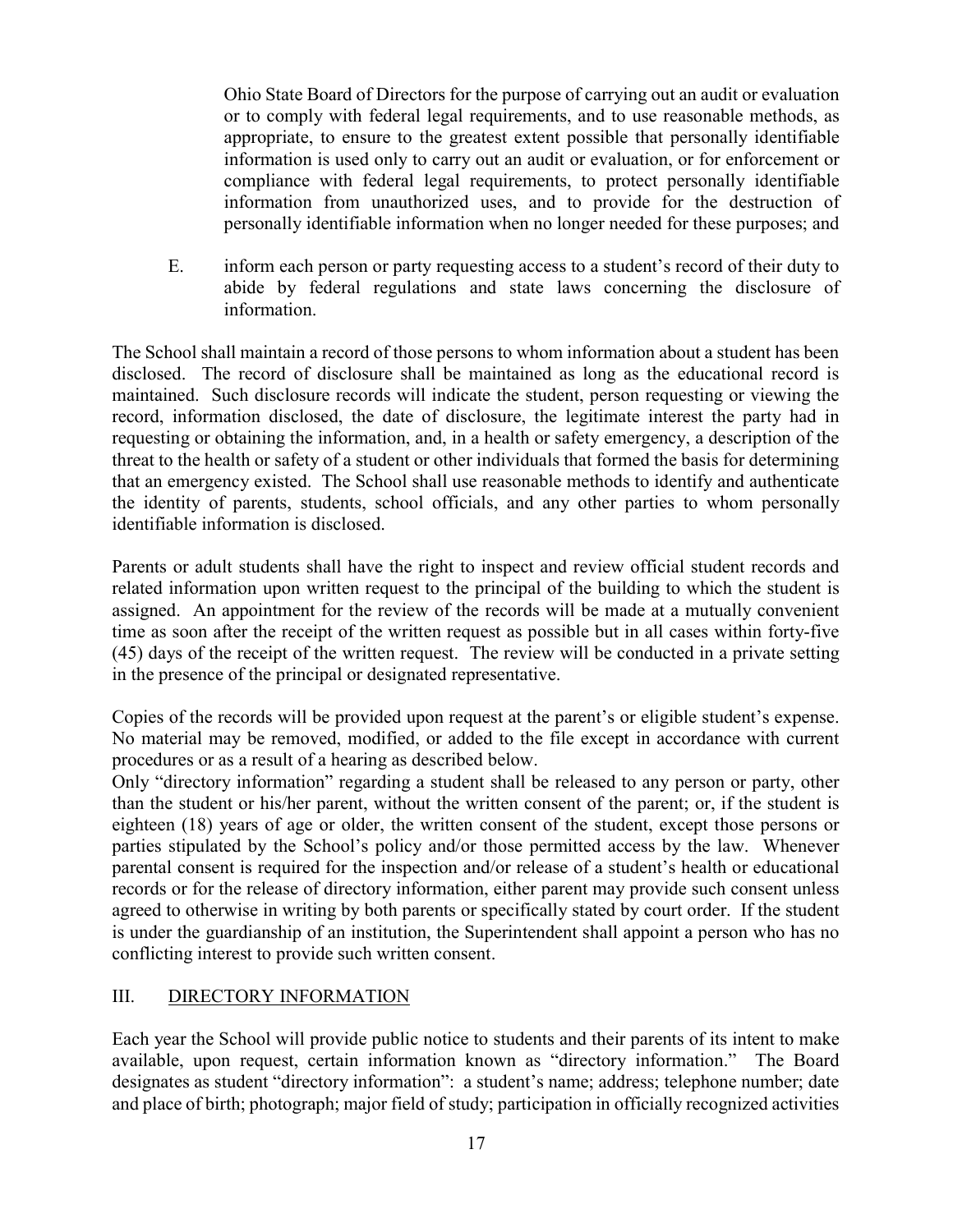and sports; height and weight, if a member of an athletic team; dates of attendance at the School; grade level; date of graduation; degrees, honors and awards received; most previous educational agency or institution attended by the student; e-mail address or any other information which would not generally be considered harmful or an invasion of privacy, if disclosed. Directory information does not include a student's Social Security number or the student's identification number, user identification, or other unique personal identifier, unless the identifier cannot be used to gain access to education records except when used in conjunction with authenticating information.

Parents and adult students may refuse to allow the School to disclose any or all of such "directory information" upon written notification to the School within twenty (20) days after receipt of the School's notice. The School will not release directory information that alone or in combination can be used as personally identifiable information to identify a student.

The School shall release the names, phone numbers and addresses of students in grades nine through twelve (9-12) to a recruiting officer for any branch of the United States Armed Forces or an institution of higher education that requests such information. Such data shall not be released if the adult student or student's parent submits a written request not to release such information. The notice to parents or eligible students shall inform the parent or eligible student that they have a right to prohibit all or a portion of the information to be released. The recruiting officer is to sign a form indicating that "any information received by the recruiting officer shall be used solely for the purpose of informing students about military service and shall not be released to any person other than individuals within the recruiting services of the Armed Forces." The Superintendent is authorized to charge mailing fees for providing this information to a recruiting officer.

Notwithstanding the provisions set out above, no person shall release or permit access to the names or other personally identifiable information concerning any students attending a public school to any person or group for use in a profit making plan or activity.

The School may disclose "directory information" on former students without student or parental consent.

## IV. NOTIFICATION OF RIGHTS UNDER FERPA

The Superintendent annually shall provide notice to students and parents to ensure they are adequately informed regarding their rights to:

- A. inspect and review the student's education records;
- B. request amendments if the parent or adult student believes the record is inaccurate, misleading, or otherwise in violation of the student's rights;
- C. consent to disclosures of personally identifiable information contained in the student's education records, except to those disclosures allowed by the law;
- D. challenge School noncompliance with a parent's request to amend the records through a hearing;
- E. file a complaint with the Department of Education; and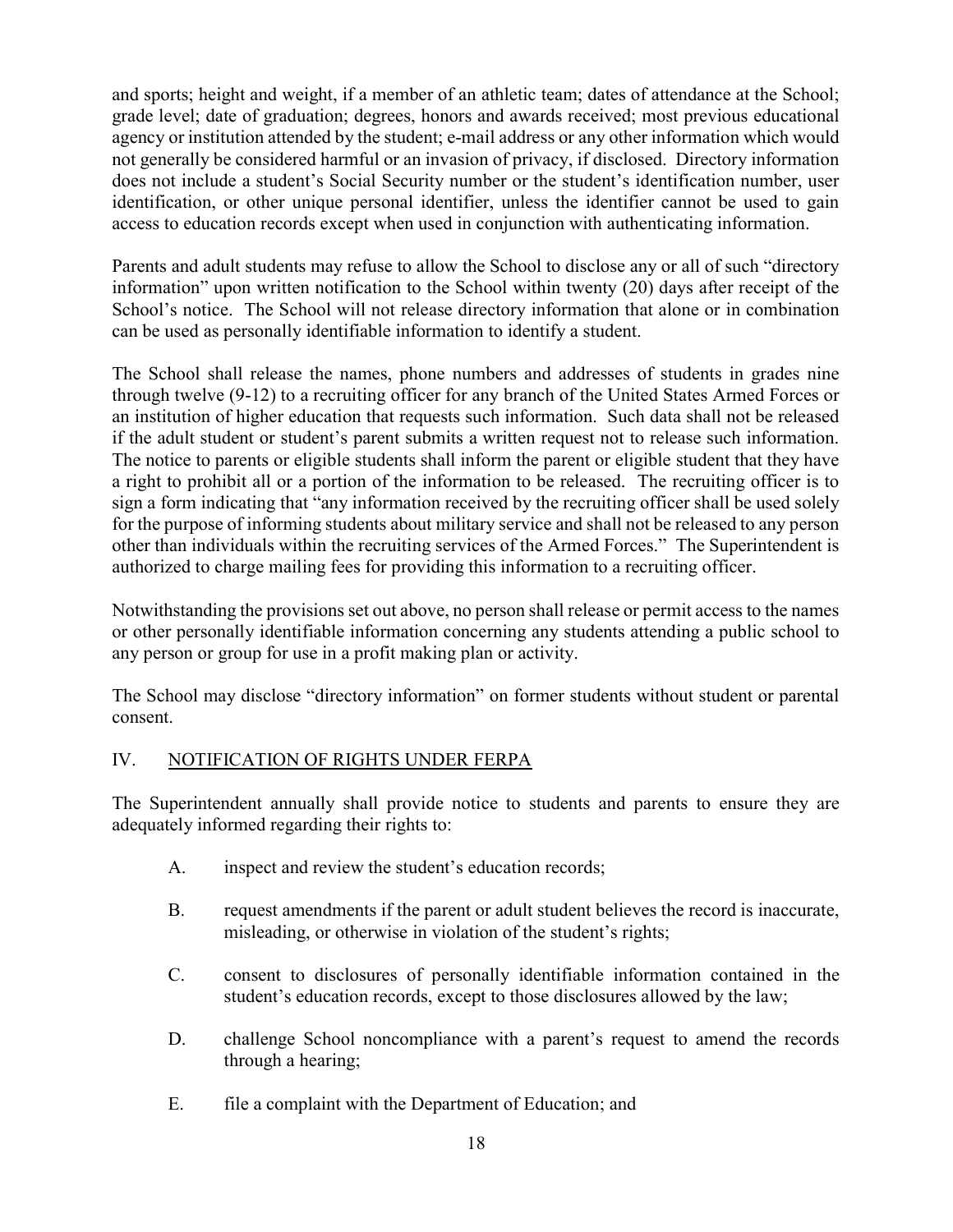F. obtain a copy of the School's policy and administrative guidelines on student records.

## V. PROCEDURE TO CHALLENGE OR AMEND STUDENT RECORDS

The parent of a student or an eligible student who believes that information contained in the educational records of the student is inaccurate or misleading or violates the privacy or other rights of the student may request in writing that the records be amended.

The principal shall notify the parent or eligible student of the decision relative to the request and if the request is denied, the principal shall advise the parent or eligible student of the right to appeal the decision to the Superintendent.

Parents or adult students shall have an opportunity for a hearing to challenge the contents of the student's education records to insure that the records are not inaccurate, misleading, or otherwise in violation of the privacy or other rights of the student, and to provide an opportunity for the correction or deletion of any such inaccurate, misleading, or otherwise inappropriate data contained therein. Such hearings shall be requested in writing of the Superintendent.

Such a hearing will be held within a reasonable time after receipt of the written request for the hearing but in no event later than forty-five (45) days following the date of receipt. The parties shall receive notice of the time and place of the hearing. The hearing will be conducted by the Superintendent or a designated hearing officer.

The hearings shall be conducted informally and the parent will be afforded the opportunity to present data, evidence, and opinions in support of his/her position and may be assisted or represented by individuals of his/her choice at the parent's expense. For the purpose of the hearing, copies of the student record in question will be provided the parent at the parent's expense.

The hearing officer shall have the right to summon such school personnel as may be necessary to provide information and data to arrive at a fair and impartial decision in the matters at question. The findings of the hearing officer shall be reduced to writing and forwarded to the parties involved within ten (10) school days following the conclusion of the hearing. The ruling shall be based solely upon the evidence presented at the hearing and shall include a summary of the evidence and the reasons for the decision.

If the decision is that the record is not inaccurate, misleading, or otherwise in violation of the privacy or other rights of the student, the hearing officer shall inform the parent or adult student of the right to place in the educational records of the student a statement commenting upon the information and/or setting forth any reasons for disagreeing with the decision. Such statements shall be maintained as part of the educational records as long as the record or contested portion thereof is maintained by the school.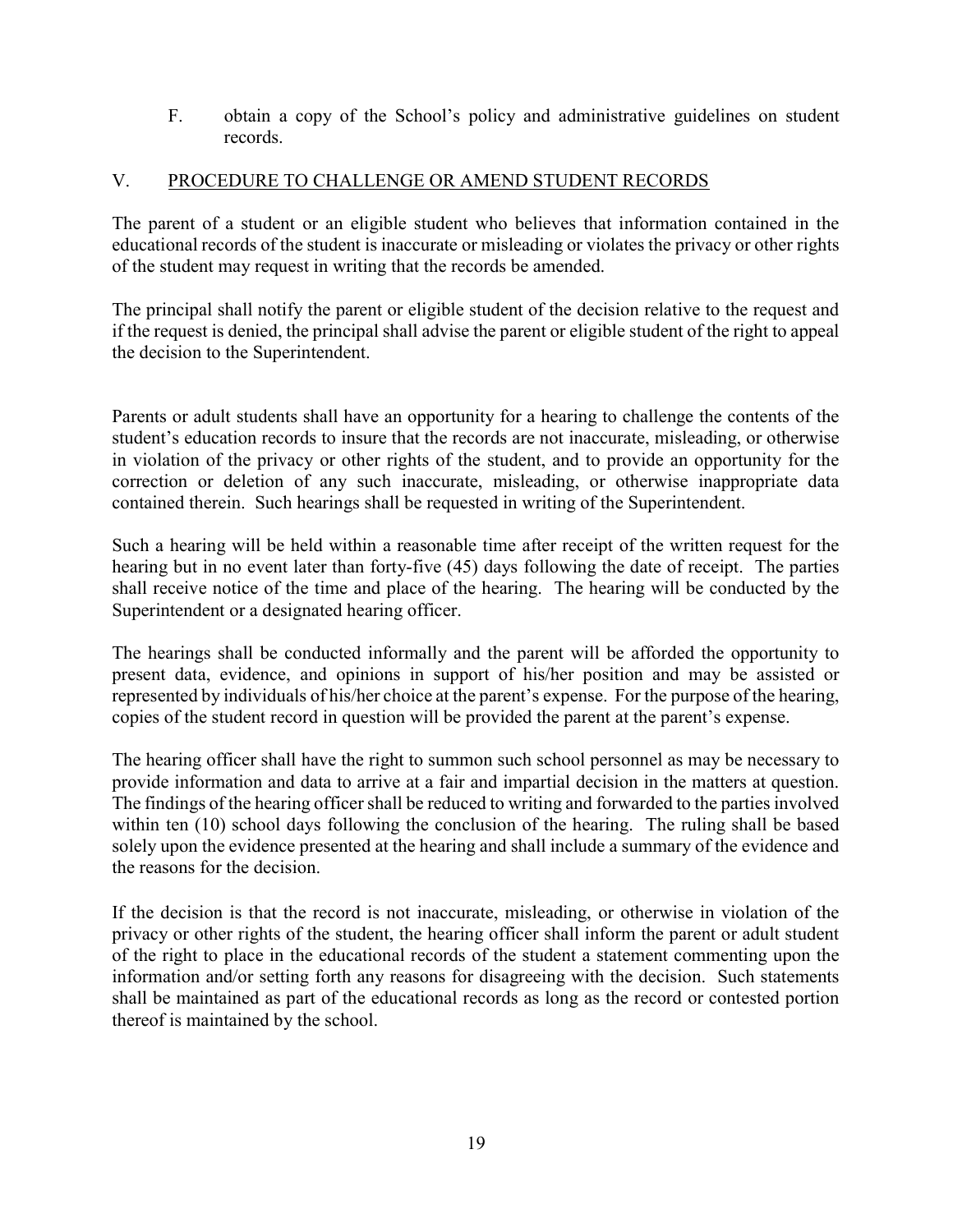## VI. MAINTENANCE OF RECORDS

The School is authorized to use the microfilm process or electromagnetic processes of reproduction for the recording, filing, maintaining, and preserving of records.

The Board directs the Superintendent to implement and maintain a reasonable method, consisting of physical controls, technological controls, or administrative policies, to limit access by school officials to those education records in which they have a legitimate educational interest.

No liability shall attach to any member, officer, or employee of this School specifically as a consequence of permitting access or furnishing student records in accordance with this policy and regulations.

# D. Achievement Testing Policies (Policy 7.08)

The School, in its program of Ohio Achievement Testing, adheres to all rules, regulations and guidelines issued by the Ohio Department of Education ("ODE"). Questions or uncertain issues are verified and/or clarified when necessary through communication with the Bureau of Assessment and other appropriate state agencies on an as needed basis. The School, likewise amends and adjusts its testing program as appropriate and directed by the ODE. School coordinators and administrators maintain awareness of changes through attendance at related meetings sponsored by the ODE and other agencies.

## Security Provisions

All test questions and test related materials are considered secure for the length of time established by law and are subject to both the Administrative and Revised Code of the State of Ohio.

It is unethical and illegal to use any secure materials to prepare students for the test or to assist students who have failed the test. Test materials may not be reproduced during the period of time established by Ohio law.

No person shall teach students the answers to specific test questions, copy or otherwise reproduce secure test materials for use by students, change students' responses on the answer sheets, or in any other way cheat or assist a student to cheat.

The Superintendent or his/her designee(s) are authorized to have access to the test materials. The Superintendent/designee shall be responsible for ensuring that all test security provisions are met while test materials are in the School and/or in the building. Therefore, the Superintendent or his/her designee(s) shall be responsible for receiving and keeping all test materials in a secure location; disseminating materials to teachers, coordinators, examiners, or proctors; overseeing test procedures; collecting all tests and answer sheets; and overseeing the shipping of test materials to the site(s) at which scoring and reporting services will be provided.

Test monitors are assigned by the Superintendent or designee. Only test monitors are permitted in the testing rooms with students and no one else is to have access to testing materials.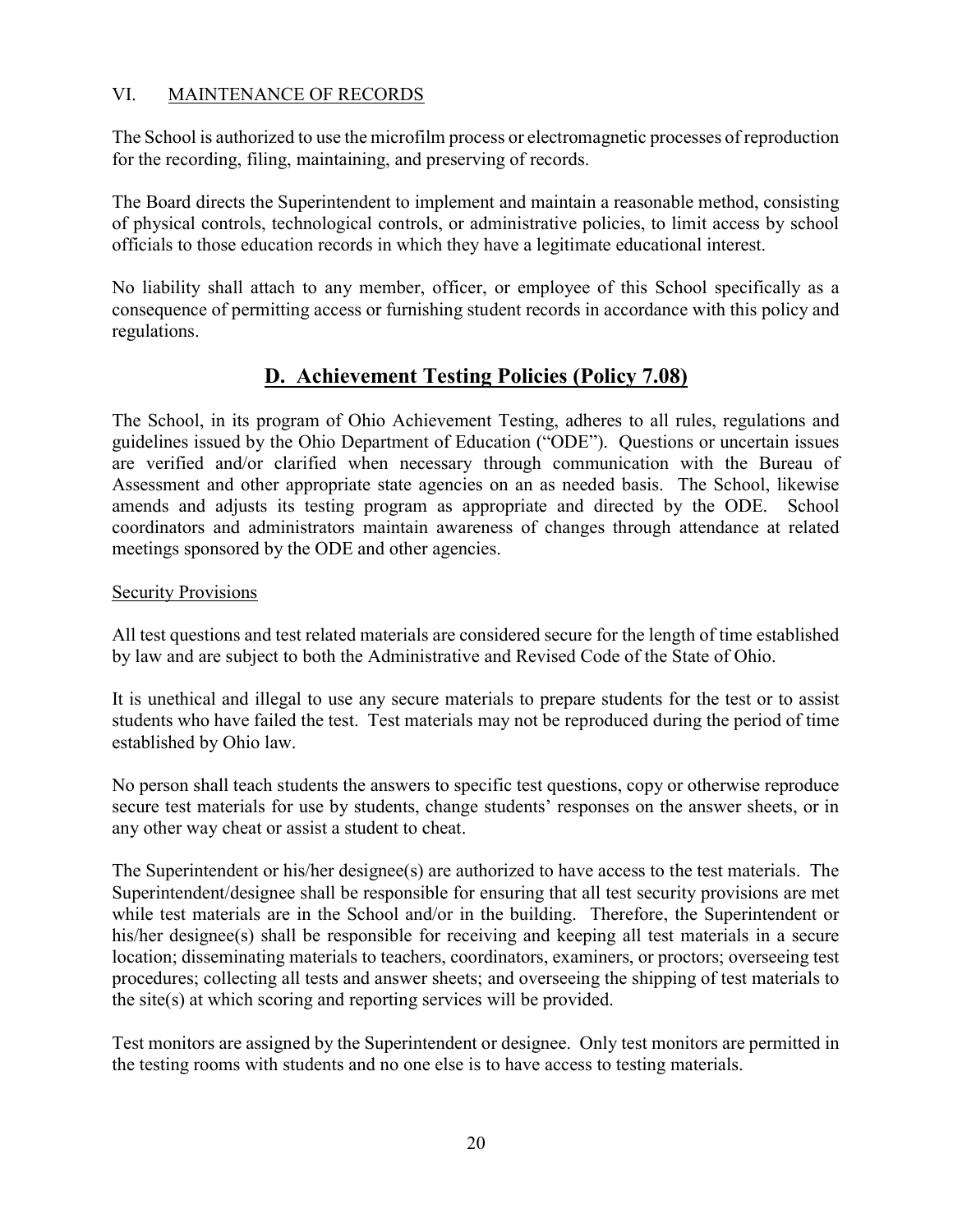## Handling and Tracking of Test Materials

Testing materials sent to the school will be opened only by the building test coordinator.

Test materials will be stored in a secure, locked room until testing begins.

Test materials will be unpacked, counted, and organized for testing by the School coordinator and designated assistants.

Test materials shall be personally delivered to other buildings by the School coordinator or designated assistants. Materials shall be returned by the building coordinators or designated assistants to the School coordinator at the conclusion of testing.

Test administrators and room monitors will determine that all test materials are returned to them before students are permitted to leave the testing rooms. Any discrepancies shall be reported immediately to the building and School coordinator.

Under no circumstances, except building emergencies, shall the test administrators leave the testing room unsupervised. In the event of an emergency, students should place the answer sheet inside the test booklet and leave all materials at their desks. The room will be locked by the test administrator.

After testing is completed each day, all test materials will be returned to the building coordinator and will be secured while not in use.

After all testing is completed, the answer sheets and booklets will be counted and packed by the School coordinator and designated assistants.

Materials will be stored in a secure location until pick-up by the carrier is completed.

### Violations of Test Security

The following prohibited behaviors will be reported immediately to the building and School coordinators.

- removal of any test materials from the testing rooms
- possession of a test booklet other than that given to each student during testing
- possession of written or other material pertaining to the test questions
- use of calculators on grades 6, 7, and 8 achievement tests and the Ohio Graduation tests in math and science
- giving or receiving assistance on the test
- looking at someone else's answer document
- marking items for a test which was administered earlier
- any other behavior which indicates cheating

Test monitors and proctors should attempt to verify each other's observations of violations when possible using reasonable and non-disruptive methods. Additionally, the examiners shall describe in writing as comprehensively as possible the circumstances of the alleged violation.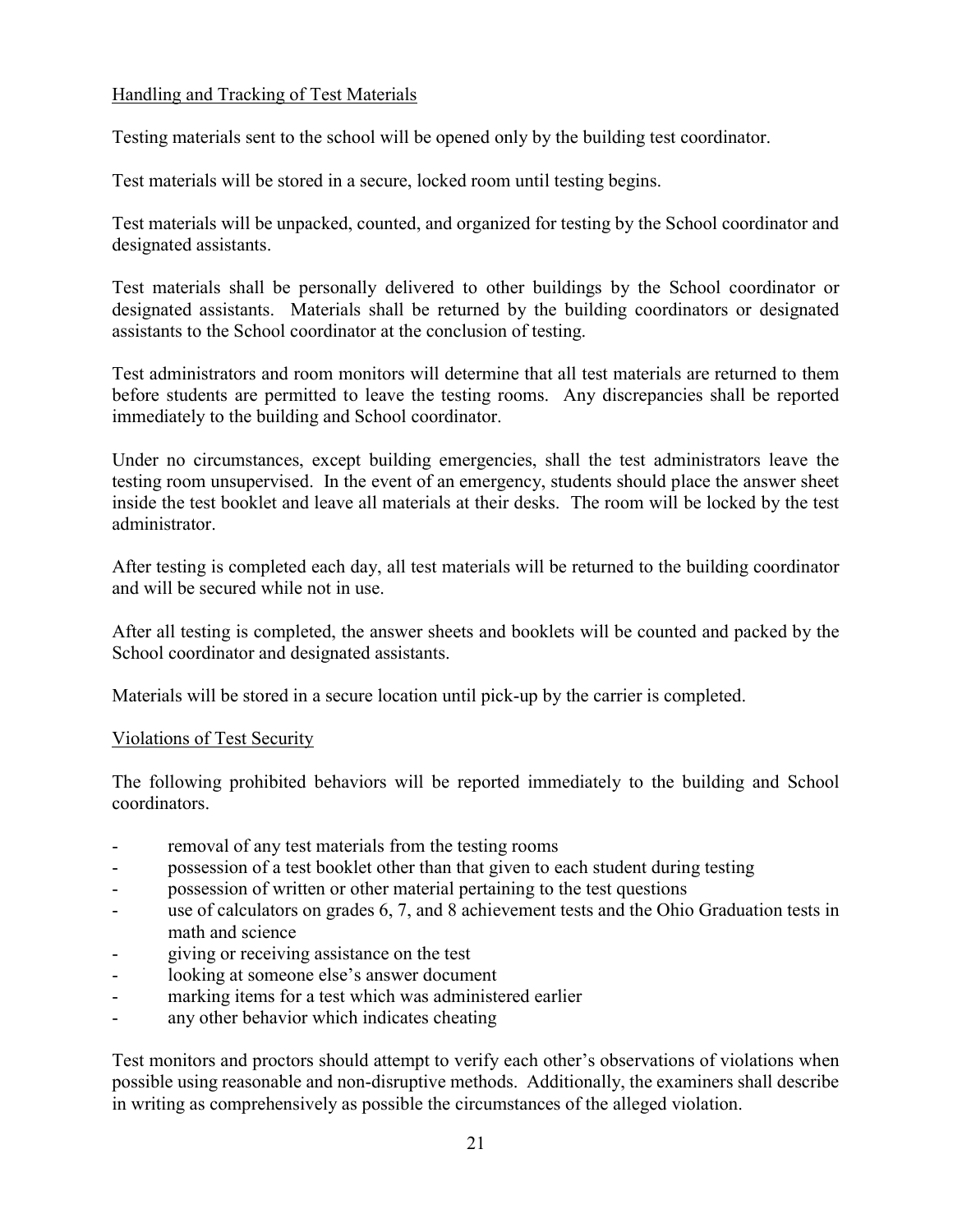Once reported to the building coordinator, the alleged incident will be investigated in consultation with the appropriate principal.

## Penalties for Confirmed Security Violations

Students confirmed of cheating or assisting another to cheat will have their test(s) invalidated and may be subject to further discipline. Parents will be notified in writing of the incident and the ODE will be notified of the violation within ten days.

Employees failing to follow security provisions may be subject to suspension or termination of employment. The State Board of Education may seek the suspension of a teaching certificate and prosecution under the state criminal code may occur. The ODE shall be notified of the security violation within ten days.

Students and employees accused of violations will be provided due process according to established School procedures.

Publication of these security provisions is required by the state of Ohio.

### Access to Results

Parents and students will be informed of results in a timely manner following the School's receipt of them. Records will be kept in the student's file. Those persons having legal access to student academic information will also have access to Proficiency Test scores.

## E. Employee Medical Information (Policy 3.15)

The Board of Directors recognizes the importance of preserving the confidentiality of medical information concerning employees. The Board of Directors treats medical information or records containing medical information as confidential and protected from disclosure unless specifically required by law.

### Definitions

"Medical information" means information about the medical condition, history, diagnosis, prognosis, or treatment of an individual. Medical information specifically includes genetic information as defined in the Genetic Information Nondiscrimination Act ("GINA") and its implementing regulations.

"Genetic information" means information about genetic tests of an individual or family members, an individual's family medical history, a request for or receipt of genetic services, counseling or education by an individual or family members, and the genetic information of a fetus or embryo of an individual or family members.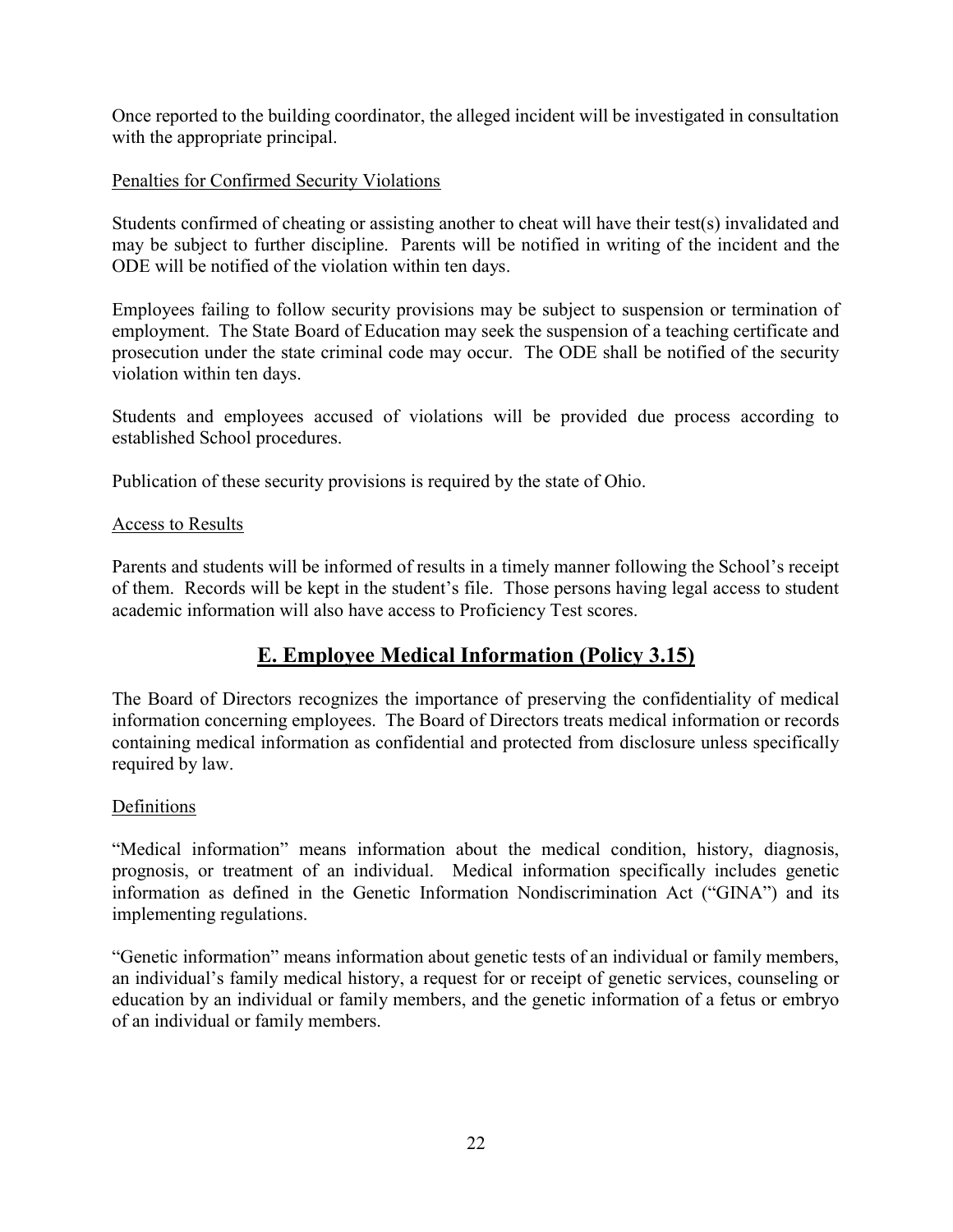## Treatment of Medical Information

To fulfill its obligations under federal and state laws, the Board of Directors shall treat medical information as follows:

- 1. Records containing medical information are not public records subject to disclosure under the Ohio Public Records Act.
- 2. School records containing medical information of a staff member or applicant shall be maintained as confidential medical records, separate and apart from employee or applicant personnel files, and protected from unauthorized disclosure through use of a locked file cabinet or similar protections.
- 3. All requests from the School for medical information of a staff member or staff member's family member shall include the following notice to the person from whom such information is requested:

"The Genetic Information Nondiscrimination Act of 2008 (GINA) prohibits employers and other entities covered by GINA Title II from requesting or requiring genetic information of an individual or family member of the individual, except as specifically allowed by this law. To comply with this law, we are asking that you not provide any genetic information when responding to this request for medical information. 'Genetic information' as defined by GINA includes an individual's family medical history, the results of an individual's or family member's genetic tests, the fact that an individual or an individual's family member sought or received genetic services, and genetic information of a fetus carried by an individual or an individual's family member or an embryo lawfully held by an individual or family member receiving assistive reproductive services."

This notice must accompany any request for medical information made pursuant to a request for sick leave, unpaid leave of absence, Family and Medical Leave Act (FMLA) leave, accommodation under the Americans with Disabilities Act (ADA), return to work certification, or for any other purpose other than a request for leave to care for a sick family member.

- 4. The School shall not discriminate against an individual on the basis of the individual's genetic information.
- 5. The School shall not request, require, or purchase genetic information of individuals or family members.
- 6. School officials, administrators and supervisors shall not solicit, seek, or probe for genetic information from employees.
- 7. The School shall not disclose any genetic information, unless acquired through sources that are commercially and publicly available, except in compliance with federal law.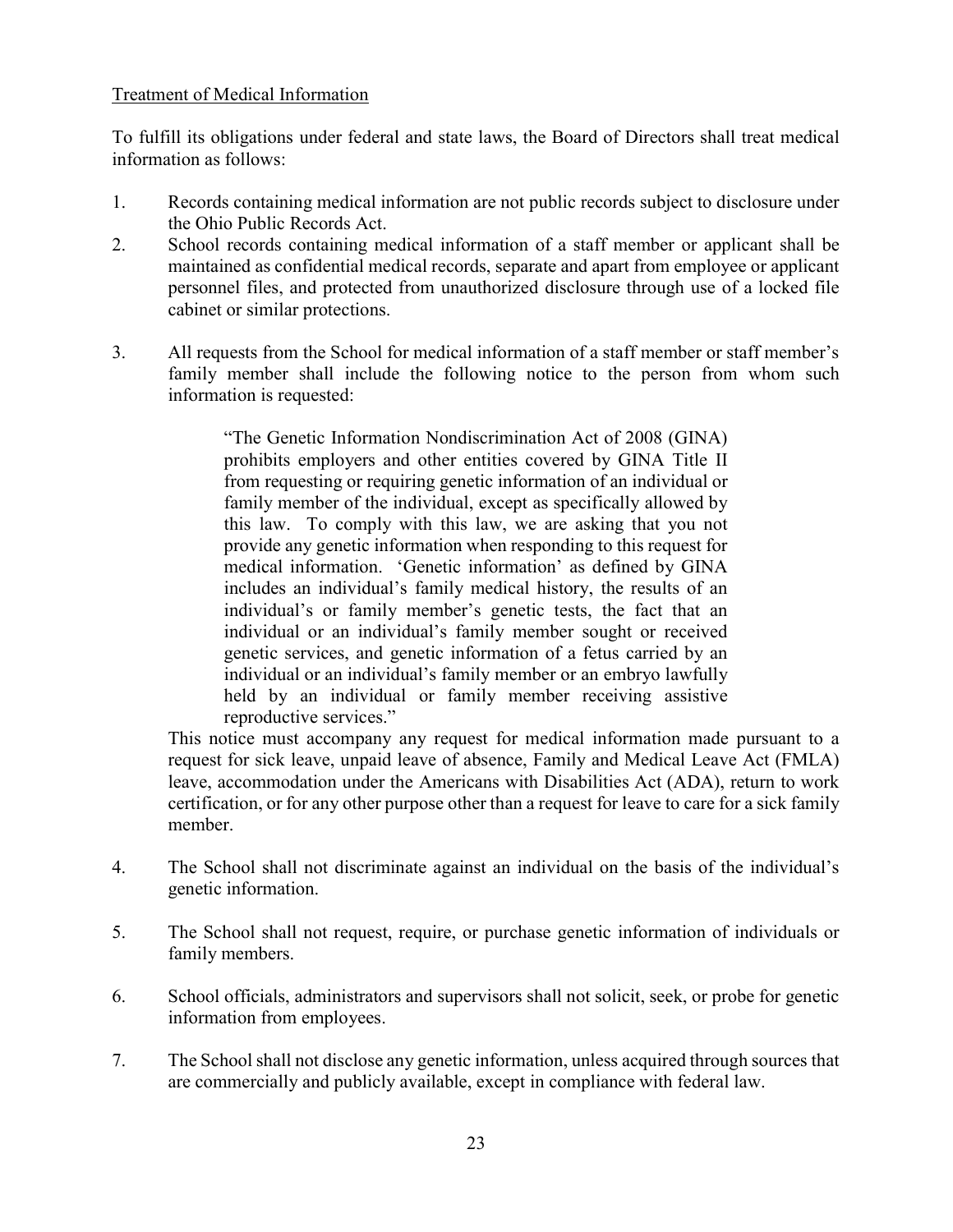- 8. As part of a voluntary wellness program, the School may request genetic information from an individual only if:
	- (A) the individual completes a written authorization that describes the type of information obtained, the general purpose for which it will be used, and restrictions on disclosure;
	- (B) individually identifiable information is provided only to the individual and the health care professionals who are providing services;
	- (C) individually identifiable information is not accessible to anyone else in the workplace;
	- (D) individually identifiable information is used only for purposes of the wellness program;
	- (E) individually identifiable information is not disclosed to the School except in aggregate terms that do not disclose the identity of specific individuals; and
	- (F) any financial inducement offered for individuals to provide a health risk assessment includes language that makes clear that the provision of genetic information is not required and the inducement is available whether or not the questions requesting genetic information are answered. This language shall clearly indicate which questions are requesting genetic information and therefore do not have to be answered.

# 4. Conduct

# A. Staff Conduct (Policy 3.05)

School personnel are expected to conduct themselves in a professional manner at all times, especially when engaged in the activities of educating or supporting the education of the School's students. They are to follow all of the state and federal laws and regulations required of them and the policies and procedures of the Board of Directors and directives and recommendations from their supervisors. School personnel are to strive to keep current with not only the latest educational aspects of their positions, but with all aspects of their particular duties.

## Student Supervision

Staff members shall not leave students unsupervised and shall strive to provide a safe learning environment for students and staff. Only staff members or other qualified adults shall be permitted to supervise students.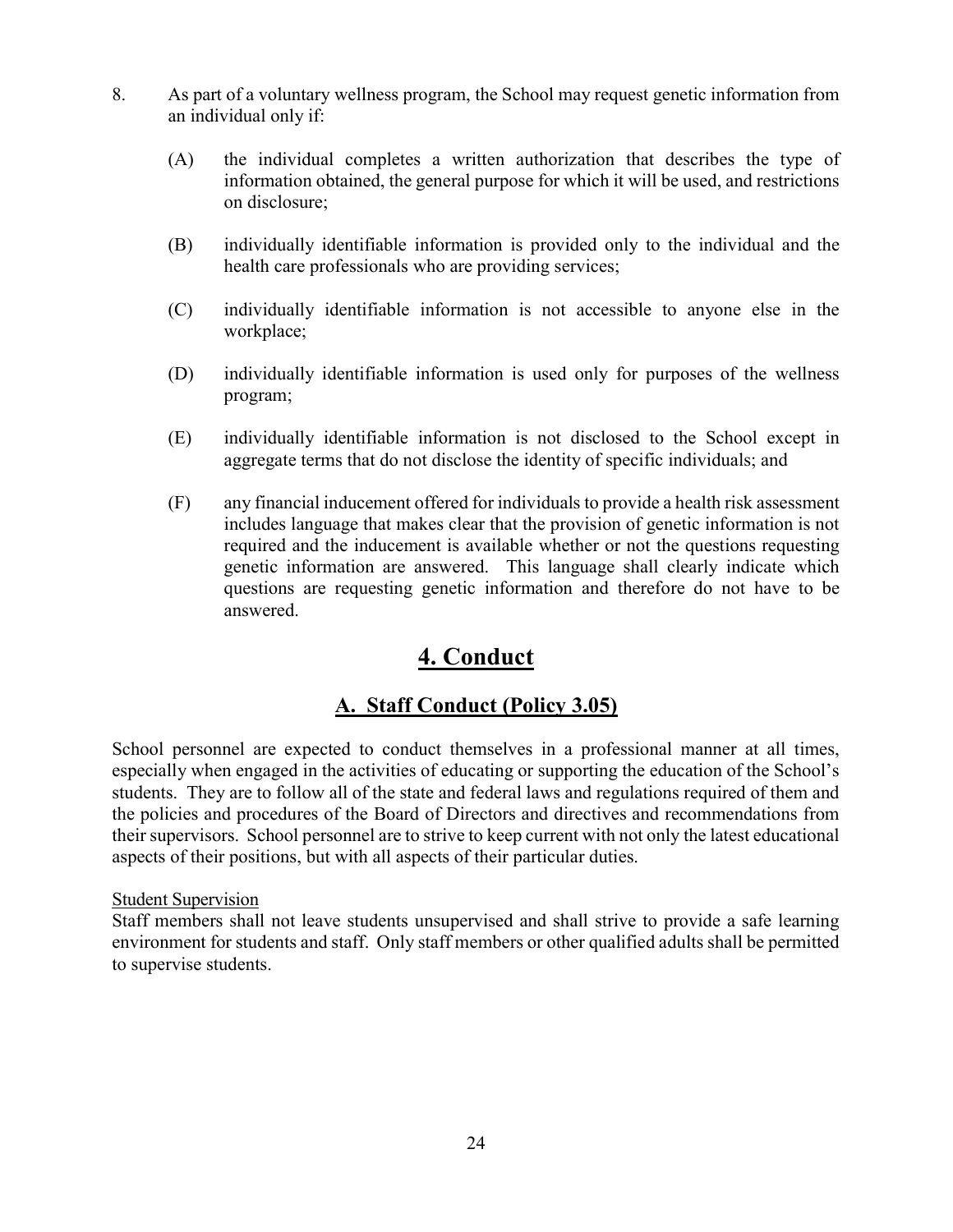## Staff Dress

The Board of Directors believes that an appropriately dressed staff member is a more suitable role model. Personal appearance also has direct bearing on teaching and support staff authority, confidence, and the self-esteem of students, administrators, and other staff. Therefore, the dress, grooming, and personal hygiene of each staff member must be appropriate at all times and:

- 1. Present a professional, identifiable appearance for students, parents & the community;
- 2. Promote a positive work environment;
- 3. Foster respect and confidence;
- 4. Ensure safety.

### Ethics Commission Disclosure

The Superintendent and Fiscal Officer shall not use or authorize the authority or influence of office or employment to secure, promise, offer, solicit, accept, or give of anything of value that is of such a character as to manifest a substantial and improper influence upon such administrator.

### Fraternization with Students

Consistent with the educational mission of the School, staff members shall maintain a professional relationship with students at all times. Staff members shall not fraternize with students, regardless of whether such fraternization occurs on or off of School property, or during or after the school day. This prohibition includes, but is not limited to fraternization occurring in person, through phone calls, text messages, social media, or other digital correspondence. Staff members shall further avoid the appearance of an improper relationship with students.

#### Professional Interactions

All staff members shall address one another, and the members of the public with whom they interact in the performance of their duties, with courtesy and respect.

### Licensure Code of Conduct for Ohio Educators

It shall be a violation of this Board Policy for a teacher to engage in conduct unbecoming of the teaching profession, as set forth in the Licensure Code of Professional Conduct for Ohio Educators adopted by the State Board of Education.

## B. Staff Computer, E-Mail, Network, And Internet Use (Policy 3.13)

### Purpose

The purpose of this policy is to define the proper use of computers, computer networks, messaging systems, electronic mail (e-mail) systems, Internet, or online services or wireless communication devices by staff members in the School. This policy applies not only to the use of School computers and other electronic equipment, including wireless devices, when on school grounds, but also when used by staff off of school grounds. This policy also applies to the use of staffowned computers and wireless communication devices when using School networks. Likewise,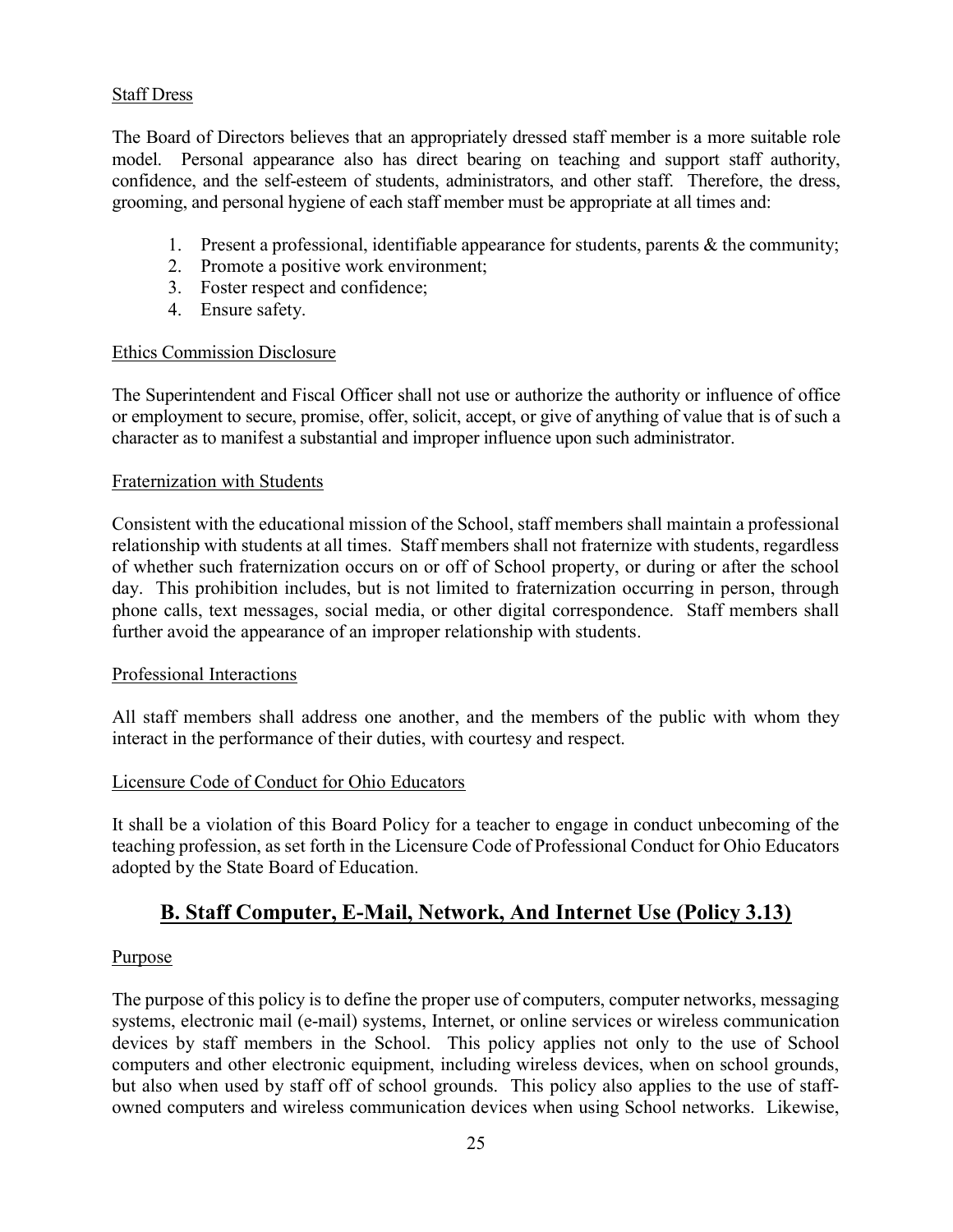this policy applies to the use of personally-owned computers, computer networks, messaging systems, electronic mail (e-mail) systems, or other forms of Internet access or online services or the use of any personal wireless communication device by staff members in the School during school hours while on School property or at a school sponsored event or activity.

## Definition of "Wireless Communication Device"

A wireless communication device ("WCD") is an electronic device that emits an audible signal, vibrates, displays a message, or otherwise summons or delivers a communication to the possessor. The following devices are examples of WCDs: cellular and wireless telephones, pagers/beepers, personal digital assistants ("PDA"), Blackberries/smartphones, Wi-Fi-enabled or broadband access devices, two-way radios, video broadcasting devices, and other devices that allow a person to record and/or transmit, on either a real-time or delayed basis, sound, video or still images, text, or any other information. This definition does not include still or video cameras which have no communication capabilities. The School reserves the right, in its sole discretion, to determine which types of devices it will allow students to use pursuant to this policy. Such determinations are subject to change.

## Policy

It is the responsibility of each staff member to ensure that this technology is used for proper educational purposes and in a manner that does not compromise the confidentiality of proprietary or other sensitive information.

### Coverage

This policy applies to all users of the School's computers, computer networks, messaging systems, electronic mail (e-mail) systems, Internet, or online services or School provided wireless communication devices. This policy also applies to all personally-owned computers, computer networks, messaging systems, electronic mail (e-mail) systems, or other forms of Internet access or online services or the use of any personal wireless communication device by staff members in the School during school hours while on School property or at a school sponsored event or activity.

### Acceptable and Unacceptable Uses

The computers, computer network and messaging systems of the School are intended primarily for educational uses and work-related communications only. The following are uses that are unacceptable under any circumstances:

- The transmission, posting, or downloading, of any language or images which are pornographic or of a graphic sexual nature.
- The transmission of jokes, pictures, or other materials which are obscene, lewd, vulgar, or disparaging of persons based on their race, color, gender, age, religion, national origin, or sexual orientation.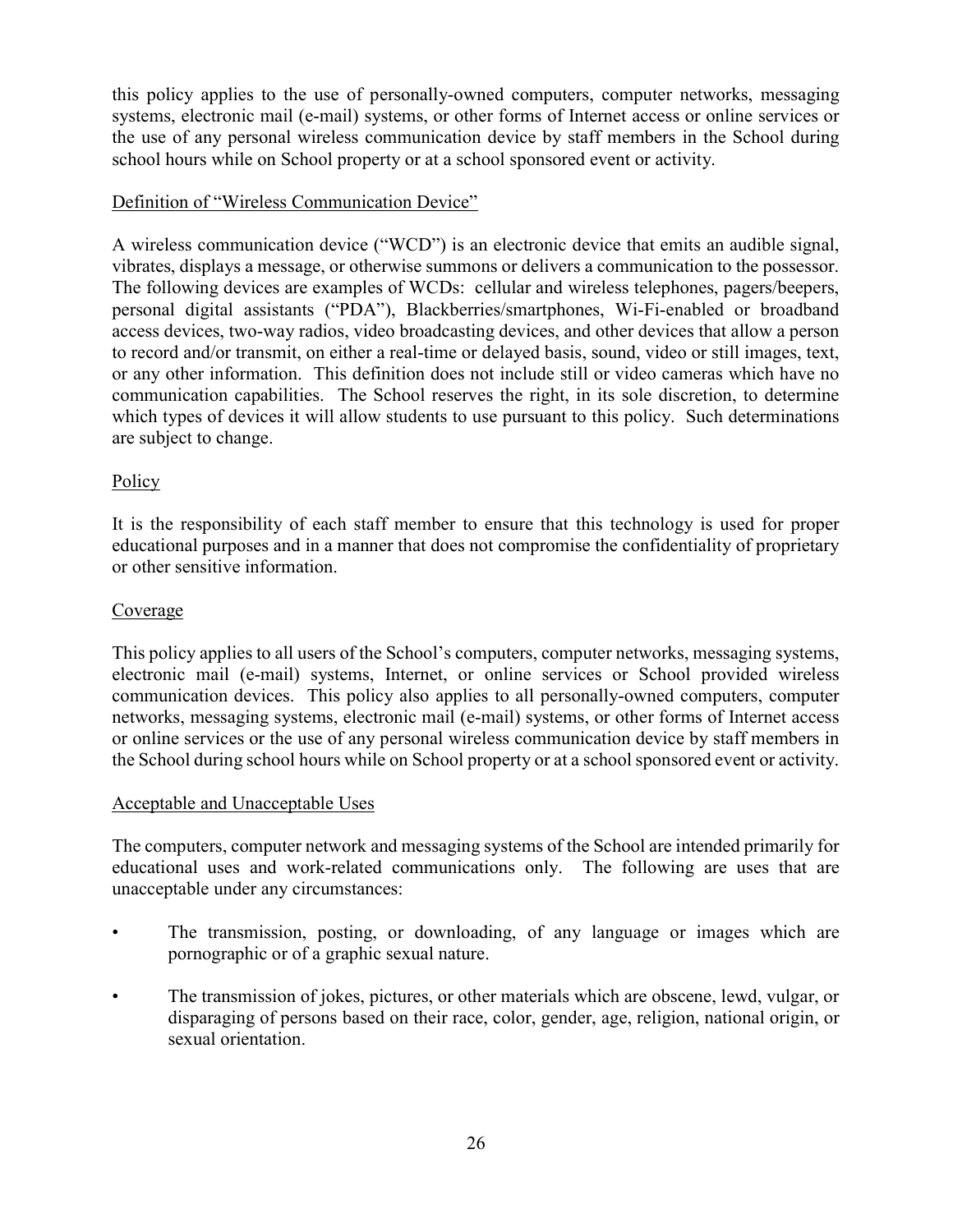- The transmission of messages or any other content which would be perceived by a reasonable person to be harassing, demeaning, threatening, disruptive or inconsistent with the Board of Directors' policies concerning equal employment opportunity or sexual harassment.
- Uses that constitute defamation (libel or slander).
- Uses that violate copyright laws.
- Uses that attempt to gain unauthorized access to another computer system or to impair the operation of another computer system (for example, "hacking" and other related activities or the transmission of a computer virus or an excessively large e-mail attachment).
- Any commercial or profit-making activities.
- Any fundraising activities, unless specifically authorized by an administrator.
- Any personal use or uses which are inconsistent with the educational goals and objectives of the School.

## Guidelines

Smooth operation of the Board of Directors' network relies upon users adhering to the following guidelines. The guidelines outlined below are provided so that users are aware of their responsibilities.

- Staff members must always follow the prohibition against releasing education records or personally identifiable information as set forth in FERPA and other state and federal laws regarding student privacy.
- Staff members are responsible for their behavior and communication on the Internet.
- Staff members may only access the Internet by using their assigned Internet/E-mail account. Use of another person's account/address/password is prohibited. Staff members may not allow other users to utilize their passwords.
- Staff members may not intentionally seek information on, obtain copies of, or modify files, data or passwords belonging to other users, or misrepresent other users on the network.
- Staff members may not upload a worm, virus, or other harmful programming or form of vandalism.
- Transmission of any material in violation of any state or federal law or regulation, or Board of Directors policy is prohibited.
- Any use of the Internet for commercial purposes, advertising, or political lobbying is prohibited.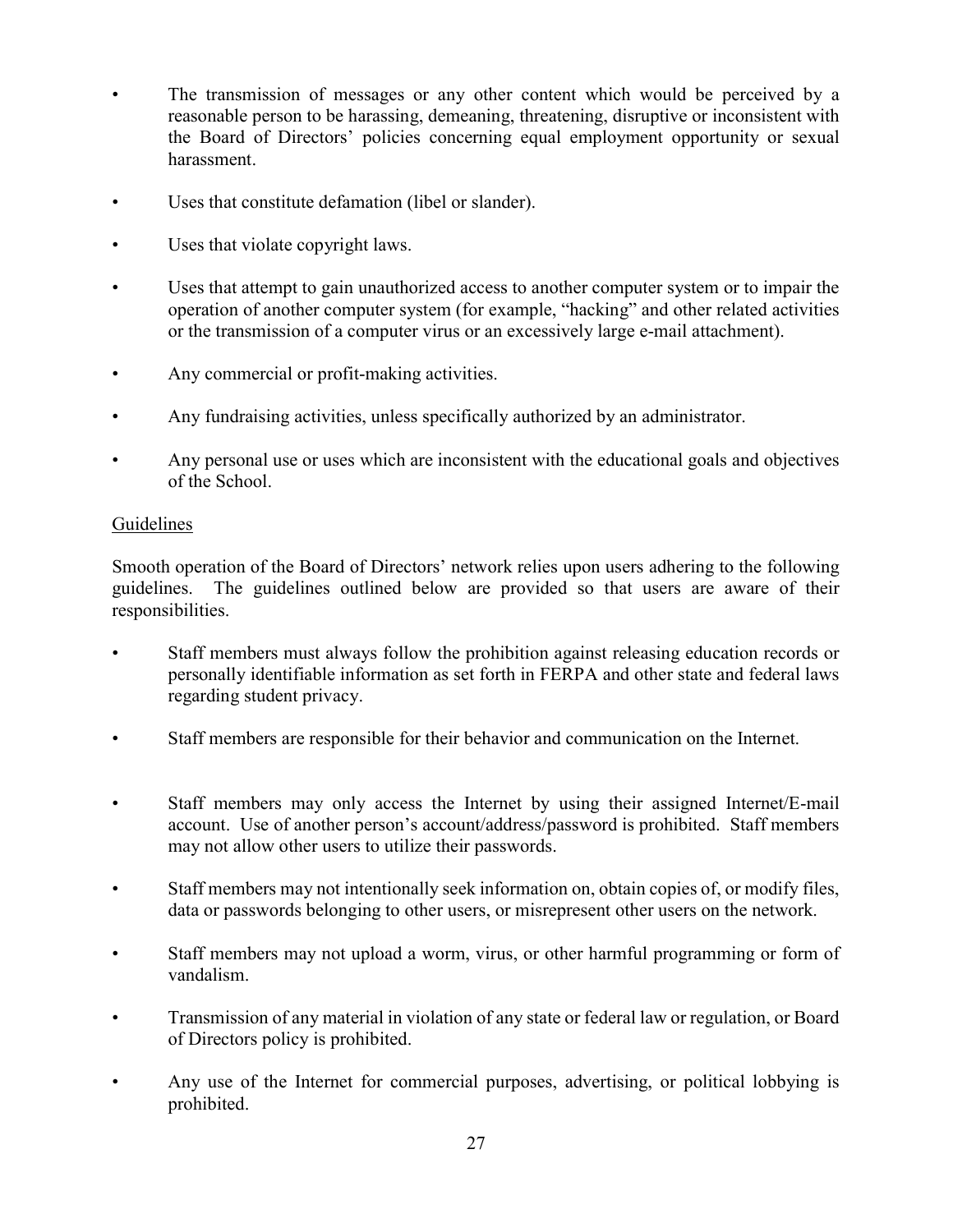- Staff members are expected to abide by the following generally accepted rules of network etiquette:
	- Be polite, courteous, and respectful in your messages to others. Use language appropriate to school situations in any communications made through the Board of Directors' computers/network. Refrain from using obscene, profane, vulgar, sexually explicit, defamatory, or abusive language in your messages.
	- Never reveal names, addresses, phone numbers, or passwords of students or other staff members while communicating on the Internet.
	- <sup>o</sup> Diligently delete old mail on a regular basis from the personal mail directory to avoid excessive use of the electronic mail disk space.
- Use of the Internet to access, process, distribute, display or print child pornography and other material which is obscene, objectionable, inappropriate or harmful to minors is prohibited. As such, the following material is prohibited: material that appeals to a prurient interest in nudity, sex, and excretion; material that depicts, describes or represents in a patently offensive way with respect to or what is suitable for minors an actual or simulated sexual act or sexual contact, actual or simulated normal or perverted sexual acts, or a lewd exhibition of the genitals and material that lacks serious literary, artistic, political or scientific value as to minors. Offensive messages and pictures, inappropriate text files, or files dangerous to the integrity of the Board of Directors' computers/network (e.g., viruses) are also prohibited.

### Security and Integrity

Staff members shall not take any action which would compromise the security of any computer, network or messaging system. This would include the unauthorized release or sharing of passwords and the intentional disabling of any security features of the system.

Staff members shall not take any actions which may adversely affect the integrity, functionality, or reliability of any computer (for example, the installation of hardware or software not authorized by the System Administrator).

Staff members shall report to the System Administrator or to a School Administrator any actions by students which would violate the security or integrity of any computer, network or messaging system whenever such actions become known to them in the normal course of their work duties. This shall not be construed as creating any liability for staff members for the computer-related misconduct of students.

### On-Line Purchases

A staff member shall only use the network to make on-line purchases or payments for goods and services if the goods or services are being purchased by or on behalf of the School. Such purchases or payments must still have the prior authorization of the building principal or Superintendent's designee.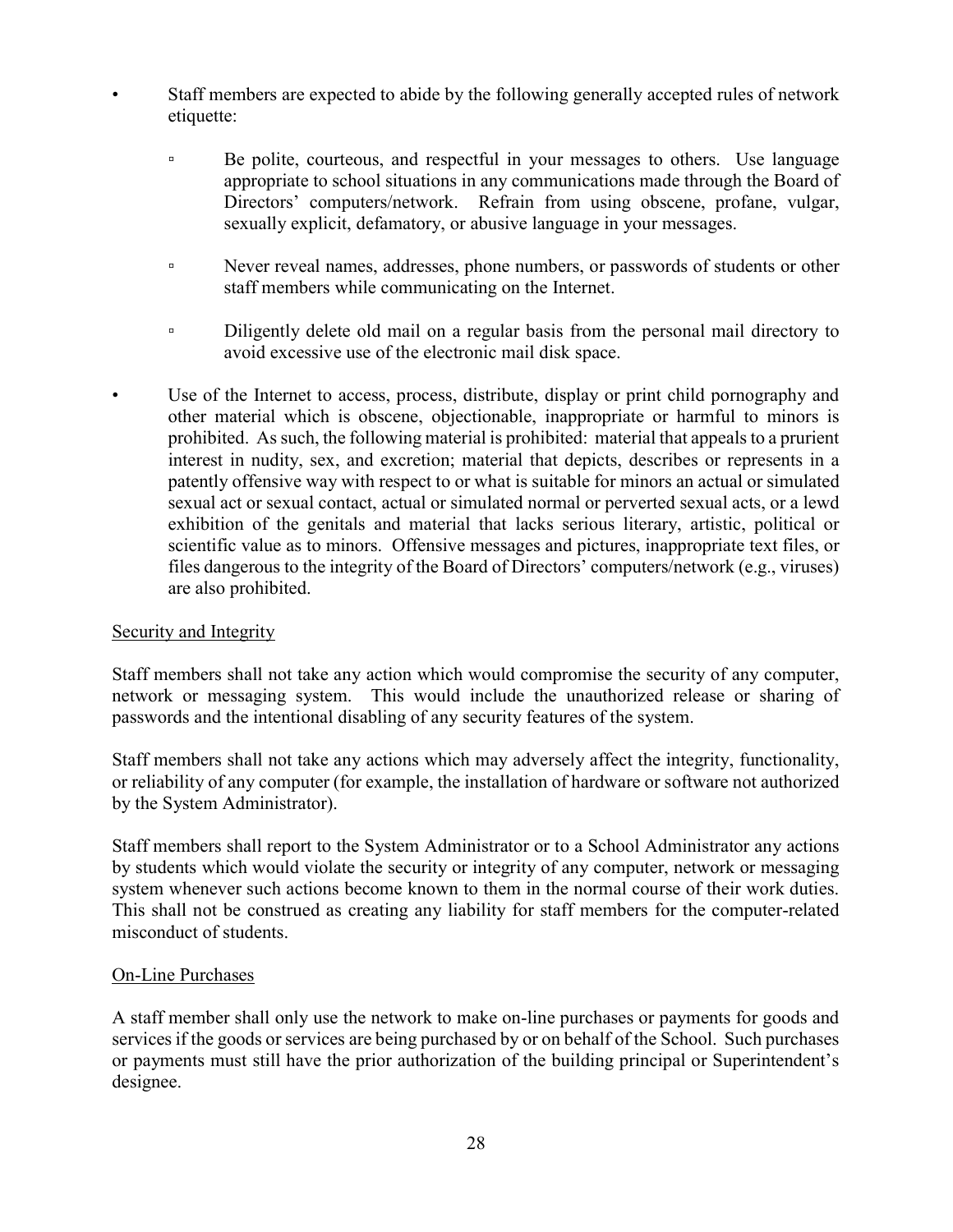## Right of Access

The operational and security needs of the School's computer network and messaging systems require that full access be available at all times. The School, therefore, reserves the right to access and inspect any computer, device, or electronic media within its systems and any data, information, or messages which may be contained therein. All such data, information, and messages are the property of the School.

Staff members have no privacy interest in the contents stored on or accessed through, or in the internet activity of, the computers, computer network or messaging systems of the School. The School may search files, folders, pictures, video, internet activity, internet cache, web history, keychain items, or any data stored on or accessed by the computers, computer network, or messaging systems at any time.

### Standards of Behavior for All Staff Online Activity

The laws, professional expectations, and guidelines for interacting with students, parents, and other members of the School community that staff members are expected to follow also apply to their online activity. This includes participation in social media sites, such as LinkedIn, Twitter, Facebook, YouTube, and MySpace, or blogs, wikis, and other forms of user-generated media.

Staff members are personally responsible for any inappropriate or illegal content they publish on social media sites. Staff members are discouraged from "friending" current students on social networking sites unless that social network site is provided by the School, or unless the student is a family member of the staff member.

# C. Working Remotely (Policy 4.06)

Extenuating circumstances, as determined by the Superintendent, may necessitate the Superintendent directing certain non-hourly employees to work remotely. An employee directed or permitted to work remotely must do so in compliance with the terms and conditions set forth in this policy.

- A. Employees must maintain the confidentiality of student records and personally identifiable student information at all times. Such records and information shall not be discussed or exposed in the presence of unauthorized third parties.
- B. Employees shall ensure that they are available for digital meetings, to exchange correspondence with co-workers, and to receive direction from supervisors during work hours by computer, phone, and/or by email. Employees shall be diligent in checking for correspondence from co-workers and supervisors and shall reply, as necessary and appropriate, in a responsive manner. If technical problems prevent an employee from accessing correspondence, taking phone calls, or attending a digital meeting, he/she shall immediately inform his/her supervisor and the School's information technology department.
- C. Employees shall be responsible for the safety and security of all School files, equipment, and materials in their possession while working remotely.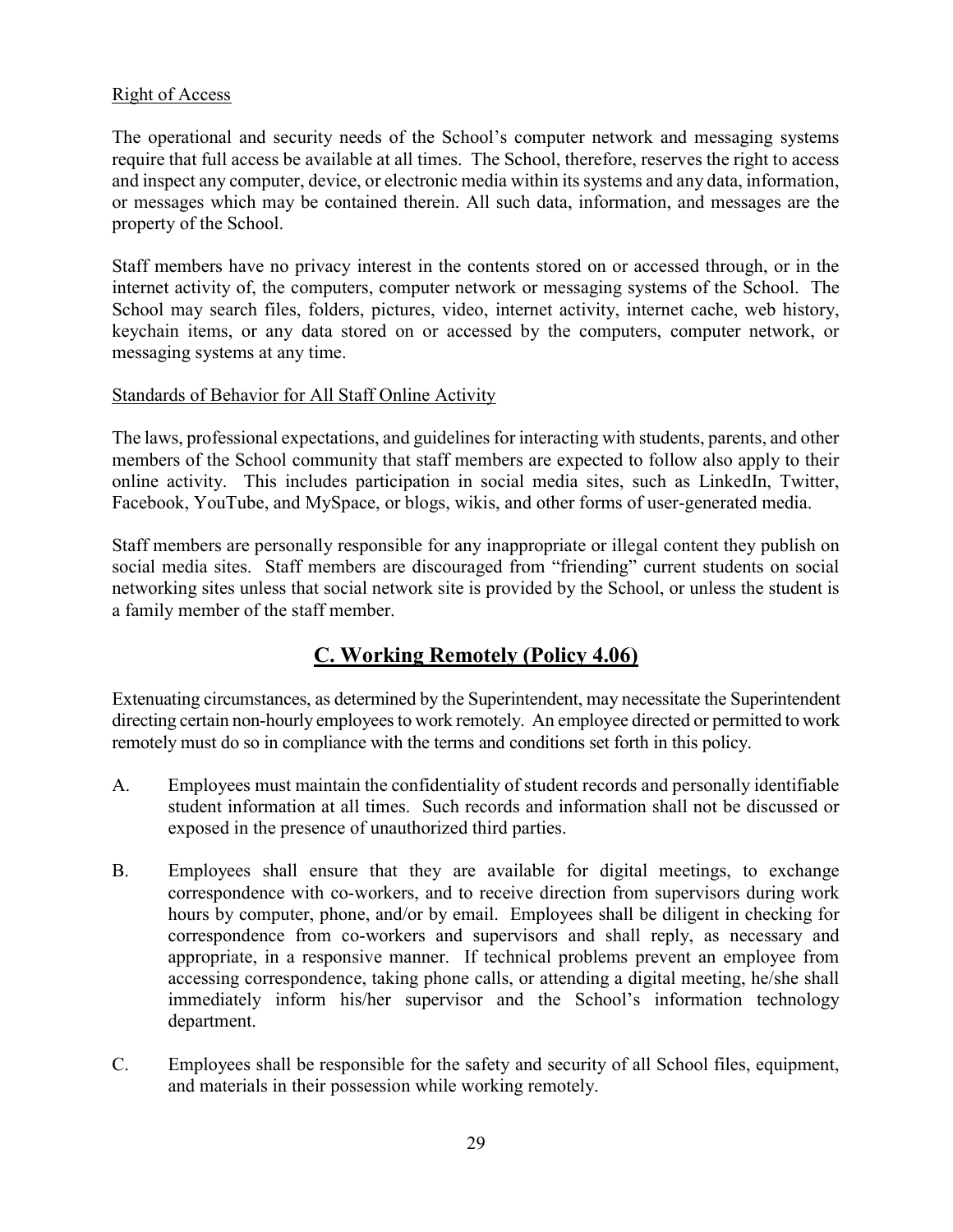- D. As directed by their supervisors, employees shall download and install, on School-supplied computers, necessary software programs and applications. Employees shall download and install the same on any personal computer if using such computer for purposes of working remotely.
- E. Public records created while working remotely shall be retained in accordance with the School's records retention schedule. This duty applies regardless of whether such records are created on School-owned or personal computers, or other technology.
- F. The duties and responsibilities of employment remain unchanged while working remotely, except as otherwise noted by an employee's supervisor.
- G. Direction and/or permission to work remotely may be revoked at any time.
- H. Employees shall, at all times while working remotely, comply with federal, state, and local laws and regulations and shall comply with all applicable Board policies.

# 5. Safety and Anti-Harassment

## A. Employee Complaints of Sexual Harassment (Policy 9.11)

The Board of Directors recognizes that an employee's right to freedom from discrimination includes the opportunity to work in an environment untainted by sexual harassment. Sexually offensive speech and conduct are wholly inappropriate to the operation of the School and will not be tolerated.

It shall be a violation of this policy for any member of the School staff or a third party (i.e., visiting speaker or a visiting athletic team) to harass an employee through conduct or communications of a sexual nature as defined below. This includes harassment by a supervisor or another coemployee.

## 1. Definition

- a. Sexual harassment conduct on the basis of sex that satisfies one or more of the following:
	- (i) A school employee conditioning education benefits on participation in unwelcome sexual conduct (i.e., quid pro quo); or
	- (ii) Unwelcome conduct that a reasonable person would determine is so severe, pervasive, and objectively offensive that it effectively denies a person equal access to the school's education program or activity; or
	- (iii) Sexual assault (as defined in the Clery Act, 20 U.S.C. 1092(f)), dating violence, domestic violence, or stalking as defined in the Violence Against Women Act.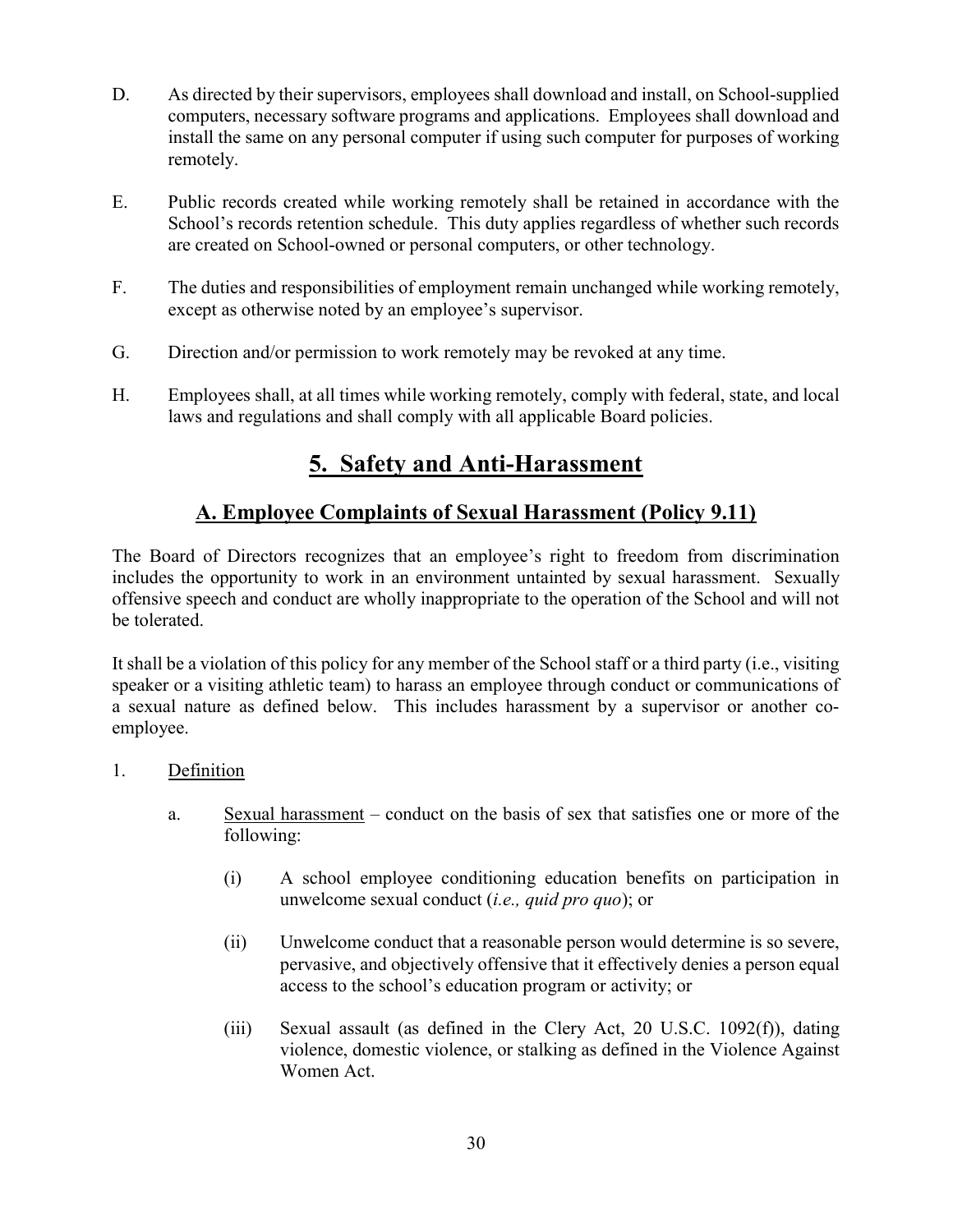- b. Complainant an individual who is alleged to be the victim of conduct that could constitute sexual harassment.
- c. Respondent an individual who has been reported to be the perpetrator of conduct that could constitute sexual harassment.
- d. Formal complaint a document filed by a complainant or signed by the Title IX Coordinator alleging sexual harassment against a respondent and requesting that the school investigate the allegation of sexual harassment. At the time of filing a formal complaint, a complainant must be participating in or attempting to participate in the education programs or activities of the School.

## 2. Duty to Respond

The School will promptly respond when an allegation of sexual harassment occurs in an education program or activity. Education programs and activities include locations, events, or circumstances over which the School exercises substantial control over both the respondent and the context in which the sexual harassment occurs.

## 3. Supportive Measures

"Supportive measures" are non-disciplinary, non-punitive individualized services offered as appropriate, as reasonably available, without fee or charge, to an alleged victim or respondent, before or after the filing of a formal complaint or where no formal complaint has been filed. The purpose of supportive measures is equal access to education.

The School shall offer supportive measures to a complainant. The Title IX Coordinator shall promptly contact the complainant to discuss the availability of supportive measures, consider the complainant's wishes with respect to supportive measures, inform the complainant of the availability of supportive measures with or without the filing of a formal complaint, and explain to the complainant the process for filing a formal complaint.

Supportive measures may include:

- a. Counseling;
- b. Modifications of work schedules;
- c. Campus escort services;
- d. Mutual restrictions on contact between the parties;
- e. Changes in work locations;
- f. Leaves of absence;
- g. Increased security and monitoring of certain areas of campus.
- 4. Complaint Procedure
	- a. Retaliation against those who file a complaint or participate in the investigation of the complaint is prohibited. No employee or representative of the School, nor any other person, may intimidate, threaten, coerce, or discriminate against any individual for the purpose of interfering with any right or privilege secured by Title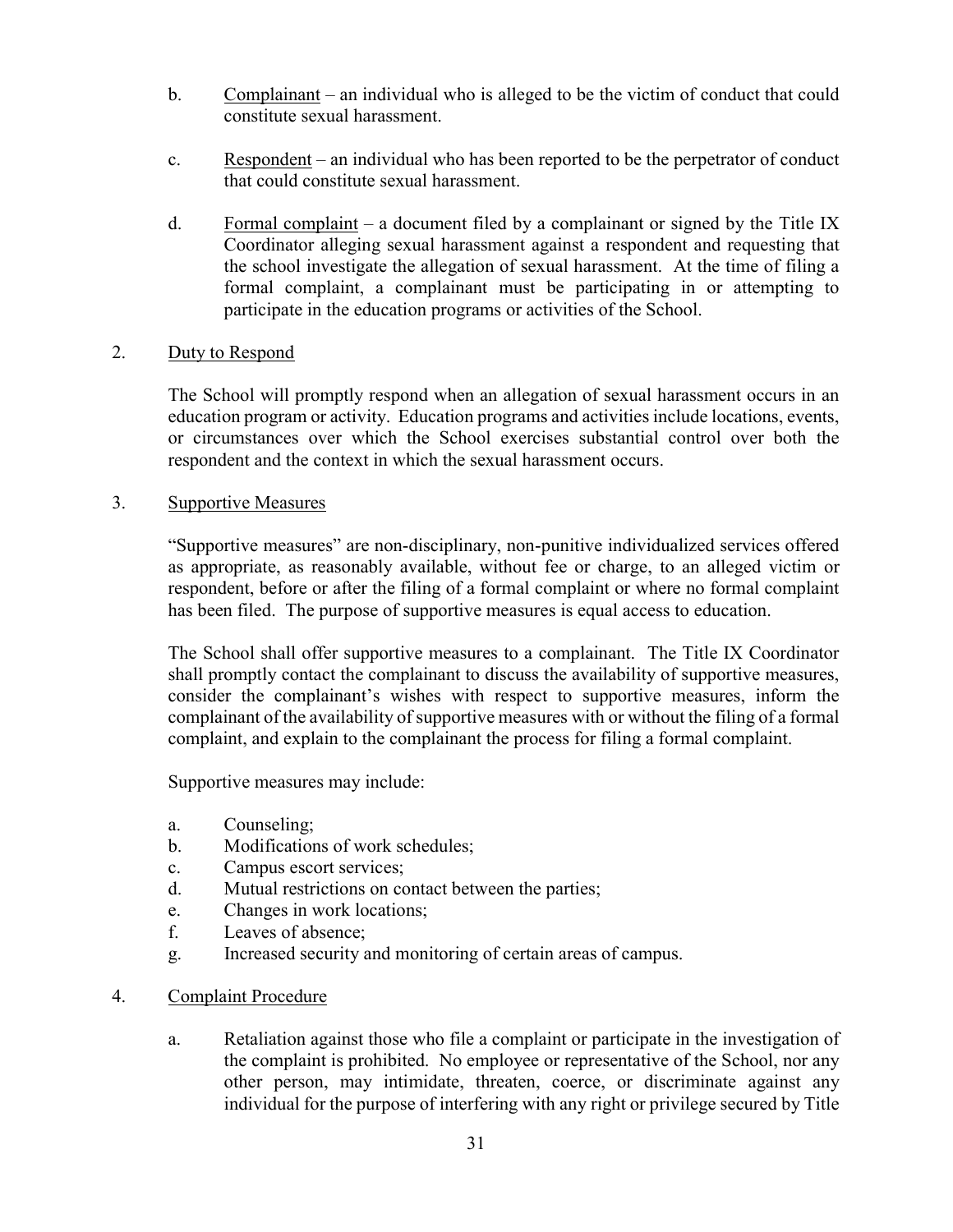IX, or because the individual has made a report or complaint, testified, assisted, or participated or refused to participate in any manner in a Title IX investigation, proceeding, or hearing. Complaints alleging retaliation may be filed according to the procedures for sex discrimination.

- b. The intent of the following reporting procedure is to provide a quick and fair resolution of complaints of sexual harassment.
- c. The staff member desiring to file a sexual harassment complaint must present the complaint, in writing to the Title IX Coordinator. The School's designated and authorized Title IX Coordinator is:

Tish Jenkins Superintendent 890 West Fourth Street Mansfield, OH 44906 419-775-4809 tjenkins@mygda.org

The Title IX Coordinator or his/her designee shall promptly investigate the matter unless otherwise designated by the Board.

The designated/authorized Title IX Coordinator and his/her contact information shall be made known to all applicants for admission and employment, students, parents or legal guardians of students, employees, and all of the School's employee unions. Further, the School shall prominently display on its website the contact information for the Title IX Coordinator.

- d. If the Title IX Coordinator is the employee alleged to have engaged in sexual harassment, the complaint shall be sent directly to the President of the Board. The Board will either conduct the investigation set out below, or appoint an investigator in its place.
- e. Any person may report sex discrimination, including sexual harassment (whether or not the person reporting is the person alleged to be the victim of conduct that could constitute sex discrimination or sexual harassment), in person, by mail, by telephone, or by electronic mail, using the contact information listed for the Title IX Coordinator, or by any other means that results in the Title IX Coordinator receiving the person's verbal or written report. Such a report may be made at any time (including during non-business hours) by using the telephone number or electronic mail address, or by mail to the office address, listed for the Title IX Coordinator.
- f. The School will treat a person as a complainant any time it has notice that the person is alleged to be the victim of conduct that could constitute sexual harassment (regardless of whether the person themselves reported, or a third party reported the sexual harassment), and irrespective of whether the complainant ever chooses to file a formal complaint.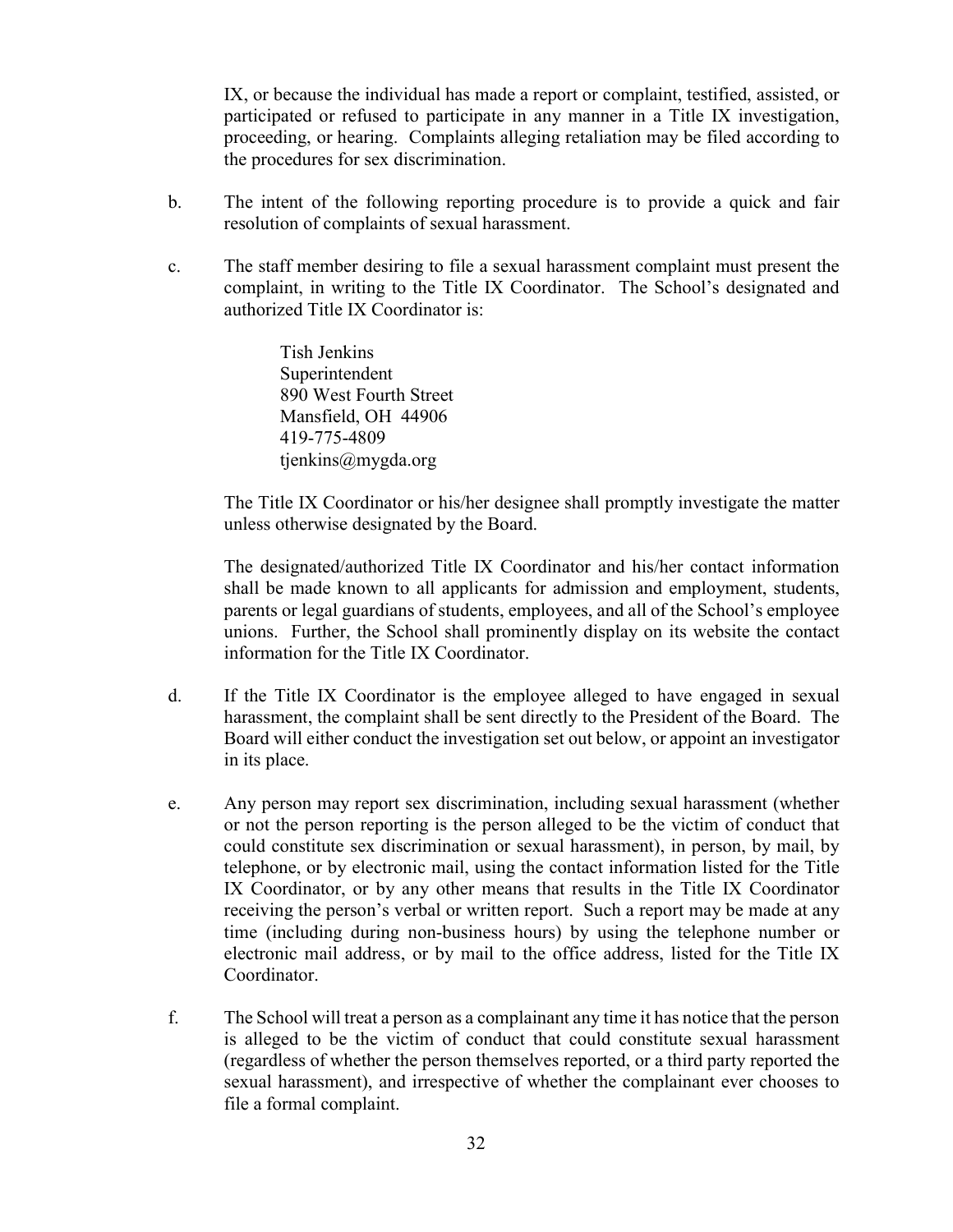g. The right to confidentiality, both of the complainant and of the respondent, will be respected consistent with the School's legal obligation and with the necessity to investigate allegations of misconduct and take corrective action when this conduct has occurred. The School will keep confidential the identity of complainants, respondents, and witnesses, except as may be permitted by FERPA, or as required by law, or as necessary to carry out a Title IX proceeding.

## 5. Investigation

- a. The investigator should remember that the investigation requires a balancing of the respondent's rights, the complainant's right to an environment free of sexual harassment, and the Board's interest in a prompt and fair investigation. The burden of proof and the burden of gathering evidence sufficient to reach a determination regarding responsibility rests on the School and not on the parties.
- b. The investigator shall send written notice to both parties of the allegations set forth in the complaint upon receipt of a formal complaint. The notice must include sufficient details known at the time, including the identities of the parties involved in the incident, if known, the conduct allegedly constituting sexual harassment, and the date and location of the alleged incident, if known. The notice must include a statement that the respondent is presumed not responsible for the alleged conduct and that a determination regarding responsibility is made at the conclusion of the grievance process; that the parties may have an advisor of their choice, who may be an attorney, and may inspect and review evidence; and notice of any provision in School's Code of Conduct that prohibits knowingly making false statements or knowingly submitting false information during the grievance process.
- c. The investigator shall meet with the complainant within a reasonable period of time from the time of making the complaint. However, the investigator is urged to meet with the complainant as soon as possible.
- d. Following the meeting with the complainant, the investigator shall conduct an adequate, reliable, and impartial investigation, which shall include the opportunity to identify witnesses and other evidence, to determine if sexual harassment has occurred. The investigation shall include a conference with the respondent and the complainant, as well as any and all other methods which are considered necessary to determine whether harassment has occurred. Both parties must be permitted an equal opportunity to present witnesses, including fact and expert witnesses, and other inculpatory and exculpatory evidence.
- e. The investigator will not access, consider, disclose, or otherwise use a party's records that are made or maintained by a physician, psychiatrist, psychologist, or other recognized professional or paraprofessional acting in the professional's or paraprofessional's capacity, or assisting in that capacity, and which are made and maintained in connection with the provision of treatment to the party, unless the School obtains that party's voluntary, written consent to do so.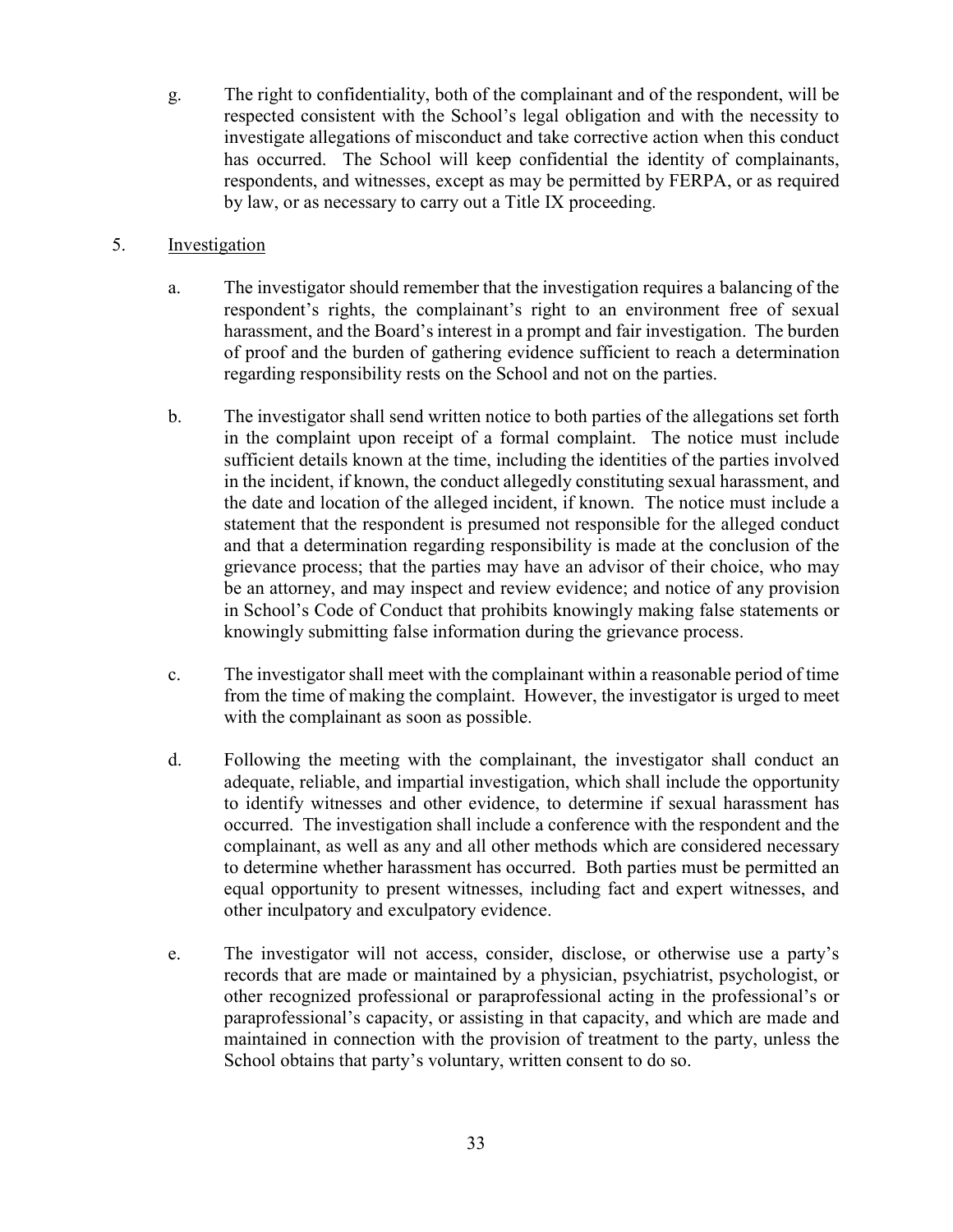f. Both parties shall be provided an equal opportunity to inspect and review any evidence obtained as part of the investigation that is directly related to the allegations raised in a formal complaint, including the evidence upon which the School does not intend to rely in reaching a determination regarding responsibility, and inculpatory or exculpatory evidence, whether obtained from a party or other source, so that each party can meaningfully respond to the evidence prior to conclusion of the investigation.

## 6. Post-Investigation Procedures

a. Prior to completion of the investigative report, the School must send to each party and the party's advisor, if any, the evidence subject to inspection and review in an electronic format or a hard copy, and the parties must have at least 10 days to submit a written response, which the investigator will consider prior to completion of the investigative report. All such evidence must be subject to the parties' inspection and review and be available at any hearing.

Upon conclusion of the investigation, the investigator shall issue a written report. After the investigative report has been sent to the parties and before reaching a determination regarding responsibility, the decision maker(s) must afford each party the opportunity to submit written, relevant questions that a party wants asked of any party or witness, provide each party with the answers, and allow for additional, limited follow-up questions from each party. The decision maker(s) must explain to the party proposing the questions any decision to exclude questions as not relevant

Although the facts and circumstances of a particular investigation may require an investigation to continue beyond 45 school days, it is recommended that the investigation and a report of the findings be completed within that time frame. The report shall include a determination of whether the respondent was found to have engaged in harassment, was found not to have engaged in harassment, or whether the investigation was inconclusive. The School shall use a "preponderance of the evidence" standard to make such determination. The report shall be issued to the complainant, if an employee, or to the complainant's parents, if a student. A copy of the report shall also be sent to the Superintendent or his/her designee.

- b. A finding of no harassment or inconclusive evidence by the decision maker shall end the investigation.
- c. If the decision maker finds that harassment occurred, the investigator shall recommend what steps are necessary to ensure that the harassment is eliminated for the victim and other individuals affected by the sexual harassment and to correct its discriminatory effects on the complainant and others, if appropriate. An individual who complains of sexual harassment shall not be required to work out the problem directly with the person alleged to have harassed him or her.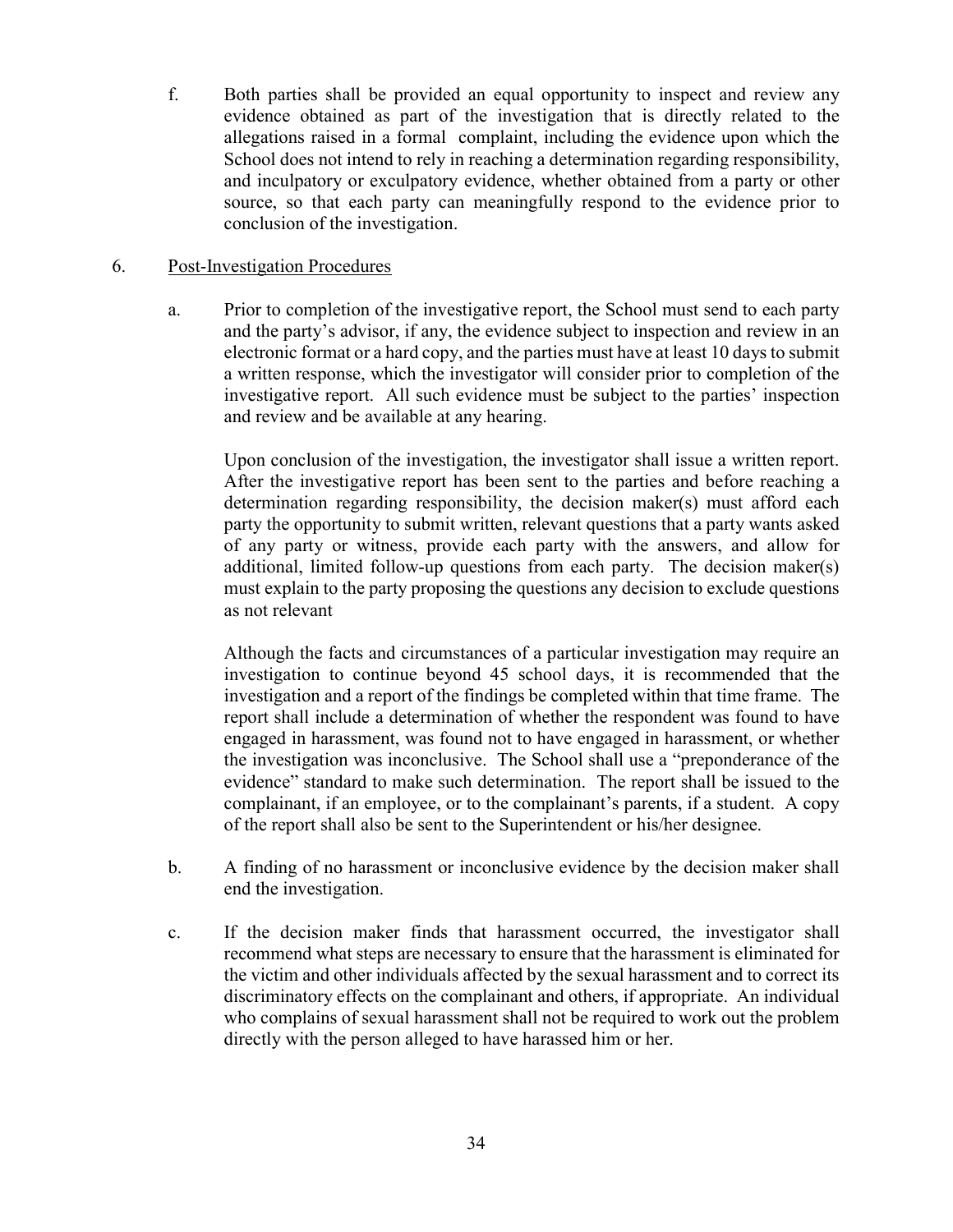## 7. Informal Resolution

The investigator may offer informal resolution options if a formal complaint is filed, and both parties give voluntary, informed, written consent. The School shall not require, as a condition of employment or continuing employment, or enjoyment of any other right, waiver of the right to an investigation and adjudication of formal complaints. Any party has the right to withdraw from informal resolution and resume the grievance process with respect to the formal complaint. The investigator will not offer or facilitate an informal resolution process to resolve allegations that an employee sexually harassed a student.

### 8. Appeals

The School will offer both parties the opportunity to appeal from a determination regarding responsibility, and from a dismissal of a formal complaint or any allegations therein, on the following bases:

- a. Procedural irregularity that affected the outcome of the matter;
- b. New evidence that was not reasonably available at the time the determination regarding responsibility or dismissal was made, that could affect the outcome of the matter; and/or
- c. The Title IX Coordinator, investigator, or decision maker had a conflict of interest or bias that affected the outcome of the matter.

An appeal must be submitted in writing to the Title IX Coordinator within seven calendar days of the issuance of the determination regarding responsibility, which includes a statement specifying the grounds for the appeal. The opposing party will be notified of the appeal and provided seven calendar days from such notice to submit to a statement in support of the outcome.

An "Appeal Decision Maker" shall be designated by the Superintendent to review the investigative report and the statements submitted by the parties as part of the appeal. The Appeal Decision Maker shall investigate whether a basis for overturning the decision regarding responsibility exists. The Appeal Decision Maker shall not be the same person as the decision maker(s) that reached the determination regarding responsibility or dismissal, the investigator(s), or the Title IX Coordinator.

The Appeal Decision Maker shall issue a written decision describing the result of the appeal and the rationale for the result, and shall provide the written decision simultaneously to both parties and their advisors within 28 calendar days of the Title IX Coordinator's receipt of a parties' notice of appeal of the original decision maker.

#### 9. Dismissal of Complaints

a. Complaints must be dismissed by the decision maker where the allegations, if true, would not meet the Title IX jurisdictional conditions: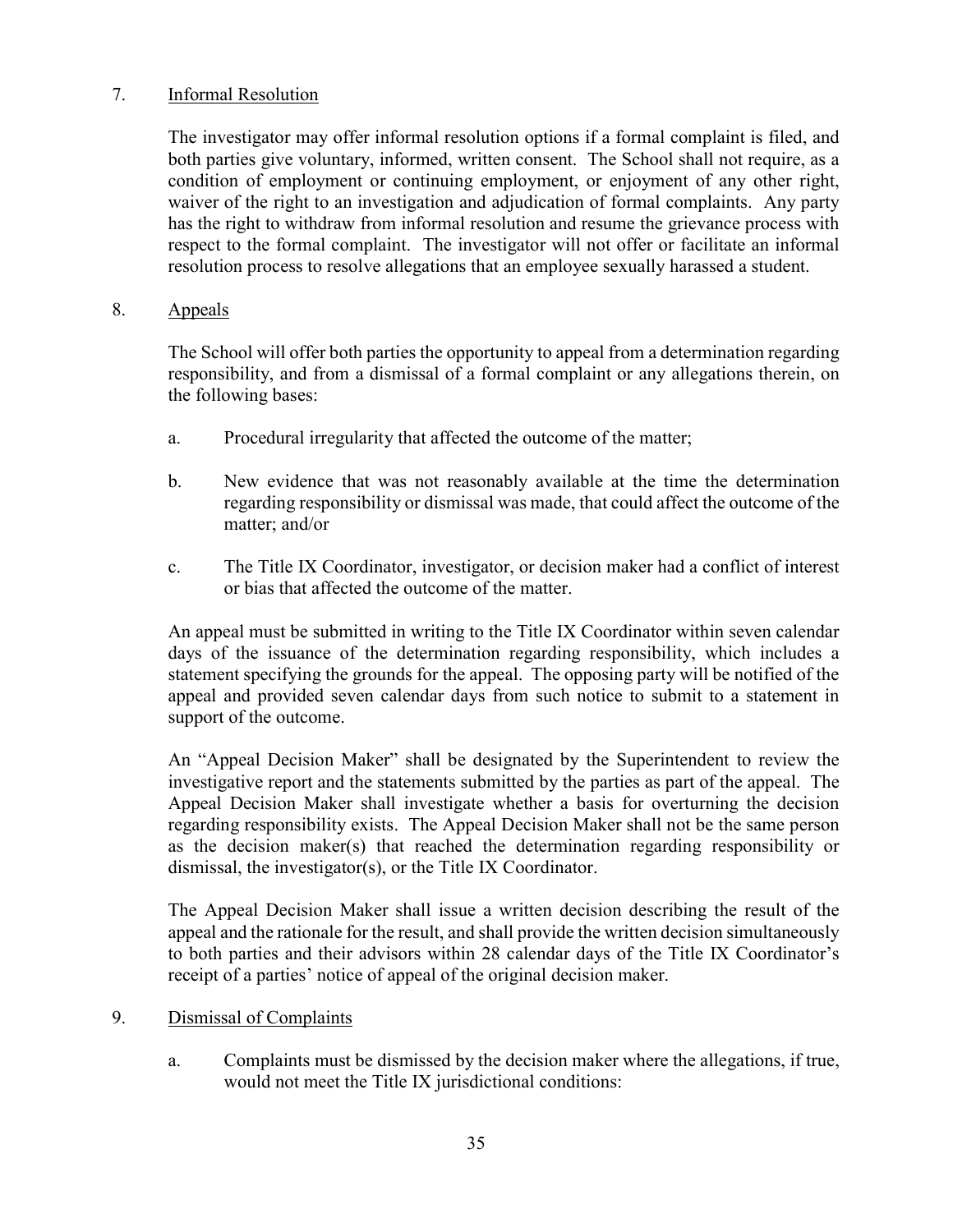- 1. The actions complained of do not meet the definition of "sexual harassment";
- 2. The actions complained of were not against a person in the United States;
- 3. The actions complained of did not occur in the School's education program or activity.
- b. Complaints may be dismissed by the decision maker where:
	- 1. A complainant notifies the Title IX Coordinator in writing that the complainant would like to withdraw the formal complaint or any allegations therein;
	- 2. The respondent is no longer enrolled or employed by the School; and/or
	- 3. Specific circumstances prevent the School from gathering evidence sufficient to reach a determination as to the allegations contained in the formal complaint.
- c. The Title IX Coordinator will send the parties written notice of any dismissal decision, and the reason(s) therefore.
- d. Both parties shall have the right to appeal a dismissal decision by submitting written notice of appeal to the Title IX Coordinator within seven calendar days of the issuance of the dismissal notice. The Appeal Decision Maker shall review the notice of appeal and issue a decision regarding the appeal in writing to both parties within 14 calendar days of the issuance of the notice of dismissal.

#### 10. Discipline

If sexual harassment is found to have occurred, the person who engaged in such harassment may be disciplined. The discipline must be reasonably calculated to end the harassment and to remedy its effects on the complainant, and others, if appropriate. Any discipline not resulting in termination must include a directive that the employee not engage in such harassment in the future. Making a materially false statement in bad faith in the course of an investigation under this Policy may subject an employee to disciplinary action.

11. Notice

Written notice of the outcome of the complaint shall be provided to the complainant and the respondent.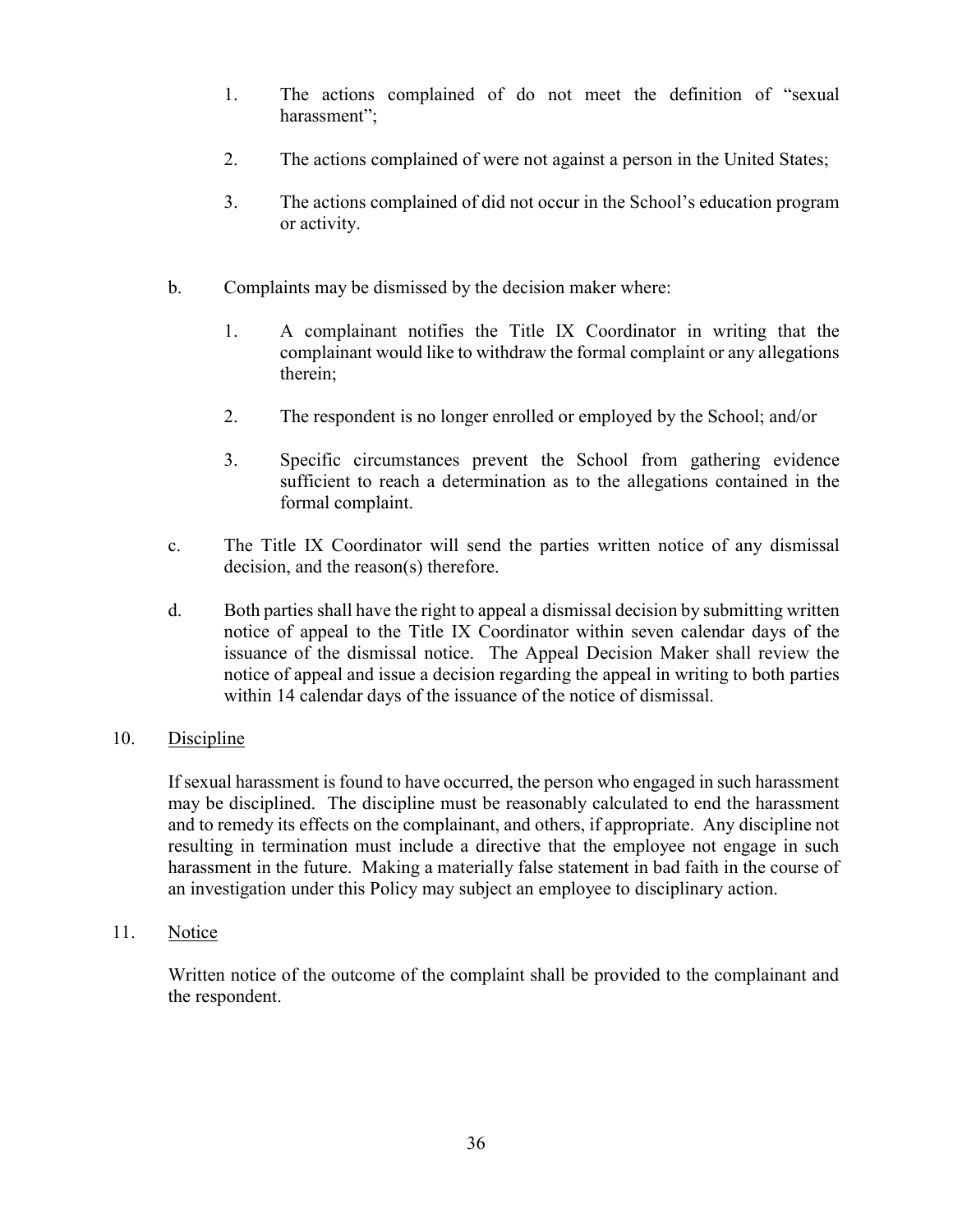# B. Prohibition and Reporting of Sexual Abuse (Policy 9.27)

The Board of Directors prohibits employee and/or student conduct constituting sexual abuse toward an employee or student. Sexual abuse of a student or employee means unlawful sexual conduct or sexual contact, as defined in O.R.C. §2907.01, and other forms of unlawful sexual conduct or contact.

The Guidance Counselor is appointed as the sexual abuse prevention coordinator, who shall report to the Superintendent.

### A. Sexual Abuse of Employees

It shall be a violation of this policy for any member of the School staff or a third party (i.e., visiting speaker or a visiting athletic team) or student to sexually abuse an employee.

- 1. Complaint Procedure
	- a. Retaliation against those who file a complaint or participate in the investigation of the complaint is prohibited.
	- b. The intent of the following reporting procedure is to provide a quick and fair resolution of complaints of sexual abuse.
	- c. The staff member desiring to file a sexual abuse complaint must present the complaint, in writing to the Superintendent. The Superintendent or his/her designee shall investigate the matter unless otherwise designated by the Board.
	- d. If the Superintendent is the employee alleged to have engaged in the sexual abuse, the complaint shall be sent directly to the President of the Board of Directors. The Board will either conduct the investigation set out below, or appoint an investigator in its place.
	- e. The right to confidentiality, both of the complainant and of the accused, will be respected consistent with the School's legal obligation, and with the necessity to investigate allegations of misconduct and take corrective action when this conduct has occurred.
- 2. Discipline

If sexual abuse is found to have occurred, the person who engaged in such abuse will be disciplined in accordance with state and federal laws.

#### B. Sexual Abuse of Students

It shall be a violation of this policy for any member of the School staff, students, or third parties (i.e., visiting speaker, or visiting athletic team) to sexually abuse students.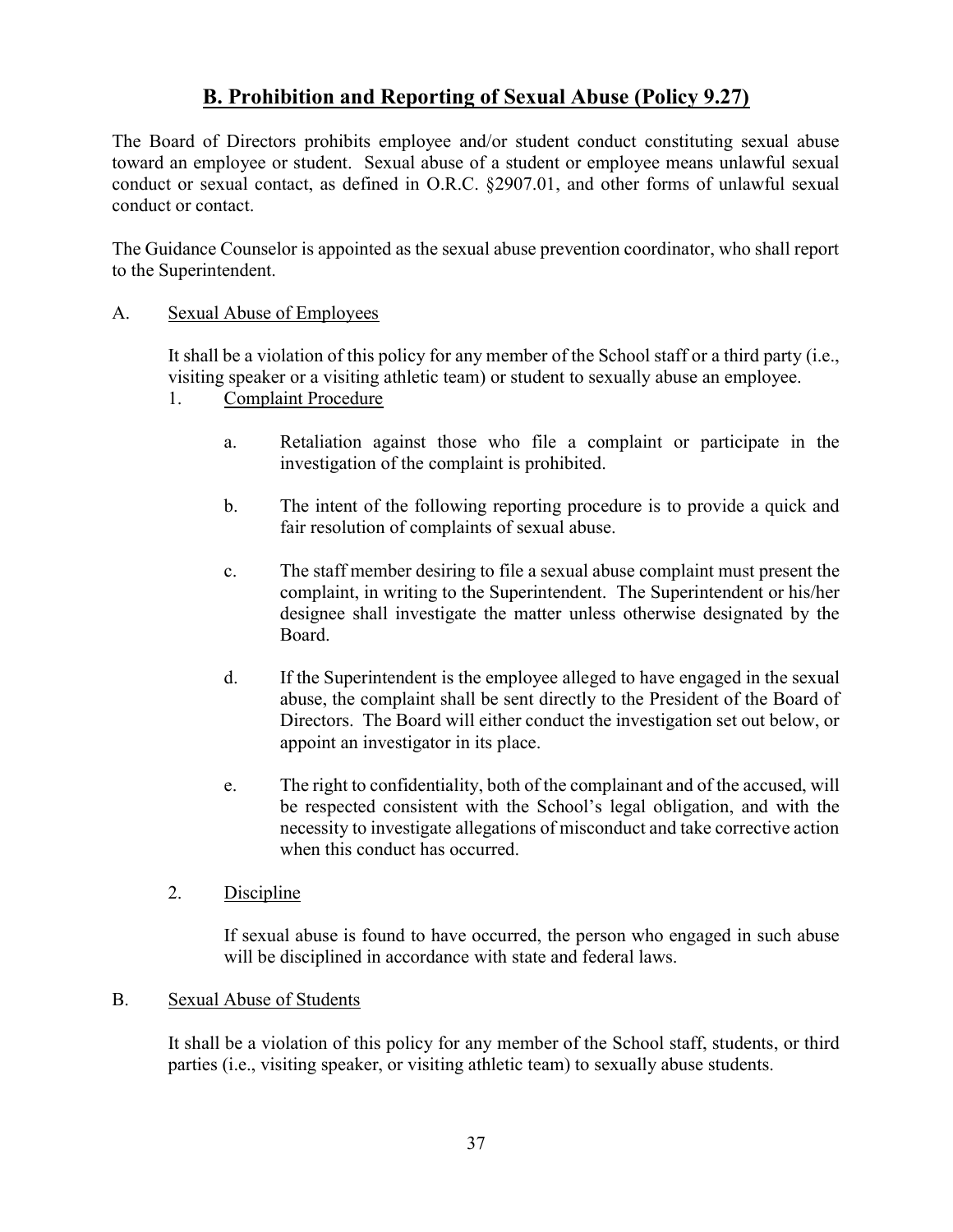## 1. Complaint Procedure

- a. Any student who alleges sexual abuse by any staff member, student, or third party in the School may complain directly to the coordinator, guidance counselor, teacher, Superintendent, any other school employee whom the student trusts, or any other individual designated to receive such complaints.
- b. Retaliation against those who file a complaint or participate in the investigation of the complaint is prohibited. Therefore, filing of a complaint or otherwise reporting sexual abuse will not reflect upon the student's status nor will it affect future employment, grades, or work assignments. The person to whom the complaint was made shall within one (1) school day report the complaint to the coordinator. If the coordinator or Superintendent is the employee alleged to have engaged in the sexual abuse, the report shall be made to the Board.
- c. The right to confidentiality, both of the complainant and of the accused, will be respected consistent with the School's legal obligation, and with the necessity to investigate allegations of misconduct and take corrective action when this conduct has occurred.

Often the information the School receives regarding sexual abuse is not always provided through the official complaint process or communicated to the individual designated to receive such complaints. Therefore, any teacher, counselor, administrator, or other school employee who receives a report or information, verbally or in writing, from any student regarding sexual abuse of that student must forward that report or information to the building principal or coordinator within one school day or within a reasonable period of time if there is a good cause for the delay. Any building principal receiving a report or information of sexual abuse shall promptly notify the coordinator. If the school employee has a good faith belief that the conduct complained of constitutes child abuse, they must immediately report such abuse to the proper authorities in accordance with Ohio law.

2. Discipline

A substantiated charge of sexual abuse against a student in the School shall subject that student to disciplinary action, including suspension or expulsion, consistent with the Student Discipline Code.

## C. Investigation (Student and Employee)

1. The investigator should remember that the investigation requires a balancing of the accused's right to preserve his/her good name, the complainant's right to an environment free of sexual abuse, and the Board's interest in a prompt and fair investigation.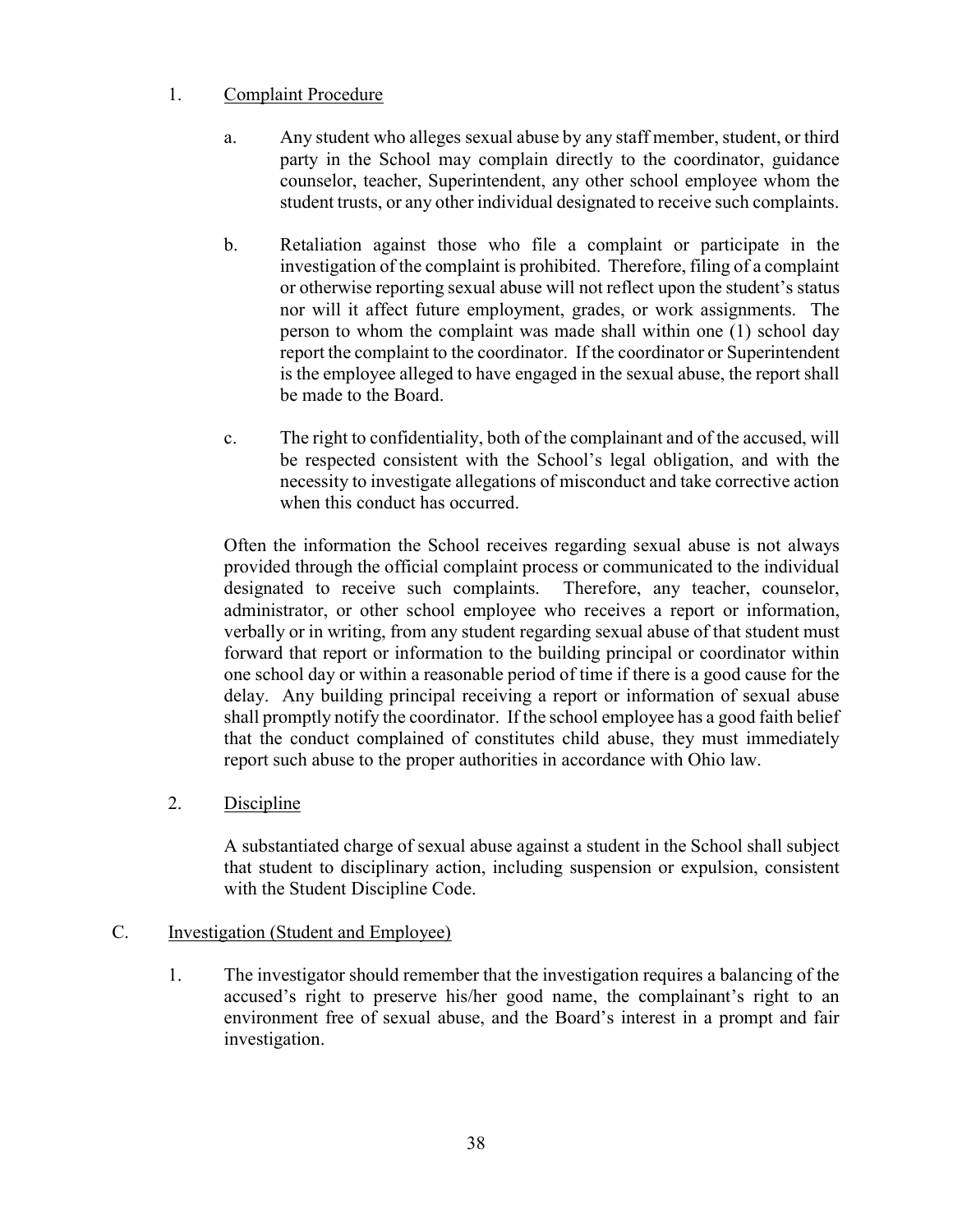- 2. The investigator shall meet with the complainant within a period not to exceed five school days from the time of making the complaint. However, the investigator is urged to meet with the complainant as soon as possible.
- 3. Following the meeting with the complainant, the investigator shall conduct an investigation to determine if sexual abuse has occurred. The investigation shall include a conference with the accused and the complainant, as well as any and all other methods which are considered necessary to determine whether abuse has occurred. The investigation shall include the opportunity to present witnesses and other evidence, written documentation of such investigation, including documents and witness statements.

## D. Post-Investigation Procedures (Student and Employee)

- 1. Upon conclusion of the investigation, the investigator shall issue a written report. Although the facts and circumstances of a particular investigation may require an investigation to continue beyond 45 school days, it is recommended that the investigation and a report of the findings be completed within that time frame. The report shall include a determination of whether the accused was found to have engaged in abuse, was found not to have engaged in abuse, or whether the investigation was inconclusive. The report shall be issued to the complainant, if an employee, or to the complainant's parents, if a student. A copy of the report shall also be sent to the Superintendent or his/her designee.
- 2. A finding of no abuse or inconclusive evidence shall end the investigation.
- 3. If abuse is found to have occurred, the investigator shall recommend what steps are necessary to ensure that the abuse is eliminated for the victim and other individuals affected by the sexual abuse and to correct its discriminatory effects on the complainant and others, if appropriate.

## C. Racial/Ethnic/National Origin Harassment and Discrimination Policy Covering Employees (Policy 9.12)

Each School employee has a responsibility to maintain a workplace and educational environment free from harassment. Harassment or offensive conduct at school or school related functions is prohibited.

This policy applies to the Board of Directors, its administrative, teaching, and non-teaching employees.

## Racial/Ethnic/National Origin Harassment and Discrimination

No employee shall, on the basis of his or her race, ethnicity, or national origin, be denied equal access to programs, activities, services or benefits, or be limited in the exercise of any right, privilege, advantage or opportunity.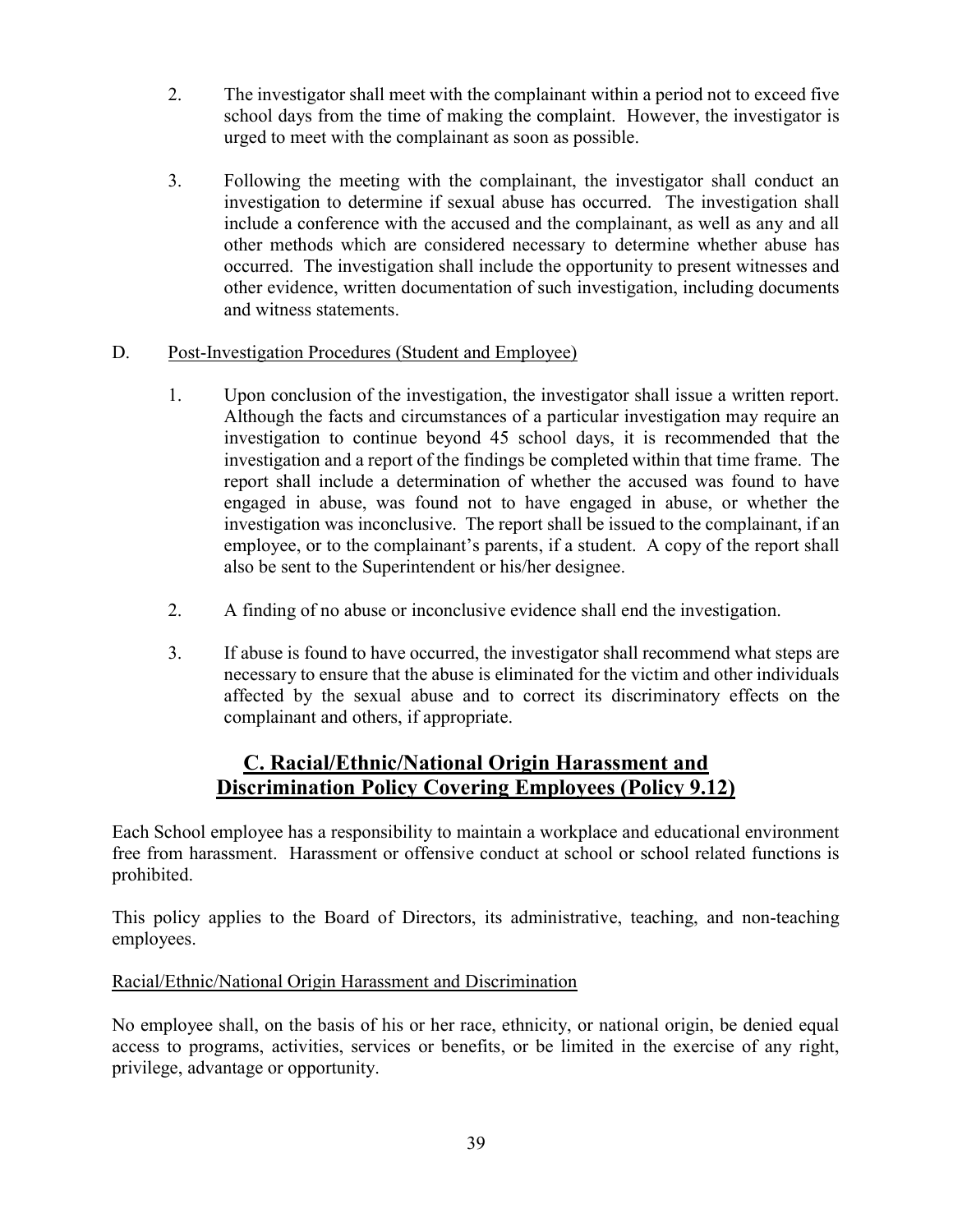No person shall be disadvantaged or treated unfairly by the Board or any of its personnel or students on the basis of race, ethnicity, or national origin, whether intentionally or otherwise, in any activity at any level of the operations of the School.

## Racial/Ethnic/National Origin Harassment

Racial/ethnic/national origin harassment may be any behavior, verbal or physical, which is imposed by an employee or student on an employee because of race, national origin, or ethnic background, which is intimidating, offensive, abusive, threatening, or unwelcomed and which causes or contributes to a racially/ethnically/national origin based hostile environment.

Such a hostile environment exists when acts of harassment are sufficiently numerous, severe, or pervasive to impair or alter an individual=s school or workplace environment. The existence of a hostile environment is to be judged from the viewpoint of a reasonable person in the victim=s situation under all of the existing circumstances.

Such harassment may include, but is not limited to:

- 1. Racial/ethnic/national origin oriented verbal "kidding" or demeaning racial/ethnic innuendos, teasing, jokes or remarks of a racial/ethnic nature.
- 2. Writing graffiti and/or slogans depicting racial/ethnic slurs or racially/ethnically derogatory sentiments.
- 3. Racial/ethnic/national origin motivated intimidation and/or physical violence or threats of physical violence.

## Racial/Ethnic/National Origin Discrimination

It is unlawful to discriminate against an employee or applicant for employment because of his/her race, ethnicity, or national origin in regard to hiring, termination, promotion, compensation, or any other term, condition, or privilege of employment. It is also unlawful to make employment decisions based on stereotypes and assumptions about abilities, traits, or the performance of individuals of certain racial groups.

## Investigation of Harassment and/or Discrimination

In order to prevent, deter, or correct such a hostile environment or concern about such discrimination, it is the responsibility of the administrative personnel to investigate any charges of racial/ethnic/national origin harassment or discrimination when brought to their attention and take appropriate corrective action.

- 1. Complaint Procedure
	- a. The staff member desiring to file a harassment/discrimination complaint must present the complaint, in writing, to the Title VI Coordinator. The Coordinator or his/her designee shall investigate the matter unless otherwise designated by the Board.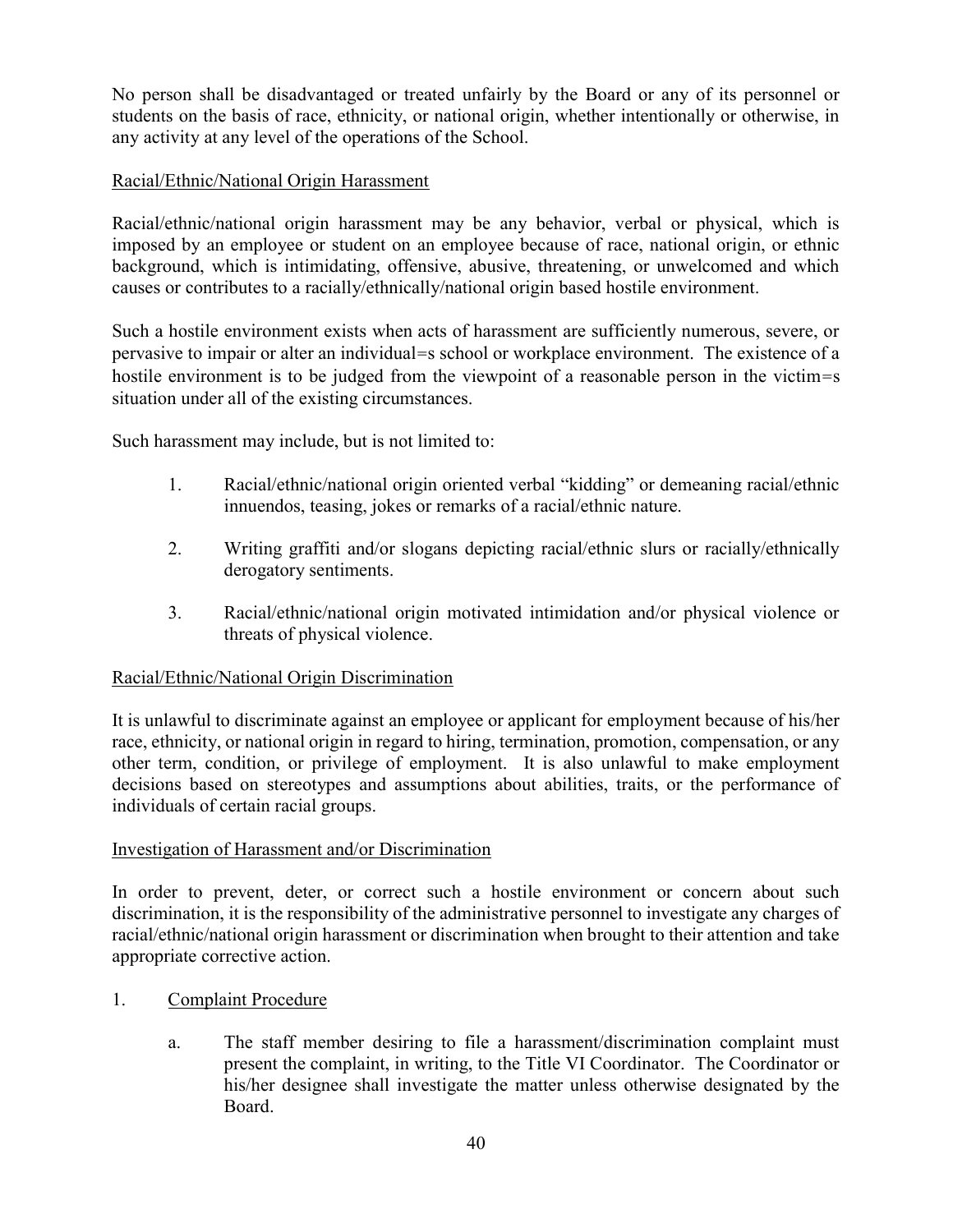- b. If the Coordinator is the employee alleged to have engaged in the arassment/discrimination, the complaint shall be sent directly to the Superintendent. The Coordinator will either conduct the investigation set out below, or appoint an investigator in his/her place.
- c. The right to confidentiality, both of the complainant and of the accused, will be respected consistent with the School's legal obligation and with the necessity to investigate allegations of misconduct and take corrective action when this conduct has occurred.

### 2. Investigation

- a. The investigator should remember that the investigation requires a balancing of the accused's rights, the complainant's right to an environment free of harassment/ discrimination, and the Board's interest in a prompt and fair investigation.
- b. The investigator shall meet with the complainant within a reasonable period of time from the time of making the complaint. However, the investigator is urged to meet with the complainant as soon as possible.
- c. Following the meeting with the complainant, the investigator shall conduct an investigation to determine if harassment/discrimination has occurred. The investigation shall include a conference with the accused and the complainant, as well as any and all other methods which are considered necessary to determine whether harassment/discrimination has occurred.

#### 3. Post-Investigation Procedures

- a. Upon conclusion of the investigation, the investigator shall issue a written report. Although the facts and circumstances of a particular investigation may require an investigation to continue beyond 45 school days, it is recommended that the investigation and a report of the findings be completed within that time frame. The report shall include a determination of whether the accused was found to have engaged in harassment/discrimination, was found not to have engaged in harassment/discrimination, or whether the investigation was inconclusive. The report shall be issued to the complainant. A copy of the report shall also be sent to the Superintendent or his/her designee.
- b. A finding of no harassment/discrimination or inconclusive evidence shall end the investigation.
- c. If harassment/discrimination is found to have occurred, the investigator shall recommend what steps are necessary to ensure that the harassment/discrimination is eliminated for the victim and other individuals affected by the harassment/discrimination and to correct its discriminatory effects on the complainant and others, if appropriate.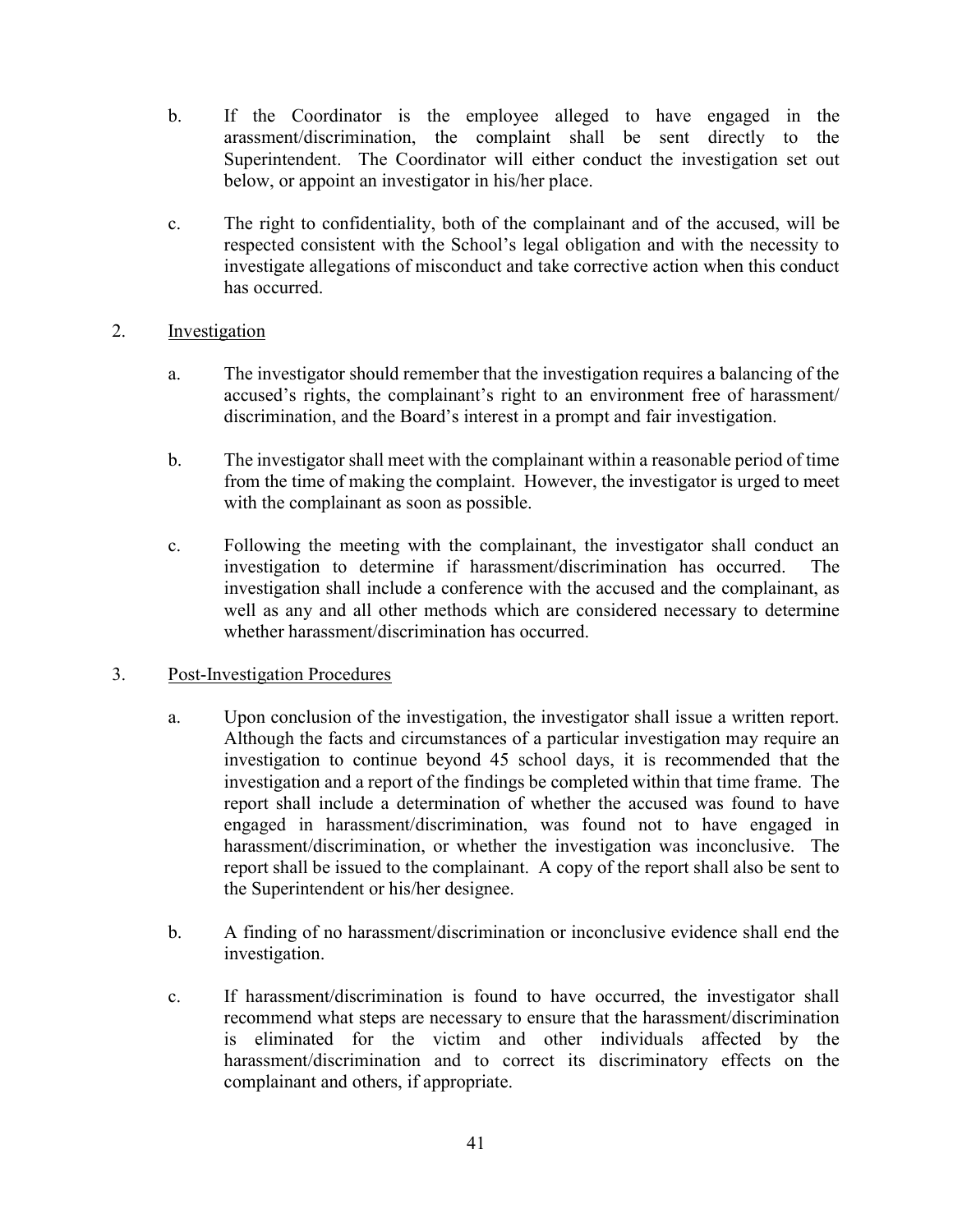### 4. Discipline

If harassment/discrimination is found to have occurred, the person who engaged in such harassment/discrimination may be disciplined. The discipline must be reasonably calculated to end the harassment/discrimination. Any discipline must include a directive that the employee not engage in such harassment/discrimination in the future.

The Superintendent shall appoint the Title VI and Title VII Coordinator for Non-Discrimination for the School.

School employees will be notified at least annually of their responsibility to report all instances of possible racial/ethnic/national origin discrimination or harassment of which they become aware and to whom such a report shall be made.

A violation of the foregoing policy shall be grounds for discipline according to the Ohio Revised Code and any applicable negotiated agreement.

It is Board policy that all reports of such harassment will be thoroughly investigated, and violations of this policy will be treated as serious disciplinary infractions. No employee shall be subjected to adverse employment action in retaliation for any good faith report of harassment/discrimination or participating in an investigation about harassment/discrimination under this policy. Limited disclosure may be necessary to complete a thorough investigation.

## D. Harassment and Violence (Policy 9.09)

Harassment and violence by students or staff in the school environment can substantially interfere with their ability to learn, perform, work, and feel safe. Therefore, any conduct, communication, activity, or practice that occurs at any time, in any school, during transit to or from school, or during any school sponsored activity or event that constitutes harassment or violence involving either students or staff shall be strictly prohibited. Any such conduct, communication, activity, or practice should be immediately reported to the building principal or other appropriate administrator. All reports shall be investigated as soon as possible in accordance with the policies applicable to the harassment which is the subject of the complaint.

## E. Smoke-Free Schools (Policy 9.14)

For purposes of this policy, "smoking" shall mean inhaling, exhaling, burning, or carrying any lighted cigar, cigarette, pipe, or other lighted smoking device for burning tobacco or any other plant. "Use of tobacco" shall mean all uses of tobacco, including a cigar, cigarette, pipe, snuff or any other matter or substances that contain tobacco.

The Board prohibits smoking and the use of tobacco in any enclosed area including classrooms, storage areas, restrooms, stairways, or vehicles, on school grounds or at any School-sponsored activity.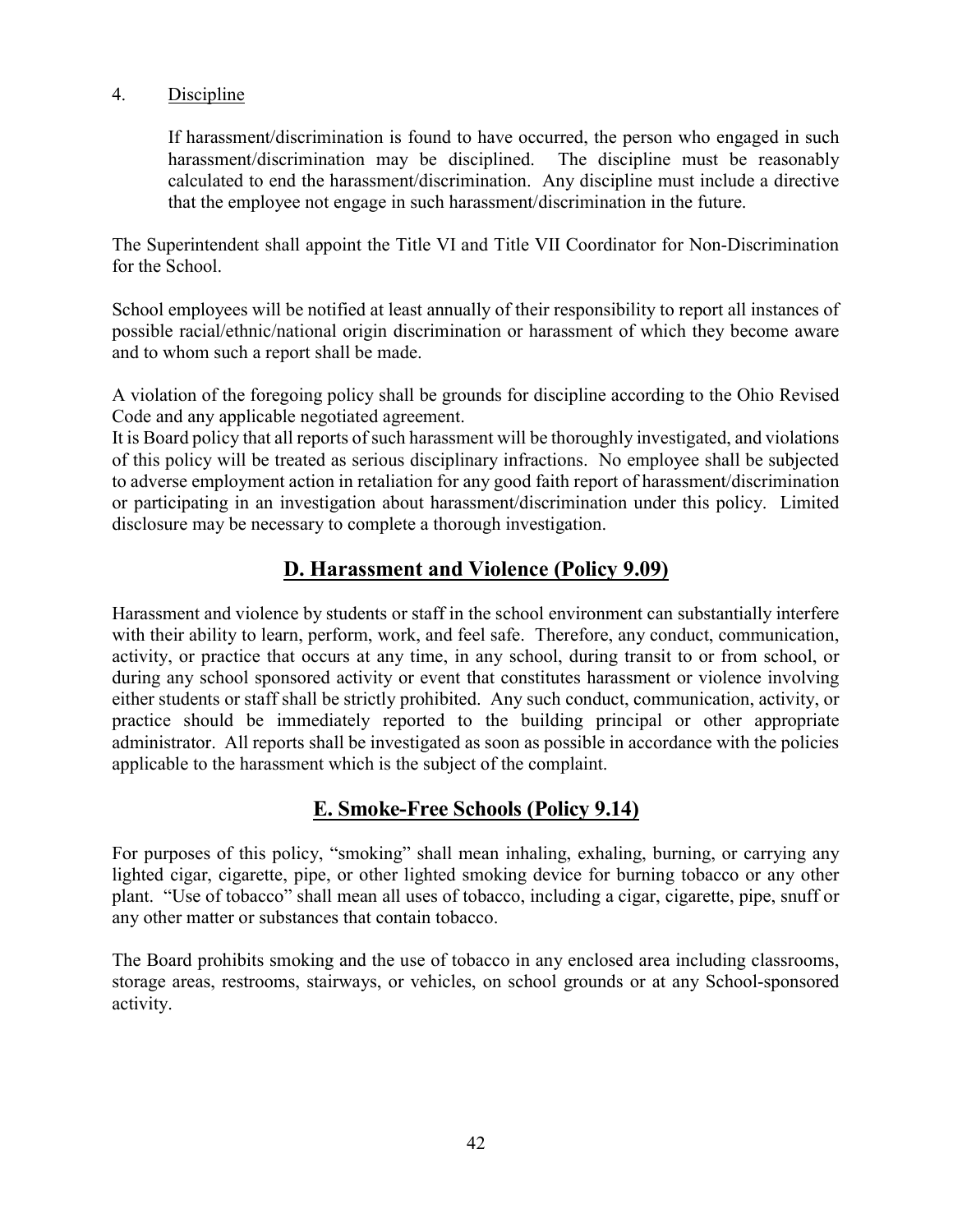# F. Alcohol and Drug-Free Schools (Policy 3.09)

- A. The Board of Directors believes that quality education is not possible in an environment affected by drugs. The Board will, therefore, establish and maintain an educational setting which meets the requirements of the Drug-Free Workplace Act of 1988 and the Drug-Free Schools and Communities Act of 1986 and any amendments thereto as they relate to employees and students.
- B. To establish and maintain an environment free of drugs, the Board, as it has in the past, prohibits the manufacture, possession, use, distribution, or dispensing of any illicit drugs, including alcohol, by any member of the Board's staff or by any student at any time while on Board property or while involved in any School-related activity or event.

#### C. Employees

- 1. Employees are prohibited from being under the influence of alcohol or illicit drugs during work hours or when they are representing the Board at meetings or in the community.
- 2. An employee who must use prescribed drugs which could impair his/her ability to perform the job duties must report this fact to his/her supervisor along with acceptable medical documentation. A determination will then be made as to whether the employee is able to perform his/her job safely and properly.
- 3. The Board will not employ an individual whose current use of alcohol prevents him from performing the job duties or who constitutes a direct threat to the property or safety of himself/herself or others. The Board will not employ an individual who is currently using illicit drugs.
- 4. An employee convicted of any criminal drug violation occurring in the workplace must report such conviction to the Superintendent within five (5) days. The Superintendent shall notify those agencies required by the Drug-Free Workplace Act of 1988 of an employee's conviction within ten (10) days of receiving notice from an employee or otherwise receiving actual notice. A conviction means a finding of guilt or imposition of sentence, or both, by any judicial body charged with the responsibility to determine violations of the Federal or State criminal drug statutes.
- 5. The Superintendent shall take one or a combination of the following actions within thirty (30) days of receiving notice from the employee as set forth in paragraph 4 of this policy:
	- a. Appropriate personnel action against such employee, up to and including termination;
	- b. Requiring the employee to complete a drug assistance or rehabilitation program approved for such purposes by the Federal, State, or local health, law enforcement or other appropriate agency.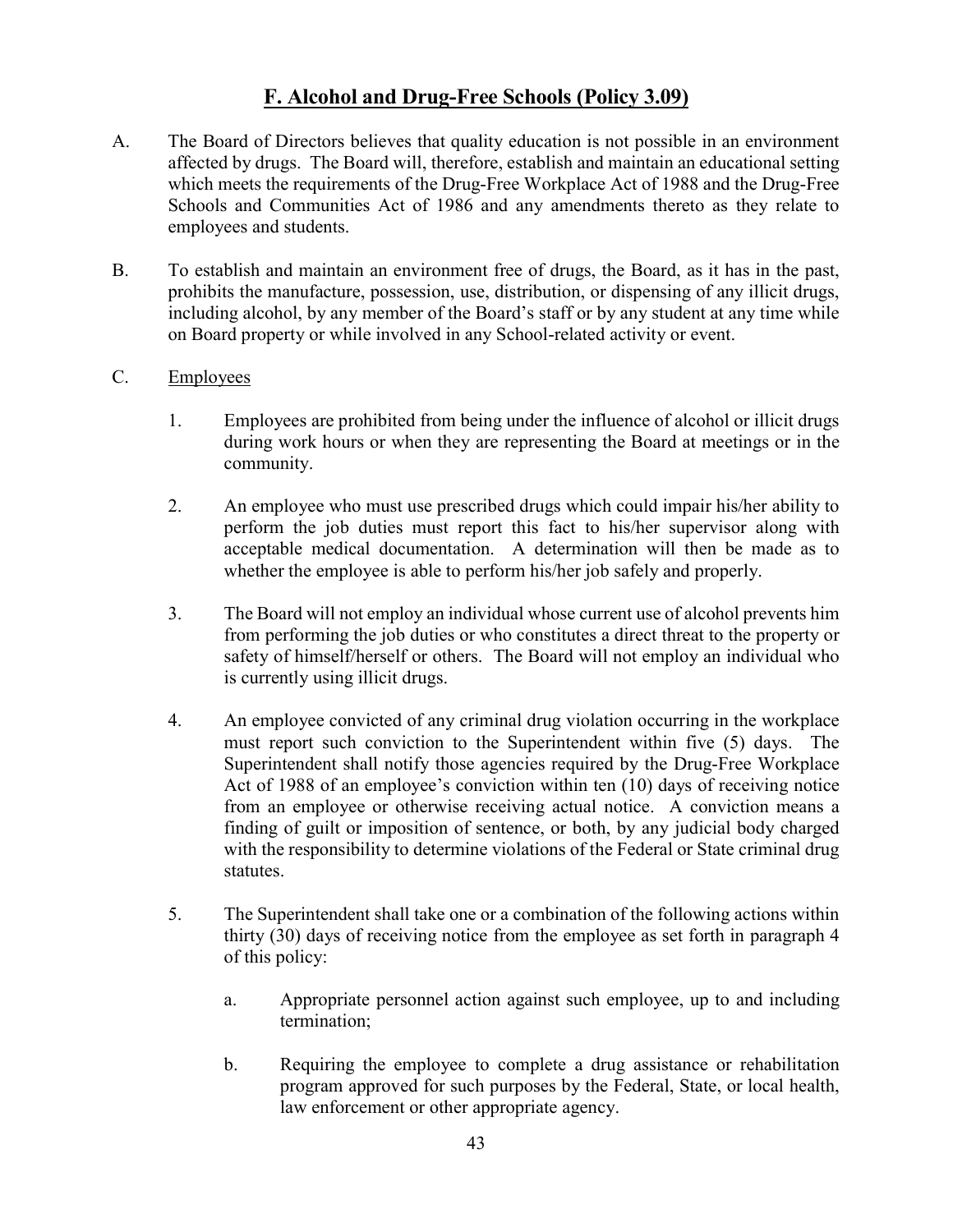- 6. A drug-free awareness program shall be created to inform the employees about:
	- a. The dangers of drug abuse in the workplace;
	- b. The Board's policy of maintaining a drug-free workplace;
	- c. Any available drug counseling, rehabilitating and employee assistance programs; and
	- d. The penalties that may be imposed upon employees for drug abuse violations occurring in the workplace.
- 7. Information on illicit drug or alcohol counseling and/or rehabilitation programs is available from the Superintendent or his/her designee.
- 8. Disciplinary sanctions consistent with local, State, and Federal law up to and including termination of employment and referral for prosecution will be imposed on employees who violate the standards of conduct required by this policy.
- 9. Federal law requires that employees comply with the standards of conduct set forth in this policy.
- 10. Employees shall be given a copy of the standards of conduct required under this policy as well as a statement of disciplinary sanctions described herein.
- D. This policy and the Board's Drug Prevention Program shall be reviewed biennially.

# 6. Student Safety and Reporting

# A. Harassment, Intimidation, and Bullying (Policy 9.29)

## Introduction

Harassment, intimidation, and bullying of students in the school environment can substantially interfere with their ability to learn, perform, and feel safe. Therefore, any conduct, communication, activity, or practice that occurs at any time on School property, on a school bus, or during any School sponsored event, and at the times and/or places set forth in the Code of Student Conduct, that constitutes harassment, intimidation, or bullying involving students shall be strictly prohibited. Students who are determined to have engaged in such behavior are subject to disciplinary action, which may include suspension or expulsion from School. Further, any such conduct, communication, activity, or practice should be immediately reported to the building principal or other responsible School employee. All reports of harassment not covered by this policy shall be investigated in accordance with the policies applicable to the particular harassment.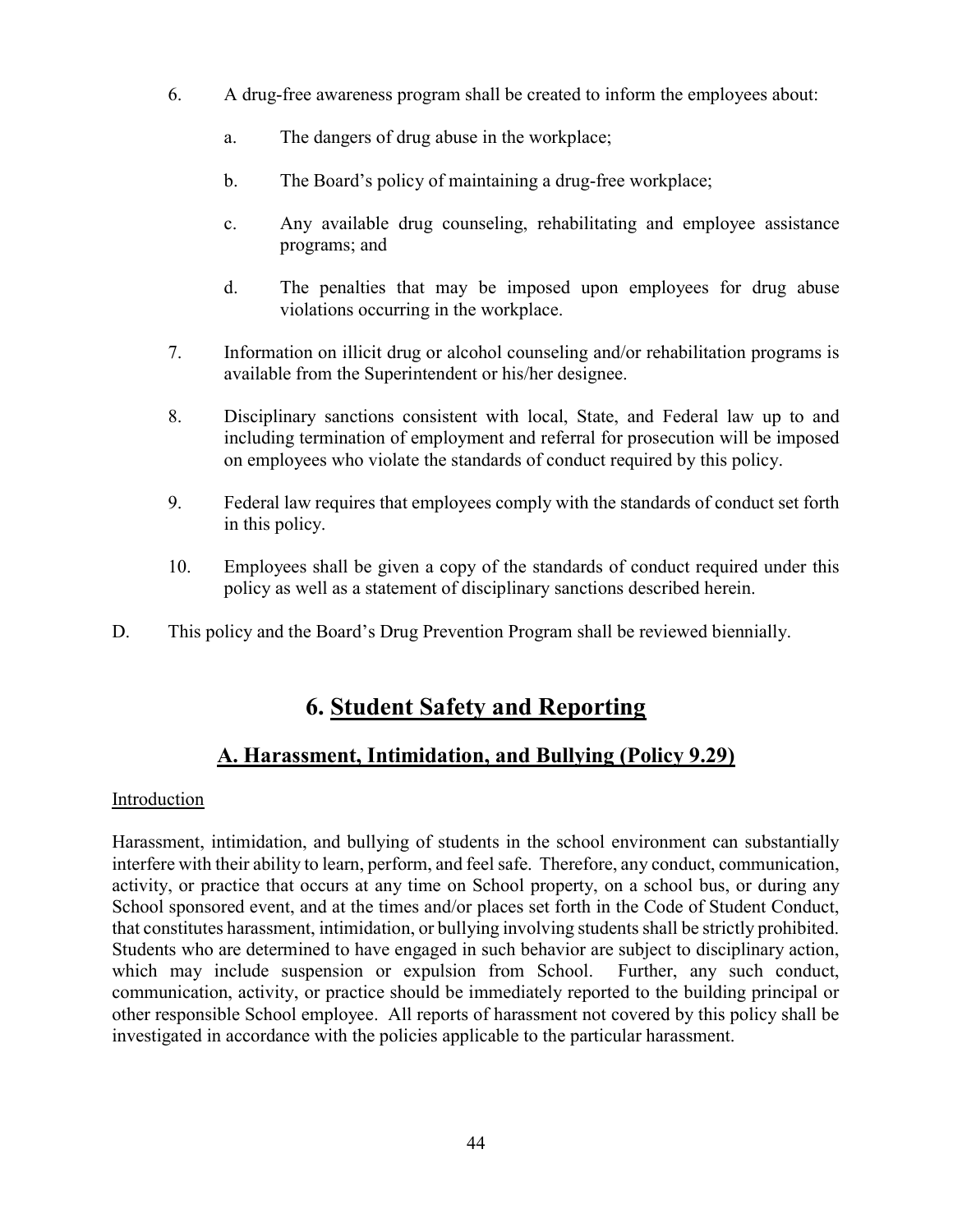To implement this policy and to address the existence of harassment, intimidation, or bullying in the School, the following procedures shall be followed:

- A. Students must report acts of harassment, intimidation, or bullying to teachers, School employees, and/or School administrators;
- B. The parents or guardians of students should file written reports of suspected harassment, intimidation, or bullying with the principal or other appropriate administrator;
- C. Teachers and other School staff who witness acts of harassment, intimidation, or bullying or receive student reports of harassment, intimidation, or bullying shall notify School administrators;
- D. School administrators shall investigate and document any written or oral reports;
- E. School administrators shall notify the custodial parent or guardian of a student who commits acts of harassment, intimidation, or bullying and the custodial parent or guardian of students against whom such acts were committed, and shall allow access to any written reports pertaining to the incident, to the extent permitted by O.R.C. §3319.321 and the Family Educational Rights and Privacy Act.

## 1. Definition of Harassment, Intimidation, or Bullying

In accordance with this policy, "harassment, intimidation, or bullying" means either of the following:

- A. Any intentional written, verbal, electronic, or physical act that a student has exhibited toward another particular student more than once and the behavior both:
	- 1. Causes mental or physical harm to the other student; and
	- 2. Is sufficiently severe, persistent, or pervasive that it creates an intimidating, threatening, or abusive educational environment for the other student; or
- B. Violence within a dating relationship.

"Electronic act" means an act committed through the use of a cellular telephone, computer, pager, personal communication device, or other electronic communication device.

The behavior prohibited by this policy is marked by the intent to ridicule, humiliate, or intimidate the victim. In evaluating whether conduct constitutes harassment, intimidation, or bullying, special attention should be paid to the words chosen or actions taken, whether such conduct occurred in front of others or was communicated to others, how the perpetrator interacted with the victim, and the motivation, either admitted or appropriately inferred, of the perpetrator.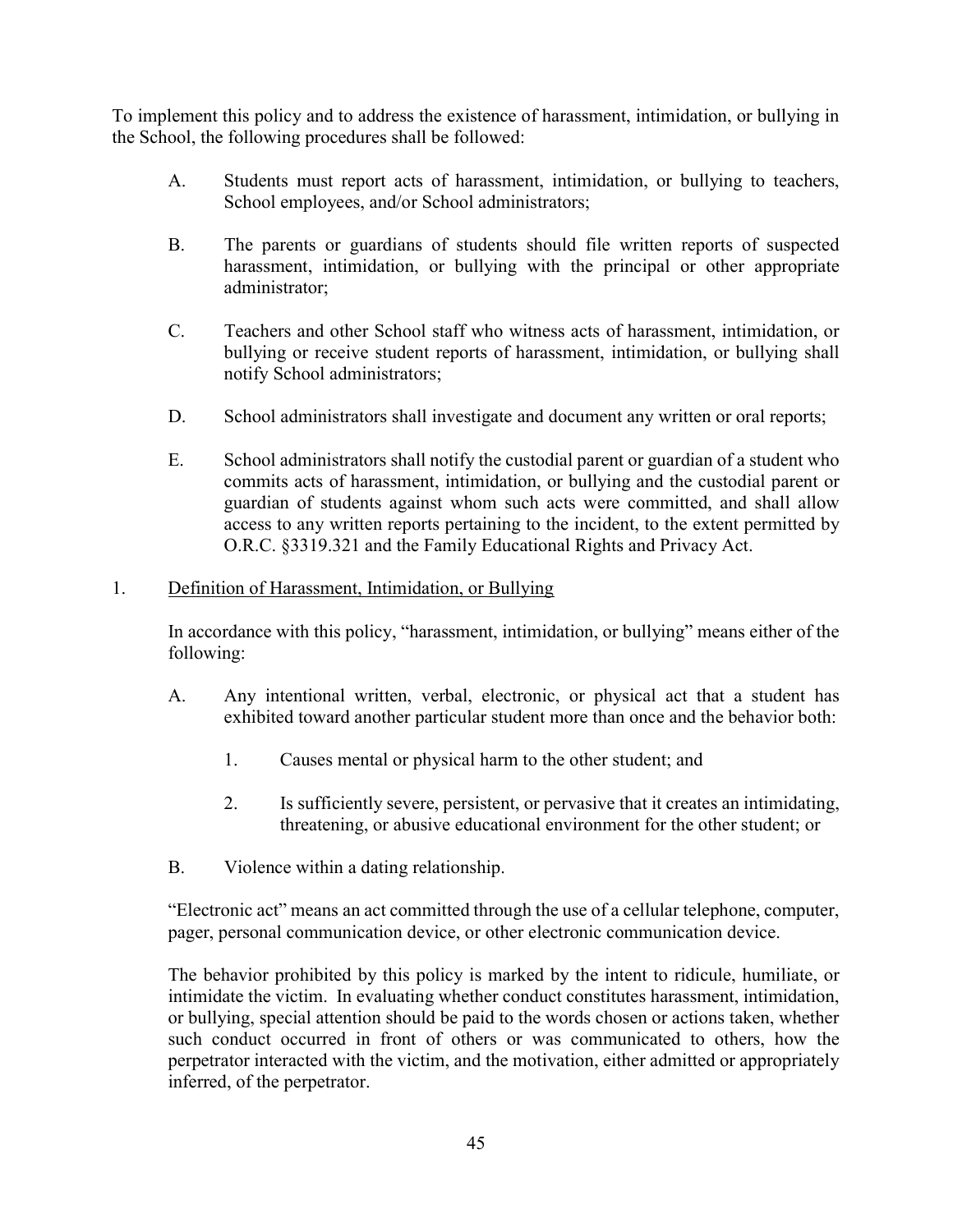#### 2. Conduct Constituting Harassment, Intimidation, or Bullying

Such conduct can take many forms and can include many different behaviors having overt intent to ridicule, humiliate or intimidate another student. Examples of such conduct include, but are not limited to:

- A. Physical violence and/or attacks.
- B. Taunts, name-calling, and put-downs.
- C. Threats and intimidation (through words and/or gestures).
- D. Extortion or stealing of money and/or possessions.
- E. Exclusion from the peer group or spreading rumors.
- F. Repetitive and hostile behavior with the intent to harm others through the use of information and communication technologies and other Web-based/online sites (also known as "cyber bullying"), such as the following:
	- 1. Posting slurs on Web sites where students congregate on Web logs (personal online journals or diaries);
	- 2. Sending abusive or threatening instant messages;
	- 3. Using camera phones to take embarrassing photographs of students and posting them online;
	- 4. Using Web sites to circulate gossip and rumors to other students;
	- 5. Excluding others from an online group by falsely reporting them for inappropriate language to Internet service providers; and
- G. Violence within a dating relationship.
- 3. Complaint Process
	- A. Formal Complaints

Students and/or their parents or guardians may file reports of conduct that they consider to be harassment, intimidation, or bullying. Such written reports shall be reasonably specific as to the actions giving rise to the suspicion of harassment, intimidation, or bullying, including person(s) involved, time and place of the conduct alleged, the number of such incidents, the target of such suspected harassment, intimidation, or bullying, and the names of any potential student or staff witnesses. Such reports may be filed with any School staff member or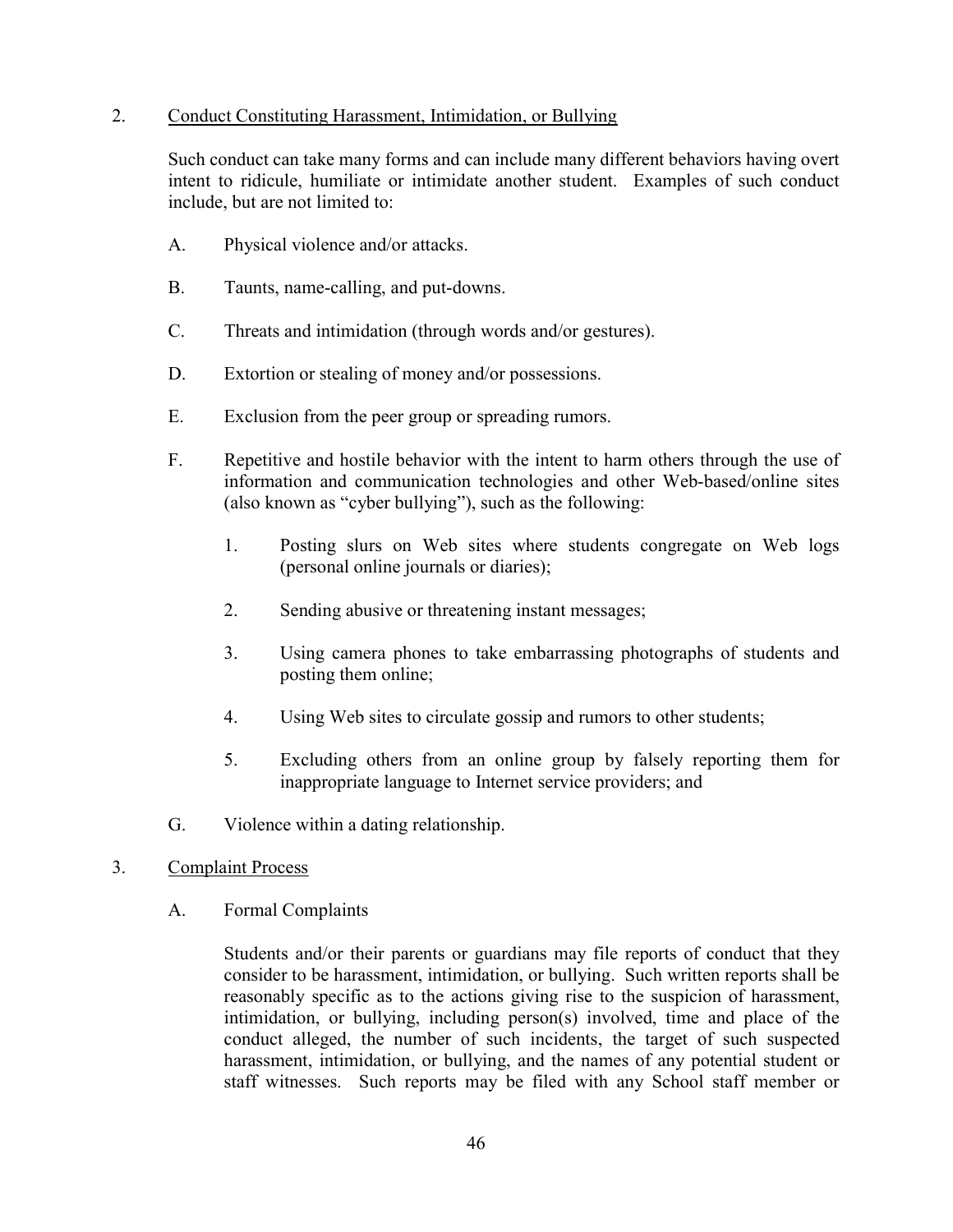administrator, and they shall be promptly forwarded to the principal for review and action.

Teachers and other School staff who witness acts of harassment, intimidation, or bullying, as defined above, shall promptly notify the principal and/or his/her designee of the event observed, and shall promptly file a written incident report concerning the events witnessed.

B. Informal Complaints

Students may make informal complaints of conduct that they consider to be harassment, intimidation, or bullying by verbal report to a teacher or administrator. Such informal complaints shall be reasonably specific as to the actions giving rise to the suspicion of harassment, intimidation, or bullying, including person(s) involved, time and place of the conduct alleged, the number of such incidents, the target of such suspected harassment, intimidation, or bullying, and the names of any potential student or staff witness. A School staff member or administrator who receives an informal complaint shall promptly reduce the complaint to writing, including the information provided. Such written report by the School staff member and/or administrator shall be promptly forwarded to the principal for review and action.

In addition to addressing both informal and formal complaints, School personnel are encouraged to address the issue of harassment, intimidation, or bullying in other interaction with students. School personnel may find opportunities to educate students about harassment, intimidation, or bullying and help eliminate harassment, intimidation, or bullying behavior through class discussions, counseling, and reinforcement of socially appropriate behavior. School personnel should intervene promptly whenever they observe student conduct that has the purpose or effect of ridiculing, humiliating, or intimidating another student, even if such conduct does not meet the formal definition of "harassment, intimidation, or bullying."

## 4. Deliberately Making False Reports

Students are prohibited from deliberately making any false report of harassment, intimidation, or bullying. Students found to have violated this prohibition are subject to the full range of disciplinary consequences, up to and including suspension and expulsion.

5. Confidentiality

The right to confidentiality, both of the complainant and of the accused, will be respected consistent with the School's legal obligation to the complainant, alleged harasser, and witnesses, and with the necessity to investigate allegations of misconduct and take corrective action when this conduct has occurred.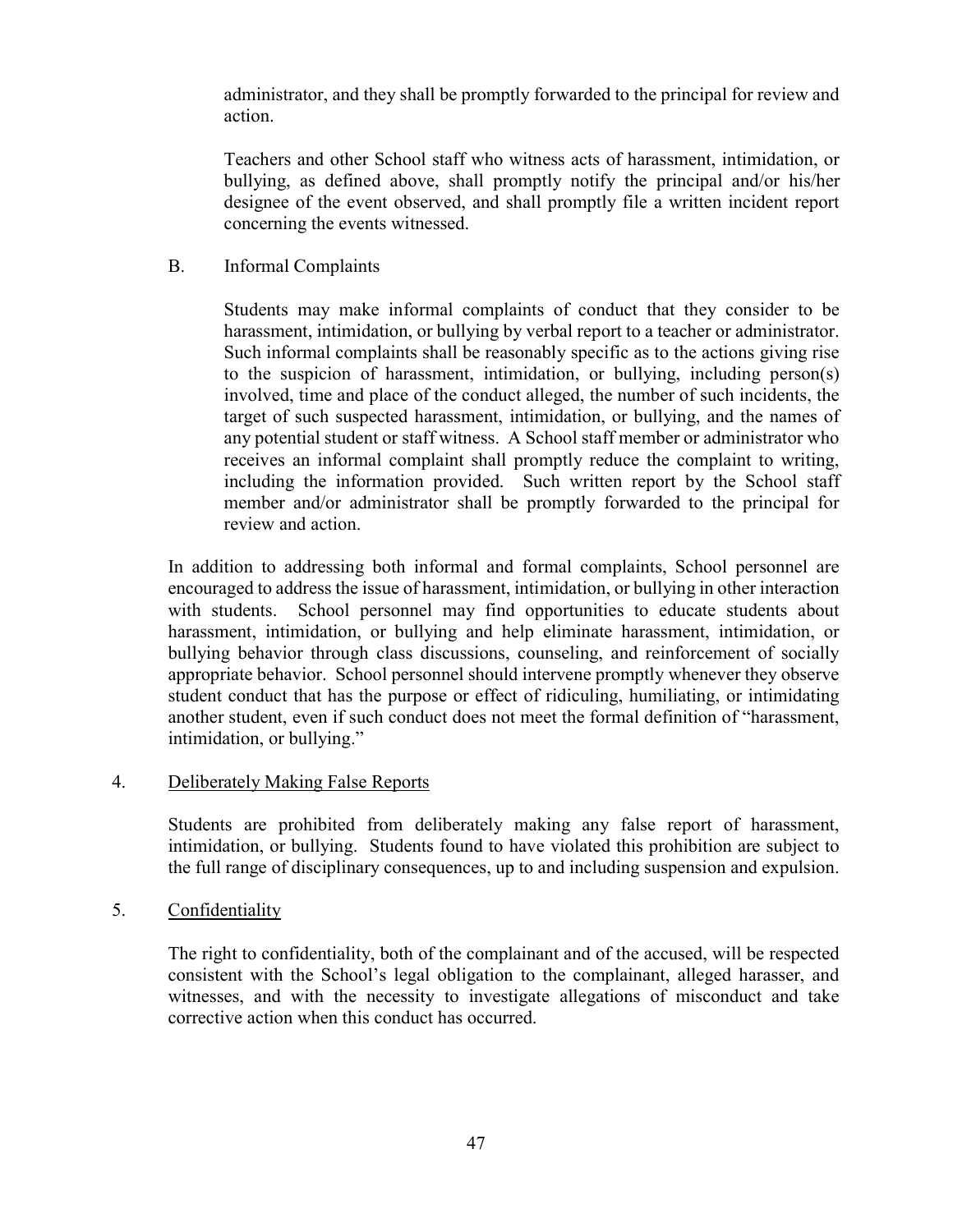## 6. Investigation

- A. The investigator should remember that the investigation requires a balancing of the accused's rights, the complainant's right to an environment free of harassment, intimidation, or bullying, and the Board of Directors' interest in a prompt and fair investigation.
- B. The investigator shall meet with the complainant within a reasonable period of time from the time of making the complaint. However, the investigator is urged to meet with the complainant as soon as possible.
- C. Following the meeting with the complainant, the investigator shall conduct an investigation to determine if harassment, intimidation, or bullying has occurred. The investigation shall include a conference with the accused and the complainant, as well as any and all other methods which are considered necessary to determine whether harassment, intimidation, or bullying has occurred.

### 7. Post-Investigation Procedures

- A. Upon conclusion of the investigation, the investigator shall issue a written report. The report shall include a determination of whether the accused was found to have engaged in harassment, intimidation, or bullying, was found not to have engaged in harassment, intimidation, or bullying, or whether the investigation was inconclusive. The report shall be issued to the complainant's parents. A copy of the report shall also be sent to the Superintendent or his/her designee.
- B. A finding of no harassment, intimidation, or bullying or inconclusive evidence shall end the investigation.
- C. If harassment, intimidation, or bullying is found to have occurred, the investigator shall recommend what steps are necessary to ensure that the harassment, intimidation, or bullying is eliminated for the victim and other individuals affected by the harassment, intimidation, or bullying and to correct its effects on the complainant and others, if appropriate.

#### 8. Retaliation is Prohibited

Retaliation against those who file a complaint or participate in the investigation of the complaint is prohibited. Therefore, filing of a complaint or otherwise reporting harassment, intimidation, or bullying will not reflect upon the student's status, nor will it affect future employment, grades, or work assignments. Further, the administrator is directed to implement strategies for protecting a victim from retaliation following a report.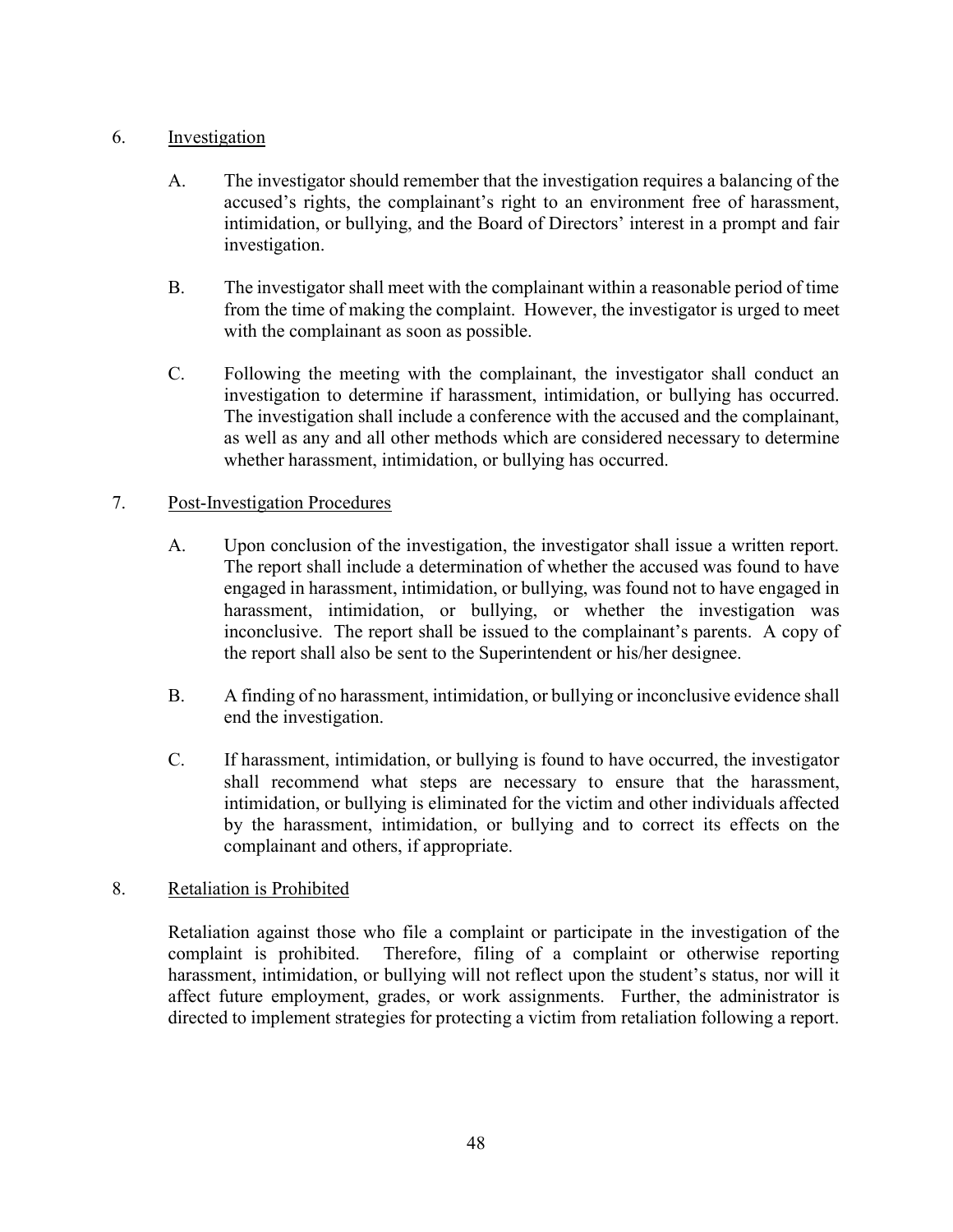#### 9. Remedial Actions

Verified acts of harassment, intimidation, or bullying shall result in intervention by the building principal or his/her designee that is intended to assure that the prohibition against harassment, intimidation, or bullying behavior is enforced, with the goal that any such harassment, intimidation, or bullying behavior will end as a result.

Harassment, intimidation, or bullying behavior can take many forms and can vary in how serious it is, and what impact it has on the targeted individual and other students. Accordingly, there is no one prescribed response to verified acts of harassment, intimidation, or bullying. While conduct that rises to the level of "harassment, intimidation, or bullying" as defined above will generally warrant disciplinary action against the perpetrator of such harassment, intimidation, or bullying, whether and to what extent to impose disciplinary action (detention, in and out-of-school suspension, or expulsion) is a matter for the professional discretion of the building principal.

#### 10. Non-Disciplinary Interventions

When verified acts of harassment, intimidation, or bullying are identified early and/or when such verified acts of harassment, intimidation, or bullying do not reasonably require a disciplinary response, students may be counseled as to the definition of harassment, intimidation, or bullying, its prohibition, and their duty to avoid any conduct that could be considered harassment, intimidation, or bullying. If a complaint arises out of conflict between students or groups of students, peer mediation may be considered.

#### 11. Disciplinary Interventions

When acts of harassment, intimidation, or bullying are verified and a disciplinary response is warranted, students are subject to the full range of disciplinary consequences. Suspension is a possible consequence for a student found responsible for harassment, intimidation, or bullying by an electronic act.

#### 12. Strategies for Protecting Victims or Other Persons From New or Additional Acts

- A. Supervise and discipline offending students fairly and consistently;
- B. Provide adult supervision when students attend learning labs;
- C. Maintain contact with parents and guardians of all involved parties;
- D. Provide counseling for the victim if assessed that it is needed;
- E. Inform School personnel of the incident and instruct them to monitor the victim and the victim's friends or family members and the offending party for indications of harassing, intimidating, and bullying behavior. Personnel are to intervene when prohibited behaviors are witnessed;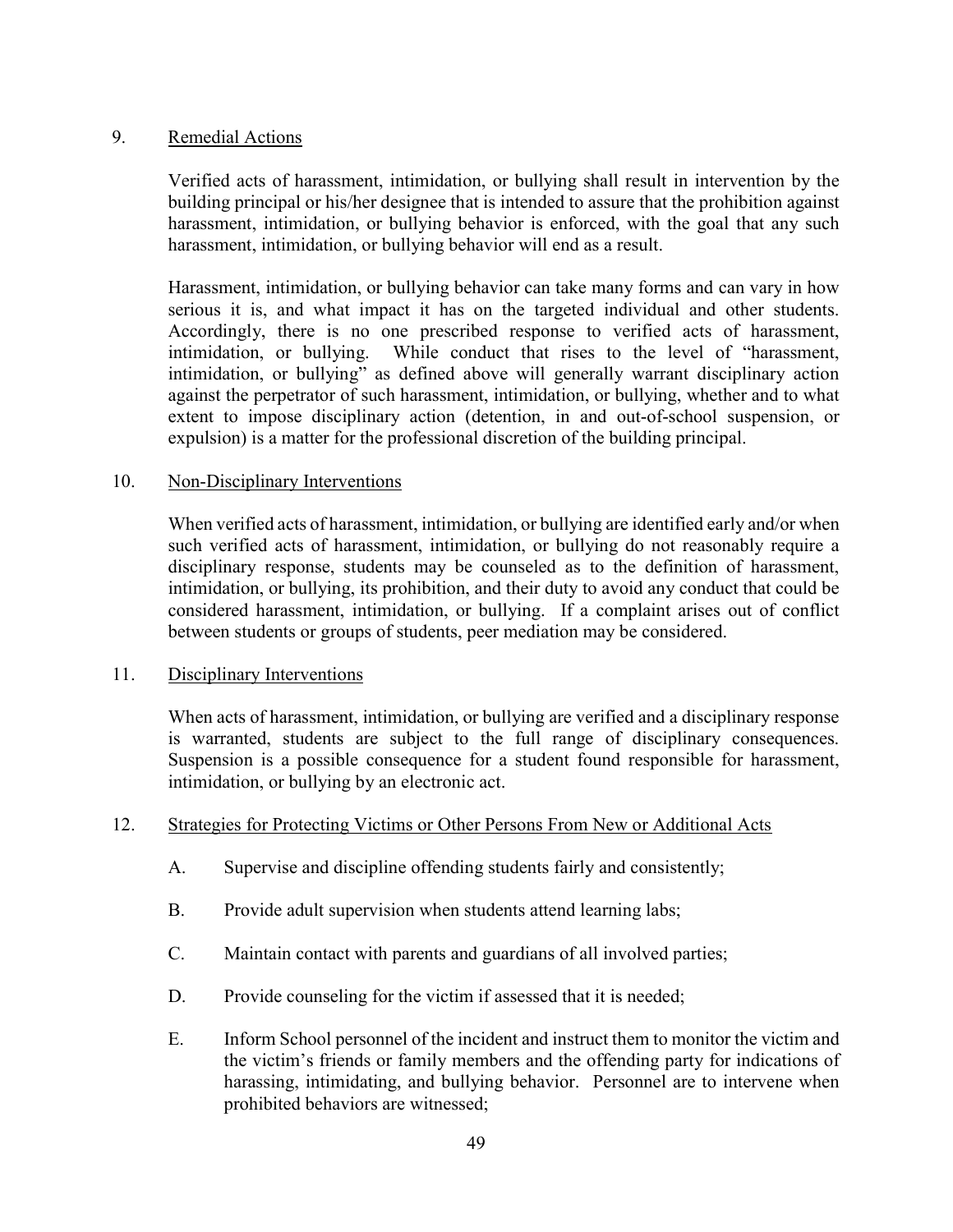- F. Check with the victim and the victim's friends or family members to ensure that there has been no new or additional incidents of harassment/intimidation/bullying or retaliation of the victim or other persons from the offender or other parties.
- G. If necessary to protect a person from new or additional acts of harassment, intimidation, or bullying, and from retaliation following a report, a person may make an anonymous report of an incident considered to be harassment, intimidation, bullying, or retaliation by providing written information to any staff member or administrator. The report should include as much information as possible and shall be forwarded promptly to the building principal for review and action.

In addition to the prompt investigation of complaints of harassment, intimidation, or bullying and direct intervention when acts of harassment, intimidation, or bullying are verified, other School actions may ameliorate any potential problem with harassment, intimidation, or bullying in school or at school-sponsored activities. While no specific action is required and School needs for such interventions may vary from time to time, the following list of potential intervention strategies shall serve as a resource for administrators and school personnel:

- A. Respectful responses to harassment, intimidation, or bullying concerns raised by students, parents or school personnel;
- B. Planned professional development programs addressing bully/targeted individuals' problems;
- C. Data collection to document bully/victim problems to determine the nature and scope of the problem;
- D. Use of peers to help ameliorate the plight of victims and include them in group activities;
- E. Avoidance of sex-role stereotyping (e.g. males need to be strong and tough);
- F. Awareness and involvement on the part of all school personnel and parents with regards to bully-victim problems;
- G. An attitude that promotes communication, friendship, assertiveness skills, and character education;
- H. Modeling by staff of positive, respectful, and supportive behavior toward students;
- I. Creating a school atmosphere of team spirit and collaboration that promotes appropriate social behavior by students in support of others;
- J. Instruct students how to work together in a collaborative and supportive atmosphere; and/or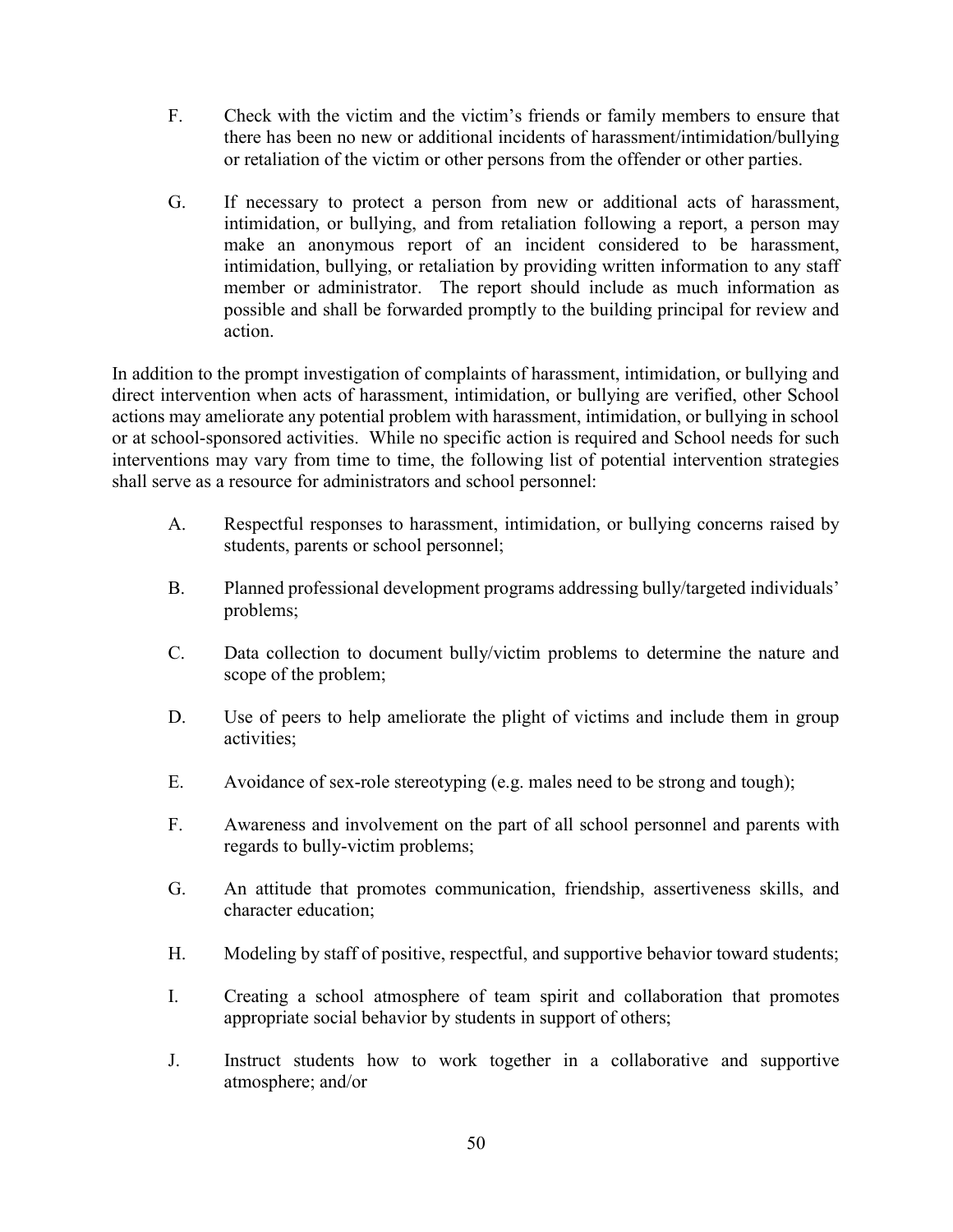This policy shall appear in student handbooks, and in the publications that set forth the comprehensive rules, procedures, and standards of conduct for the School and students in the School. The policy and an explanation of the seriousness of bullying by electronic means shall be made available to students and their custodial parents or guardians. Information regarding the policy shall be incorporated into employee training materials.

Orientation sessions for students shall introduce the elements of this policy and procedure. Students will be provided annually with age-appropriate instruction on the recognition and prevention of harassment, intimidation, or bullying, including discussion of the consequences of violating this policy, and their rights and responsibilities under this and other School policies, procedures, and rules at student orientation sessions and on other appropriate occasions.

A School employee, student, or volunteer shall be individually immune from liability in a civil action for damages arising from reporting an incident in accordance with a policy adopted pursuant to this section if that person reports an incident of harassment, intimidation, or bullying promptly in good faith and in compliance with the procedures as specified in the policy.

The Administration shall annually send to each student's custodial parent or guardian a written statement describing this policy and the consequences for violating it. The Administration shall semi-annually provide the president of the Board a written summary of all reported incidents and post the summary on the School's website to the extent permitted by state and federal student privacy laws.

# B. Hazing (Policy 6.23)

Hazing activities are prohibited. No administrator, faculty member, or other employee shall encourage, permit, condone, or tolerate hazing. No student shall plan, encourage, or engage in any hazing.

Hazing is defined as doing any act or coercing another, including the victim, to do any act of initiation into any student, or other, organization that causes, or creates a substantial risk of causing, mental or physical harm to any person. Permission, consent, or assumption of risk by an individual subjected to hazing does not lessen the prohibition contained in this policy.

All School employees are required to be alert to possible situations, circumstances or events which might include hazing. If an employee discovers that hazing has, will or might occur, the students involved shall be informed that hazing is prohibited and shall be directed not to engage in hazing. All hazing incidents shall be reported immediately to the Superintendent.

This policy shall be distributed to all students and School employees.

Failure to follow this policy could result in discipline and subject the violator to civil and criminal penalties.

# C. Restraint and Seclusion (Policy 6.46)

The Board requires the implementation of an evidence-based, school-wide system or framework of non-aversive Positive Behavior Intervention and Supports ("PBIS") by its employees to address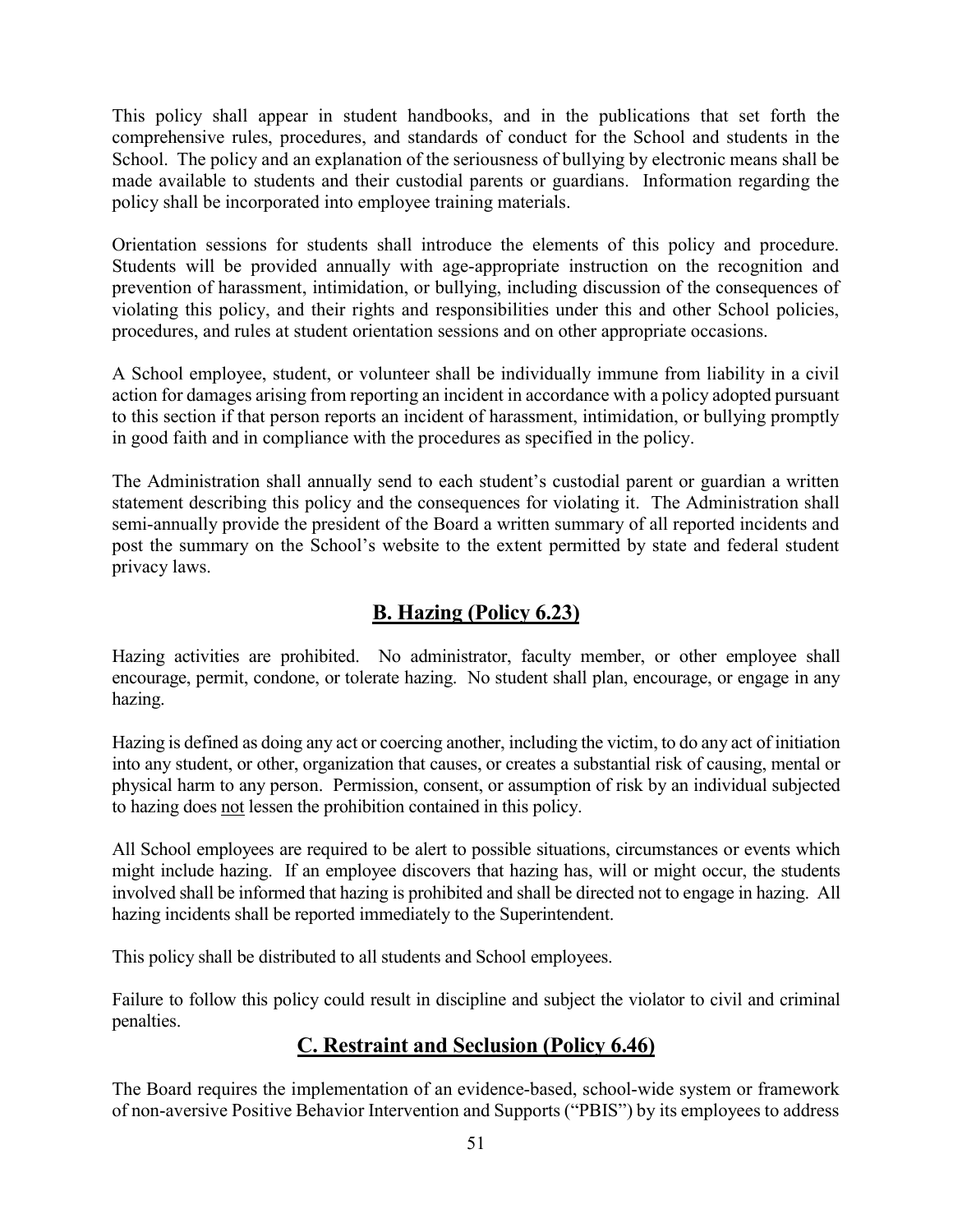inappropriate behavior by School students. As part of this framework, the School's educational environments shall be structured to greatly reduce, and in most cases eliminate, the need to use the techniques of restraint or seclusion on School students. The PBIS prevention-oriented framework applies to all students, all staff, and in all settings.

Physical restraint and/or seclusion may only be used by trained School employees, and only when the dangerous behavior of a student creates an immediate risk of physical harm to the student or others and no alternative safe and effective intervention strategy is possible. Further, those techniques must be used in a manner that is age and developmentally appropriate. School employees shall utilize physical restraint and seclusion only in a manner that protects the safety of all children and adults within the School. Practices that do not adhere to the standards and requirements set forth in this policy are prohibited.

## DEFINITIONS

Aversive Behavioral Interventions: an intervention that is intended to induce pain or discomfort to a student for the purpose of eliminating or reducing maladaptive behaviors, including such interventions as application of noxious, painful and/or intrusive stimuli, including any form of noxious, painful or intrusive spray, inhalant or tastes, or other sensory stimuli such as climate control, lighting, and sound.

Behavior Intervention Plan: a comprehensive plan for managing problem behavior by changing or removing contextual factors that trigger or maintain it, by strengthening replacement skills, teaching new skills, and by providing positive behavior intervention and supports and services to address behavior.

Chemical Restraint: a drug or medication used to control a student's behavior or restrict freedom of movement. Chemical restraint is prohibited by the School in accordance with the Prohibited Practices Section of this policy. Chemical restraint does not apply to a drug or medication that is:

- A. Prescribed by a licensed physician, or other qualified health professional acting under the scope of the professional's authority under Ohio law, for the standard treatment of a student's medical or psychiatric condition; and
- B. Administered as prescribed by the licensed physician or other qualified health professional acting under the scope of the professional's authority under Ohio law.

De-escalation Techniques: interventions that are used to prevent violent and aggressive behaviors and reduce the intensity of threatening, violent, and disruptive incidents.

Functional Behavior Assessment: a school-based process for students with disabilities and students without disabilities that includes the parent and, as appropriate, the child, to determine why a child engages in challenging behaviors and how the behavior relates to the child's environment. Consent from the parent and, as appropriate, the child, is to be obtained at the initial Functional Behavior Assessment.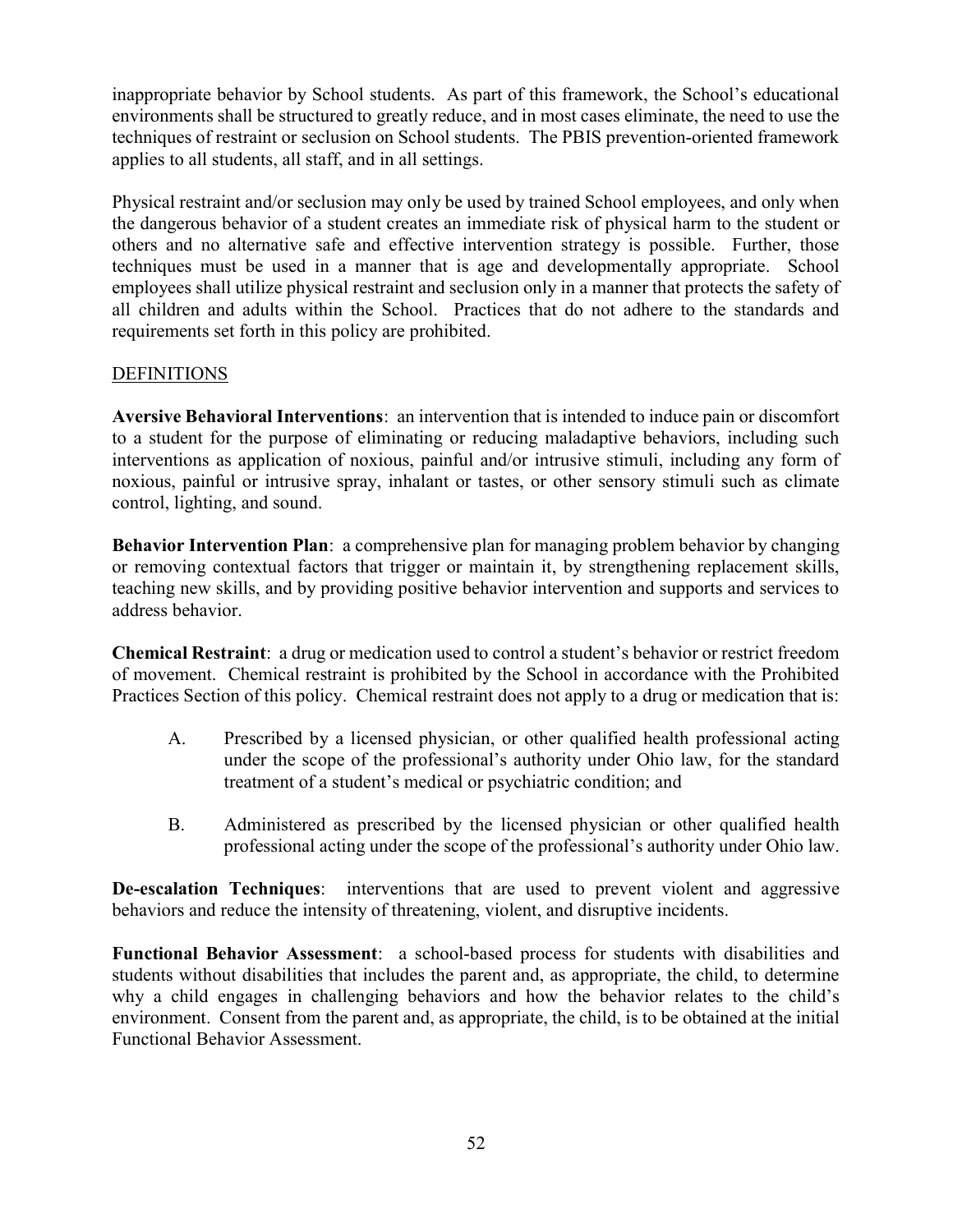## Mechanical Restraint:

- A. Any method of restricting a student's freedom of movement, physical activity, or normal use of the student's body by using an appliance or device manufactured for this purpose; but
- B. Does not mean a device used by trained student personnel, or used by a student, for the specific and approved therapeutic or safety purpose for which the device was designed and, if applicable, prescribed, including:
	- 1. Restraints for medical immobilization;
	- 2. Adaptive devices or mechanical supports used to allow greater freedom of mobility than would be possible without the use of such devices or mechanical supports; or
	- 3. Vehicle safety restraints when used as intended during the transport of a student in a moving vehicle.

### Parent:

- A. A biological or adoptive parent;
- B. A guardian generally authorized to act as the child's parent, or authorized to make decisions for the child (but not the state if the child is a ward of the state);
- C. An individual acting in the place of a biological or adoptive parent (including a grandparent, stepparent or other relative) with whom the child lives, or an individual who is legally responsible for the child's welfare;
- D. A surrogate parent who has been appointed in accordance with O.A.C. §3301-51-05 (E); or
- E. Any person identified in a judicial decree or order as the parent of a child or the person with authority to make educational decisions on behalf of a child.

Physical Escort: the temporary touching or holding of the hand, wrist, arm, shoulder, waist, hip, or back for the purpose of inducing a student to move to a safe location.

Physical Restraint: the use of physical contact in a way that immobilizes or reduces the ability of an individual to move the individual's arms, legs, body, or head freely. Such term does not include a physical escort, mechanical restraint, or chemical restraint. Physical restraint does not include brief physical contact for the following or similar purposes:

- A. To break up a fight;
- B. To knock a weapon away from a student's possession;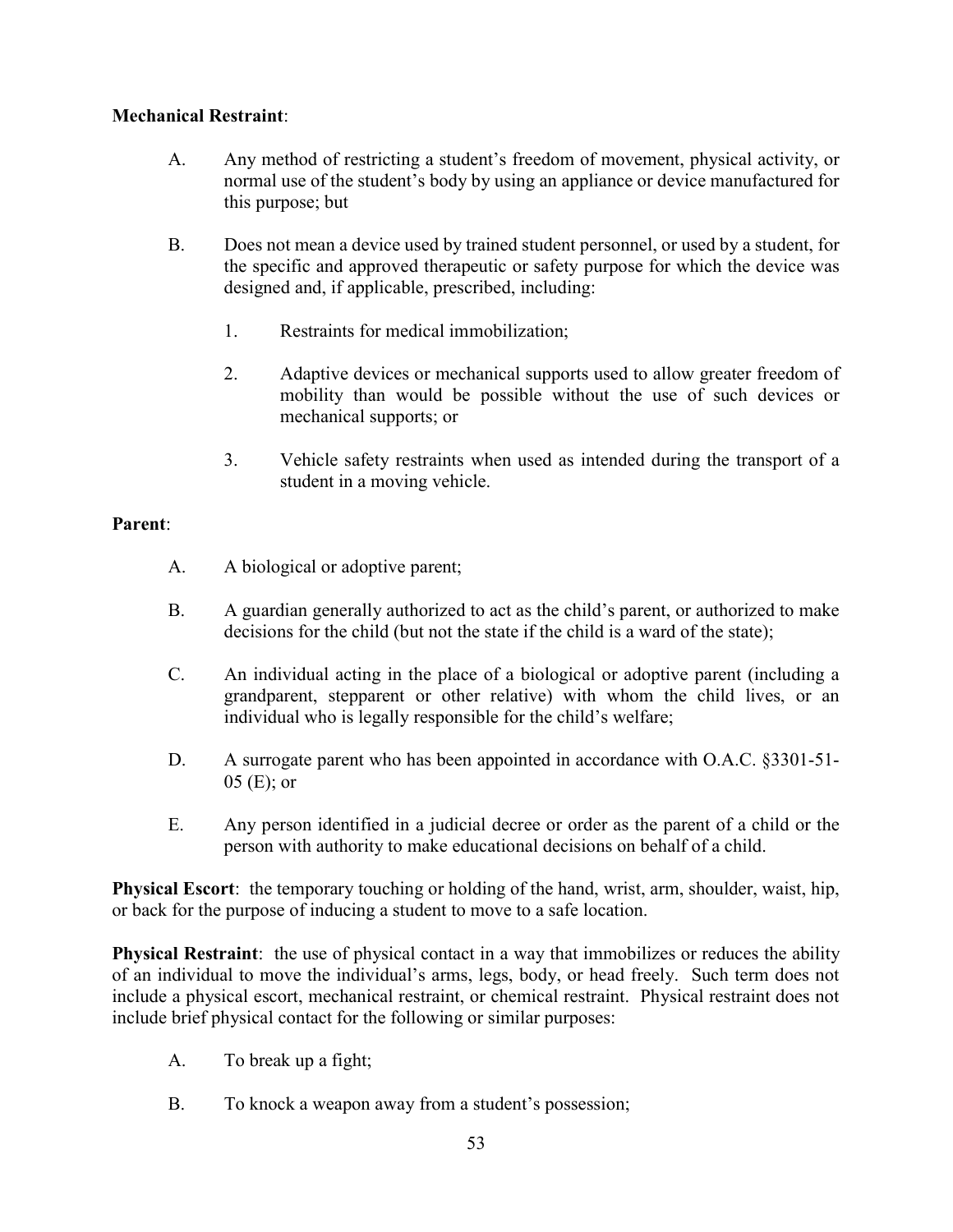- C. To calm or comfort;
- D. To assist a student in completing a task/response if the student does not resist the contact; or
- E. To prevent imminent risk of injury to the student or others.

Positive Behavior Intervention and Supports: a multi-tiered, school-wide, behavioral framework developed and implemented for the purpose of improving academic and social outcomes and increasing learning for all students.

Positive Behavior Intervention and Supports Leadership Team: the assigned team at the School and building level that plans, coaches, and monitors positive behavior intervention and supports implementation in the School and building. Positive behavior intervention and supports leadership teams may include, but are not limited to, School administrators, teacher representatives across grade levels and programs, staff able to provide behavioral expertise, and other representatives identified by the School such as bus drivers, food service staff, custodial staff, and paraprofessionals.

Prone Restraint: physical or mechanical restraint while the individual is in the face-down position.

Seclusion: the involuntary isolation of a student in a room, enclosure, or space from which the student is prevented from leaving by physical restraint or by a closed door or other physical barrier. It does not include a timeout.

Student: an individual enrolled in a School.

Student Personnel: teacher, principal, counselor, social worker, school resource officer, teacher's aide, psychologist, bus driver, or other School staff members who interact directly with students.

Timeout: a behavior intervention in which a student, for a limited and specified time, is separated from the class within the classroom or in a non-locked setting for the purpose of self-regulating and controlling his or her own behavior. In a timeout, the student is not physically restrained or prevented from leaving the area by physical barriers.

## PROFESSIONAL DEVELOPMENT

The following are requirements for professional development to be received by student personnel to implement positive behavior intervention and supports on a system-wide basis:

- A. Occurs at least every three years;
- B. Provided by a School positive behavior intervention and supports leadership team or an appropriate state, regional, or national source in collaboration with the School positive behavior intervention and supports leadership team;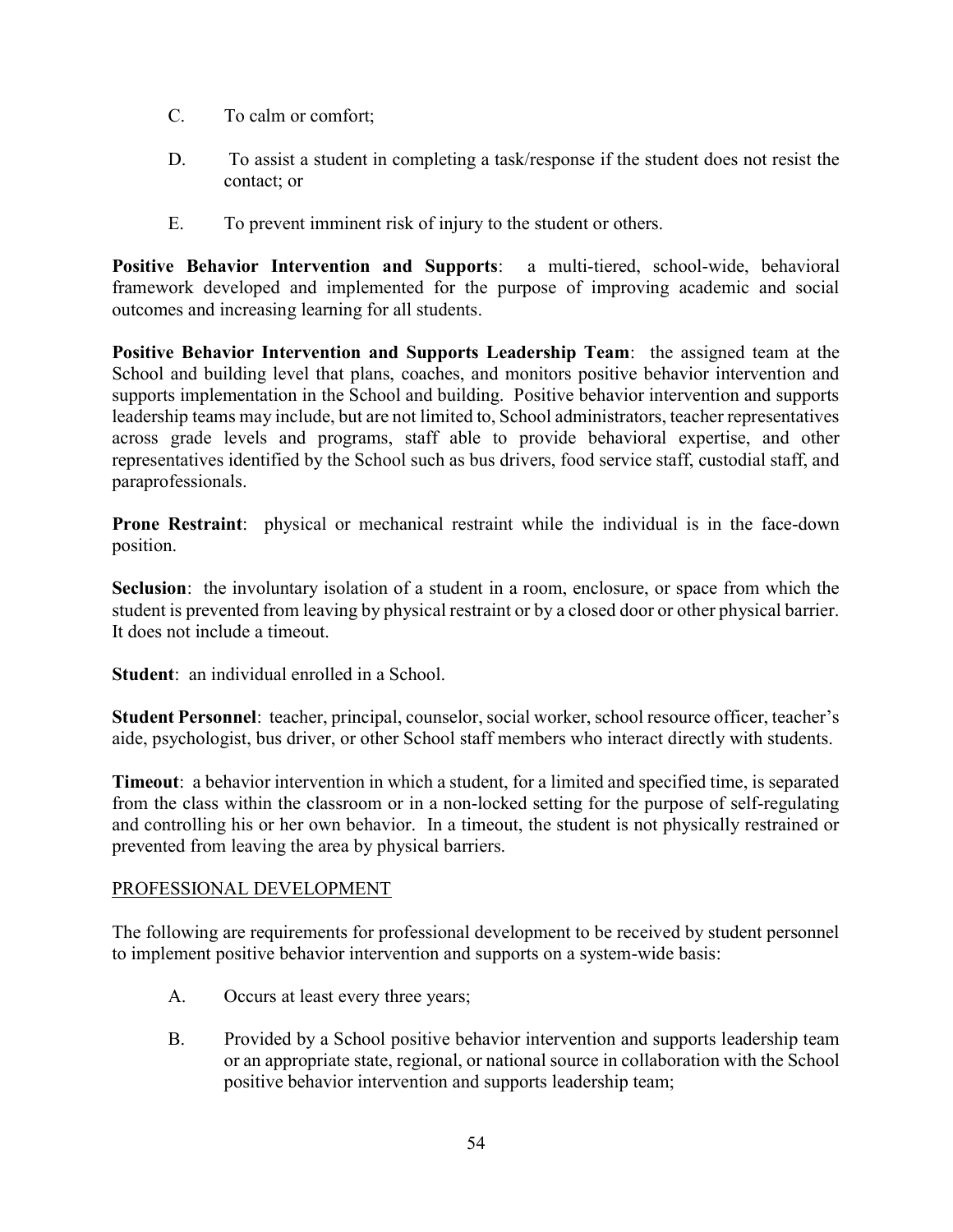- C. The trained positive behavior intervention and supports leadership team will provide professional development to the School in accordance with a School developed positive behavior intervention and supports training plan. The School shall retain records of completion of the professional development; and
- D. The professional development will include the following topics:
	- 1. An overview of positive behavior intervention and supports;
	- 2. The process for teaching behavioral expectations;
	- 3. Data collection;
	- 4. Implementation of positive behavior intervention and supports with fidelity;
	- 5. Consistent systems of feedback to students for acknowledgment of appropriate behavior and corrections for behavior errors; and
	- 6. Consistency in discipline and discipline referrals.

#### PROHIBITED PRACTICES

The following are prohibited under all circumstances, including emergency safety situations:

- A. Prone restraint as defined in Executive Order 2009-13S;
- B. Corporal punishment, as defined in O.R.C. 3319.41;
- C. Child endangerment as defined in O.R.C. 2919.22;
- D. Seclusion or restraint of preschool students in violation of the provisions of O.A.C. 3301-37-10 and/or O.A.C. 3301-35-15;
- E. The deprivation of basic needs;
- F. Restraint that unduly risks serious harm or needless pain to the student, including the intentional, knowing, or reckless use of any of the following techniques:
	- 1. Using any method that is capable of causing loss of consciousness or harm to the neck or restricting respiration in any way;
	- 2. Pinning down with knees to torso, head and/or neck;
	- 3. Using pressure points, pain compliance and joint manipulation techniques;
	- 4. Dragging or lifting of the student by the hair or ear or by any type of mechanical restraint;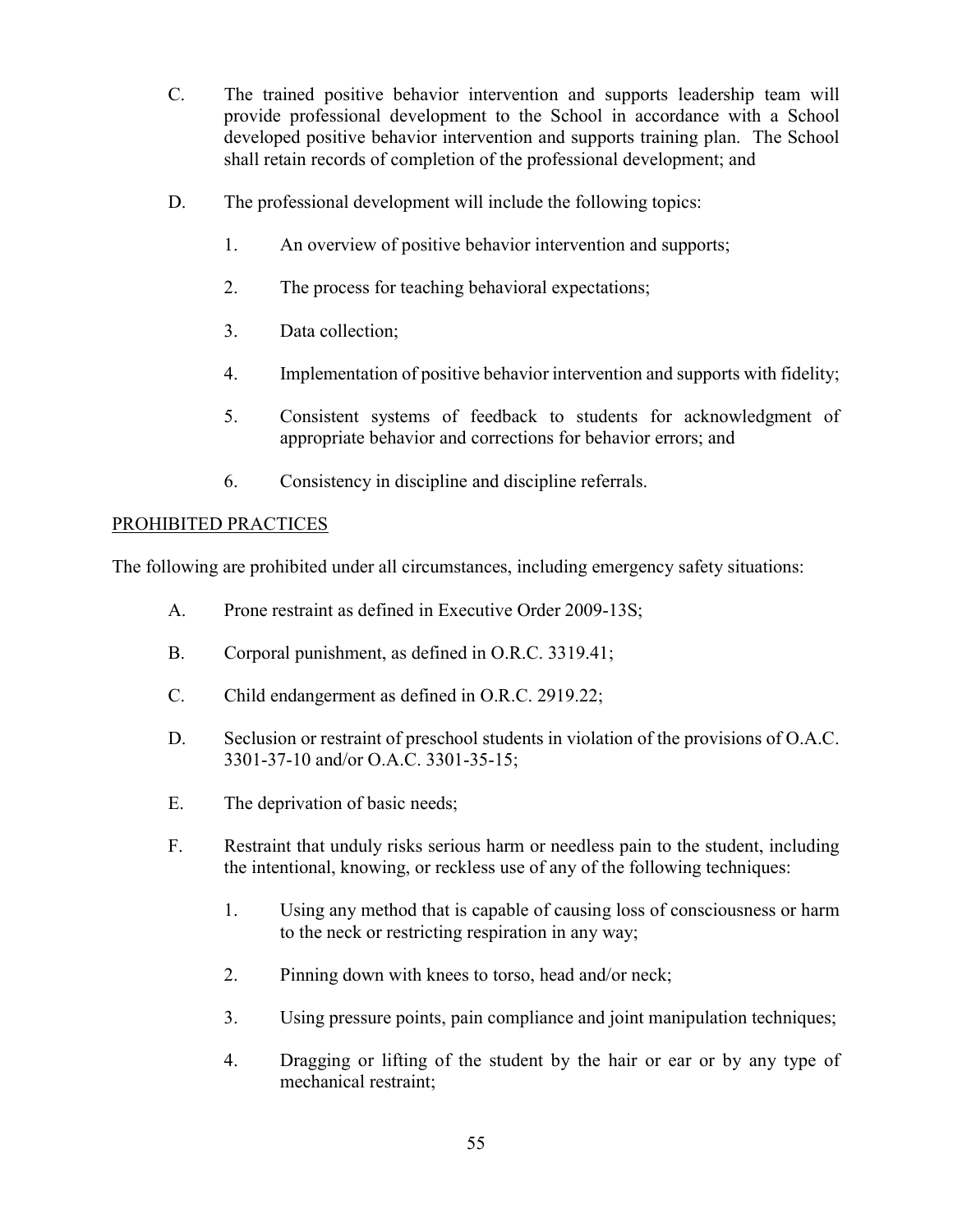- 5. Using other students or untrained staff to assist with the hold or restraint;
- 6. Securing a student to another student or to a fixed object;
- 7. Otherwise involves techniques that are used to unnecessarily cause pain.
- G. Mechanical or chemical restraints;
- H. Aversive behavioral interventions; and
- I. Seclusion of students in a locked room.

## RESTRAINT

School employees are expressly prohibited from using the emergency safety intervention techniques of "prone restraint" (physical or mechanical restraint while the student is in the face down position), which includes any physical restraint that obstructs the airway of a student, or any physical restraint that impacts a student's primary mode of communication.

Student personnel may use physical restraint only as a last resort and in accordance with this Board policy and O.A.C. 3301-35-15.

Physical restraint may be used only:

- A. If a student's behavior poses an immediate risk of physical harm to the student or others and no other safe or effective method of intervention is available;
- B. If the physical restraint does not obstruct the student's ability to breathe;
- C. If the physical restraint does not interfere with the student's ability to communicate in the student's primary language or mode of communication; and
- D. By student personnel who are trained in safe restraint techniques, except in the case of rare and unavoidable emergency situations when trained personnel are not immediately available.

Physical restraint may not be used for punishment or discipline or as a substitute for other less restrictive means of assisting a student in regaining control.

Employees authorized to use the technique of physical restraint must:

- A. Only use those techniques of restraint for which they have been trained and authorized to use.
- B. Be appropriately trained to protect the care, welfare, dignity and safety of the student;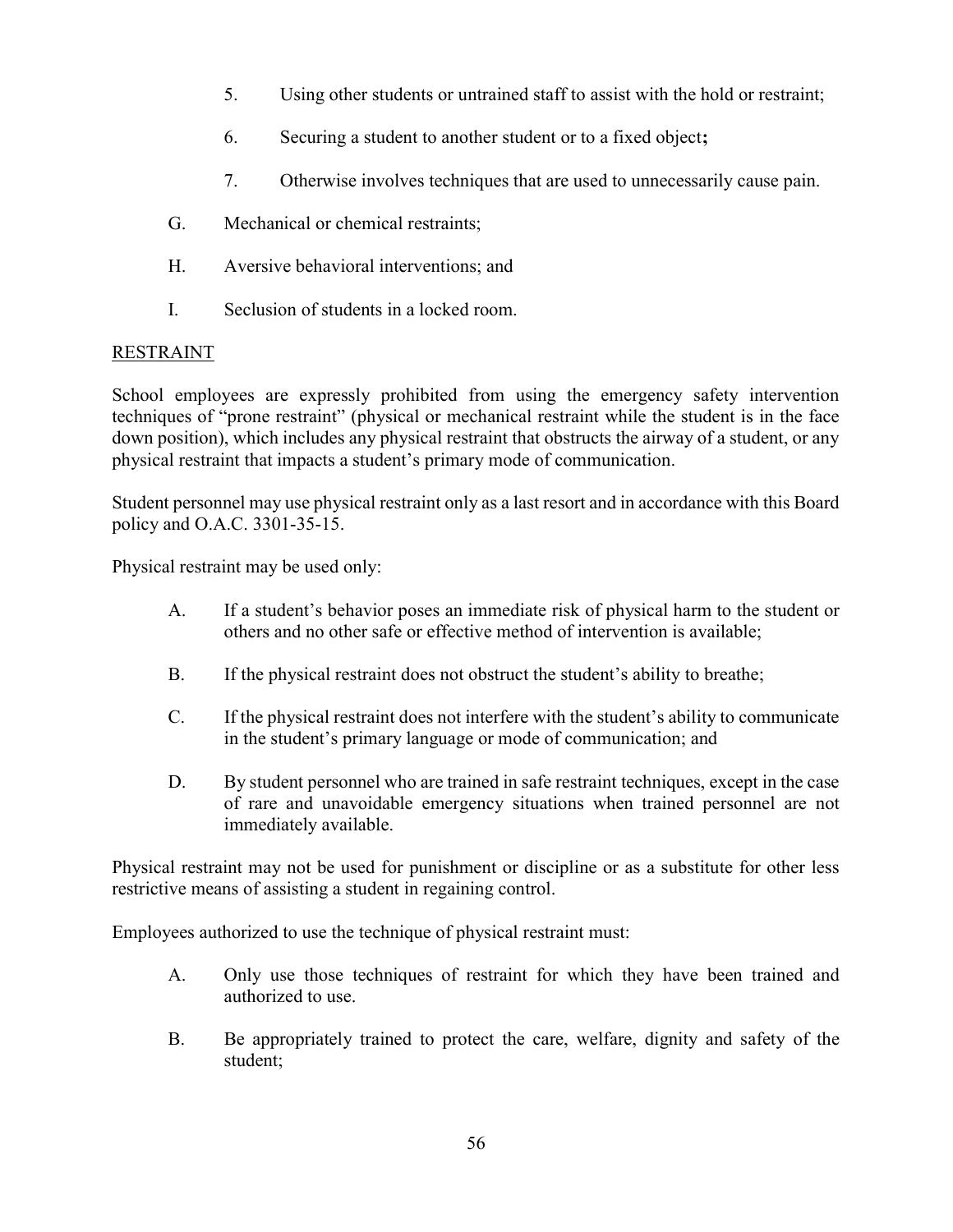- C. Continually observe the student in restraint for indications of physical or mental distress and seek immediate medical assistance if there is a concern;
- D. Use the least amount of force necessary, for the least amount of time necessary;
- E. Use communication strategies and research-based de-escalation techniques in an effort to help the student regain control;
- F. Immediately remove the student from physical restraint or seclusion when the risk of physical harm to himself/herself or others has dissipated;
- G. Conduct a debriefing with all involved staff to evaluate the trigger for the incident, staff response, and methods to address the student's behavioral needs; and
- H. Complete all required reports and document all staff observations of the student and submit such material to the School's administrative office.

Following the use of physical restraint, the student should be assessed for injury or psychological distress and monitored as needed following the incident.

If, at any point, the staff assesses that the intervention is insufficient to maintain the safety of all involved, appropriate emergency contacts shall be made according to the School's crisis policy.

If a student repeatedly engages in dangerous behavior that leads to instances of restraint, the School shall conduct a functional behavioral assessment to identify the student's needs and more effective ways to address those needs. If necessary, the functional behavioral assessment will be followed by a behavioral intervention plan that incorporates appropriate positive behavioral interventions.

## **SECLUSION**

Seclusion is a last resort safety intervention that provides an opportunity for the student to regain self-control. Seclusion may be used only if a student's behavior poses an immediate risk of physical harm to the student or others and no other safe and effective method of intervention is possible. Seclusion shall never be used as a punishment or to force compliance, and should only be used in a manner that is age and developmentally appropriate.

A room or area used for seclusion shall provide for adequate space, lighting, ventilation, clear visibility, and the safety of the student. The room or area used for seclusion shall never be locked, nor shall it prevent the student from exiting the area should staff become incapacitated or leave the area. The technique of seclusion shall be used for the least amount of time necessary.

Seclusion shall not be used for:

- A. The convenience of staff;
- B. As a substitute for an educational program;
- C. As a form of discipline or punishment;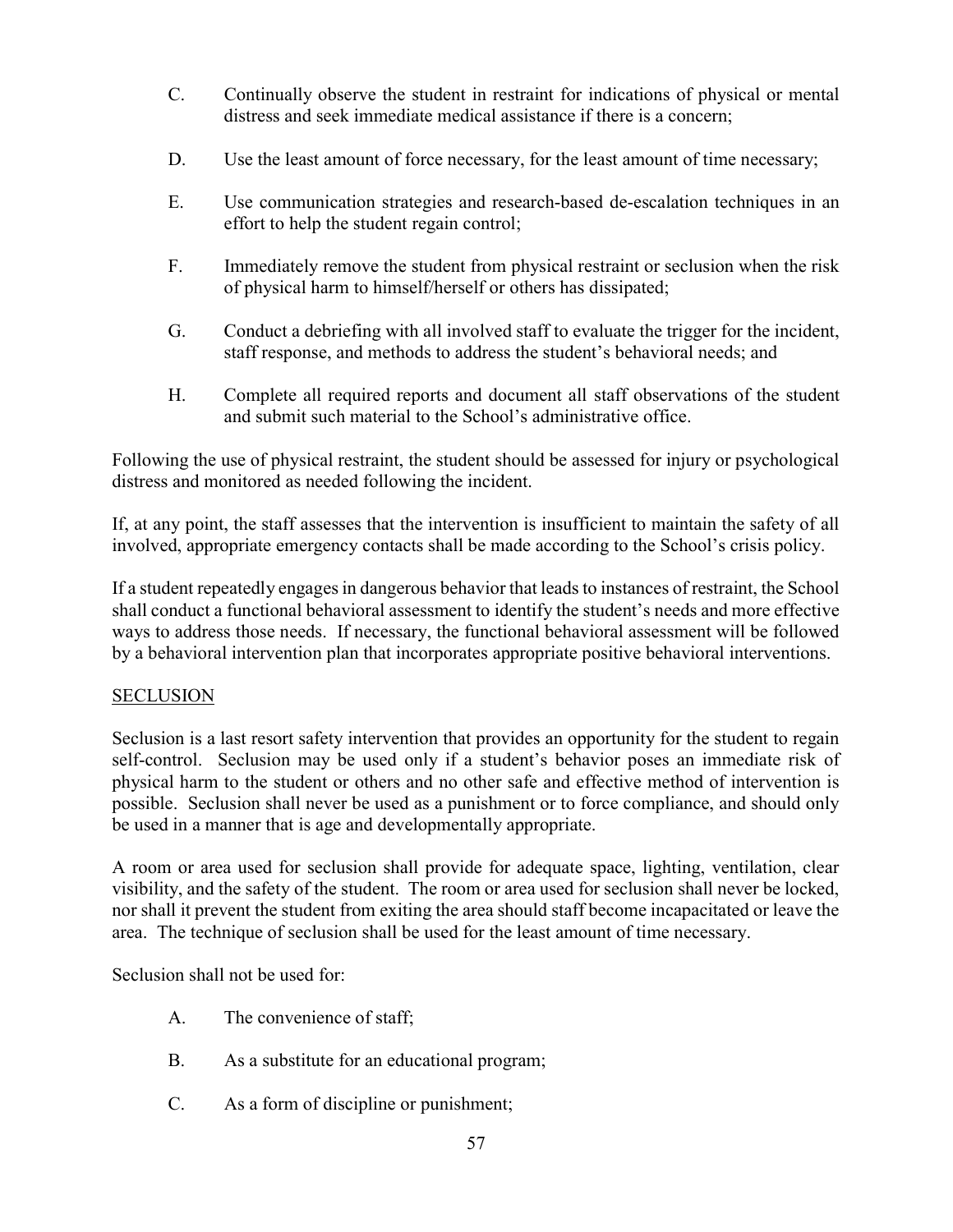- D. As a substitute for less restrictive means of assisting a student in regaining control, such that it is reflective of the cognitive, social, and emotional level of the student;
- E. As a substitute for inadequate staffing;
- F. As a substitute for staff training in PBIS, supports framework, and crisis management; or
- G. As a means to coerce, retaliate, or in a manner that endangers a student.

Staff using the technique of seclusion must:

- A. Be appropriately trained to protect the care, welfare, dignity, and safety of the student;
- B. Continually observe the student in seclusion for indications of physical or mental distress and seek immediate medical assistance if there is a concern;
- C. Use communication strategies and research-based de-escalation techniques in an effort to help the student regain control as quickly as possible;
- D. Remove the student when the immediate risk of physical harm to self or others has dissipated;
- E. Conduct a de-briefing, including all involved staff, to evaluate the trigger for the incident, staff response, and methods to address the student's behavioral needs; and
- F. Complete all required reports and document all staff observations of the student and submit such material to the School's administrative office.

If, at any point, the staff assesses that the intervention is insufficient to maintain the safety of all involved, appropriate emergency contacts shall be made according to the School's crisis policy.

#### MULTIPLE INCIDENTS OF RESTRAINT AND SECLUSION

- A. After the third incident of physical restraint or seclusion in a school year of a student who has been found eligible for special education services or has a 504 plan, the requirements are as follows:
	- 1. The student's individualized education program ("IEP") or 504 team will meet within 10 school days of the third incident;
	- 2. The IEP or 504 team will consider the need to conduct or develop a functional behavior assessment or behavior intervention plan, or amend an existing functional behavior assessment or behavior intervention plan.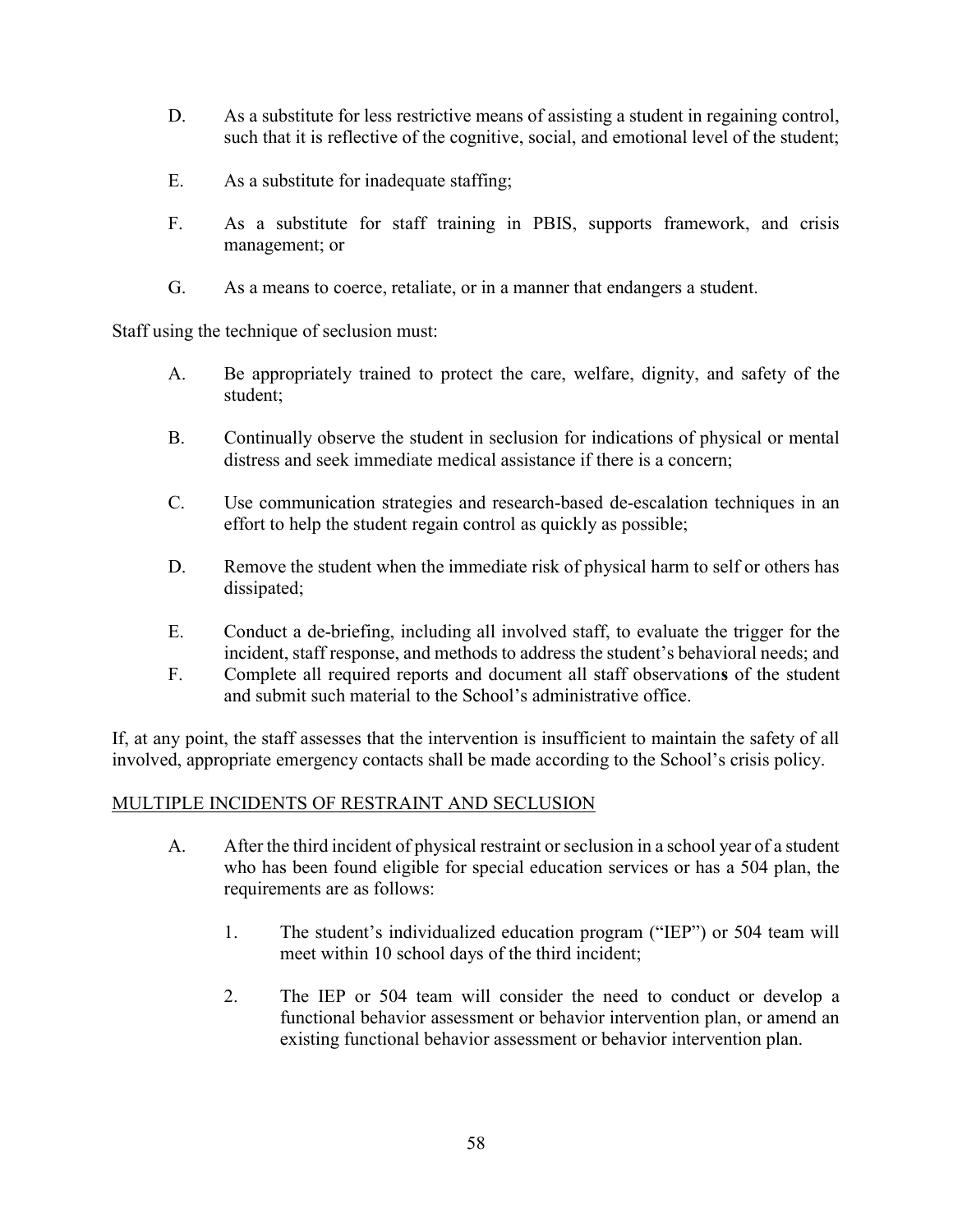- B. For students not described in (A), above, a team, consisting of the parent, an administrator or designee, a teacher of the student, a staff member involved in the incident (if not the teacher or administrator already invited), and other appropriate staff members will meet within 10 school days of the third incident to discuss the need to conduct or review a functional behavior assessment and/or develop a behavior intervention plan.
- C. Nothing in this section is meant to prevent the completion of a functional behavior assessment or behavior intervention plan for any student who might benefit from these measures, but has fewer than three incidents of restraint or seclusion. The School may still conduct an evaluation or other obligation it determines appropriate under the Individuals with Disabilities Education Act.

## TRAINING AND PROFESSIONAL DEVELOPMENT

All student personnel shall be trained annually on the Ohio Department of Education's policy regarding PBIS and restraint and seclusion, O.A.C. §3301-35-15, and this policy. Such training shall be kept current in accordance with the requirements of the provider of the training. The School shall maintain written or electronic documentation on such training, which shall include a list of all employees who have participated in the training. Further, an adequate number of employees in each building in the School shall be annually trained in evidence-based crisis management and de-escalation techniques, as well as the safe use of physical restraint and seclusion. The minimum training requirements are as follows:

- A. Proactive measures to prevent the use of seclusion or restraint;
- B. Crisis management;
- C. Documentation and communication about the restraint or seclusion with appropriate parties;
- D. The safe use of restraint and seclusion;
- E. Instruction and accommodation for age and body size diversity;
- F. Directions for monitoring signs of distress during and following physical control;
- G. Debriefing practices and procedures;
- H. Face-to-face training;
- I. Allow for a simulated experience of administering and receiving physical restraint; and
- J. Ensure that participants demonstrate proficiency in these minimum training requirements.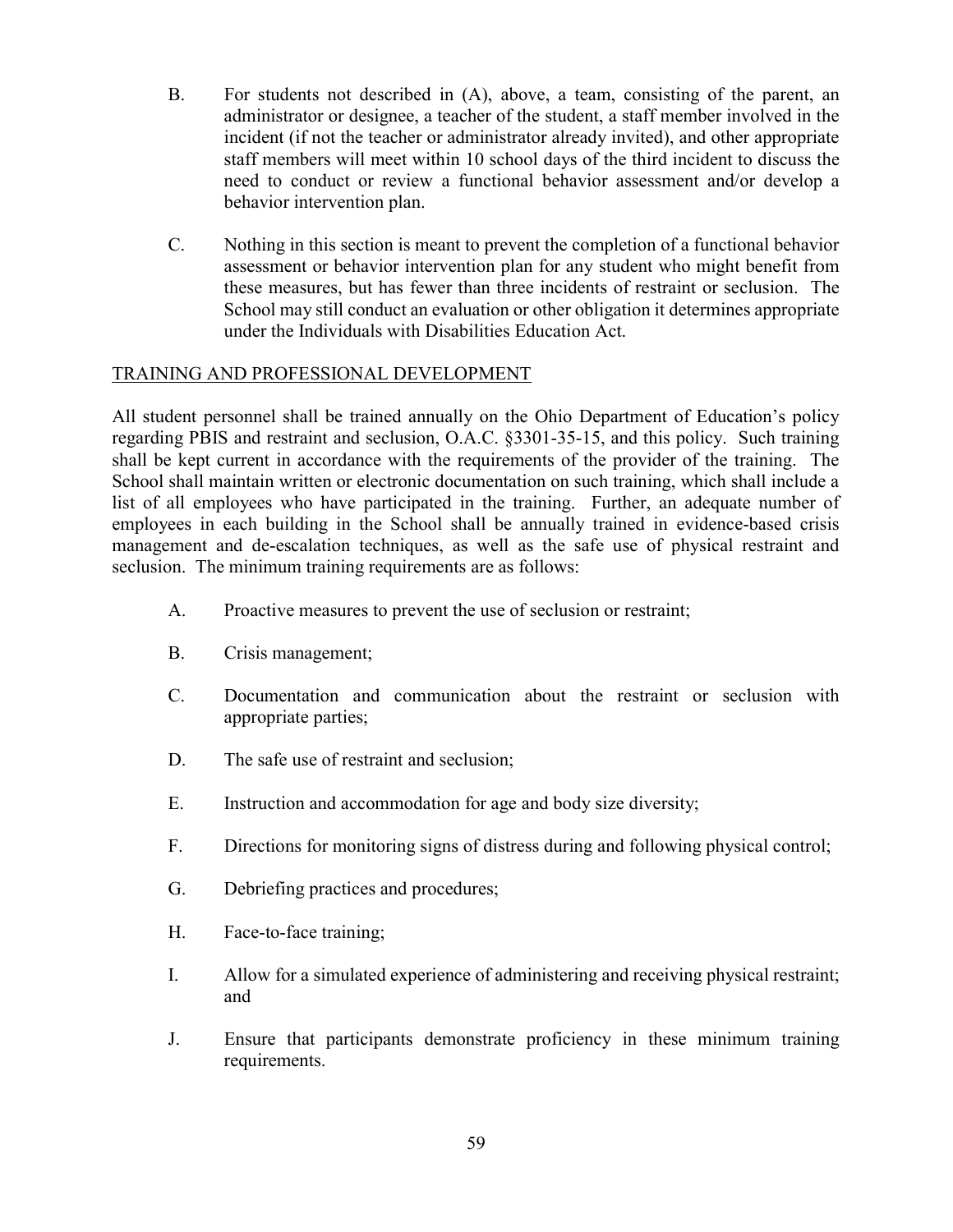The School shall maintain written or electronic documentation that includes the following:

- A. The name, position, and building assignment of each person who has completed training;
- B. The name, position, and credentials of each person who has provided the training;
- C. When the training was completed; and
- D. What protocols, techniques, and materials were included in training.

As part of the training, student personnel are to be trained to perform the following functions:

- A. Identify conditions such as: where, under what conditions, with whom and why specific inappropriate behavior may occur; and
- B. Use preventative assessments that include at least the following:
	- 1. A review of existing data;
	- 2. Input from parents, family members, and students; and
	- 3. Examination of previous and existing behavior intervention plans

## REQUIRED DATA AND REPORTING

- A. Any incident of seclusion or restraint shall be immediately reported to building administration and the parent and also be documented in a written report that is issued to the parent immediately or within 24 hours. This written report is thereafter maintained by the School, including the county board of developmental disabilities or the educational service center in the event the School delegates this responsibility.
- B. The School shall annually report information regarding its use of restraint and seclusion to the Ohio Department of Education in the form and manner as prescribed by the Department.

## COMPLAINT PROCESS

A parent may choose to file a complaint with the Ohio Department of Education, Office of Integrated Student Supports, in accordance with the complaint procedures outlined below.

A. The parent forwards a copy of the complaint to the School serving the child at the same time the party files the complaint with the Ohio Department of Education.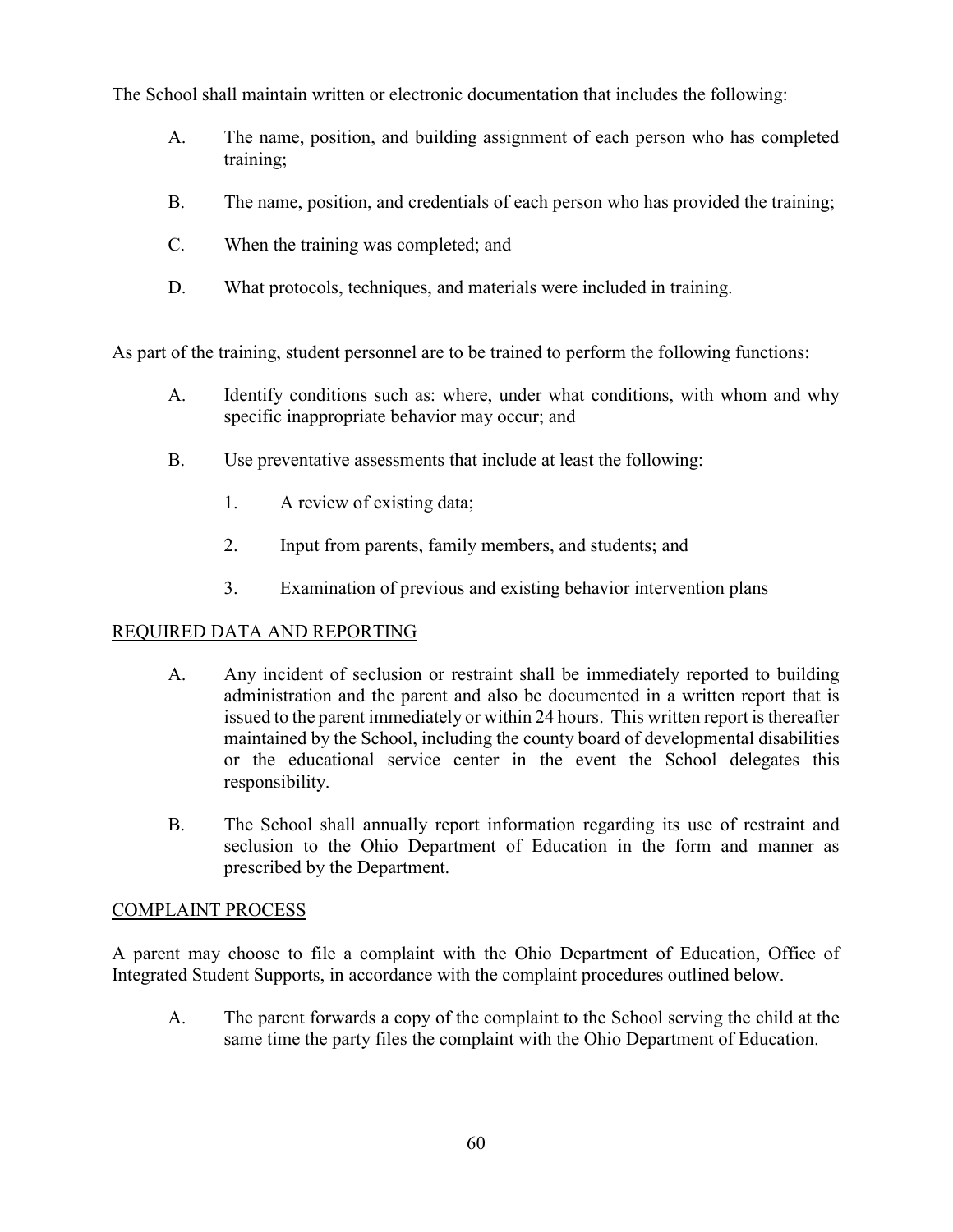- B. A sufficient complaint includes the following:
	- 1. A statement that the School has violated this policy;
	- 2. The facts on which the statement is based; and
	- 3. The signature and contact information for the parent.
- C. Timeline of the complaint:
	- 1. The complaint must allege a violation that occurred not more than one year prior to the date that the complaint is received.
	- 2. The Ohio Department of Education, Office of Integrated Student Supports has a time limit of 90 days after the complaint is filed to:
		- a. Provide the School with the opportunity to respond to the parent, including, at the discretion of the School, a proposal to resolve the complaint;
		- b. Give the parent the opportunity to submit additional information, either orally or in writing, about the allegations of the complaint;
		- c. Review all relevant information and make an independent determination as to whether the School is violating a requirement;
		- d. Carry out an independent investigation, whether on-site or off-site, if the Ohio Department of Education determines that an investigation is needed;
		- e. Issue a written decision to the complainant that addresses each allegation in the complaint and contains findings of fact and conclusions and the reasons for the Ohio Department of Education's final decision.
- D. This rule does not limit the ability of a parent of a student with a disability to file a complaint under any other provision of law.

## MONITORING AND COMPLIANCE

The implementation of this policy shall be monitored. The School shall make its records concerning positive behavior intervention and supports and restraint and seclusion available to staff from the Ohio Department of Education upon request.

In addition to filing complaints with the Ohio Department of Education Office of Integrated Student Supports pursuant to the Complaint Process set forth above, parents of School students may file a complaint with other public agencies such as law enforcement, the Department of Job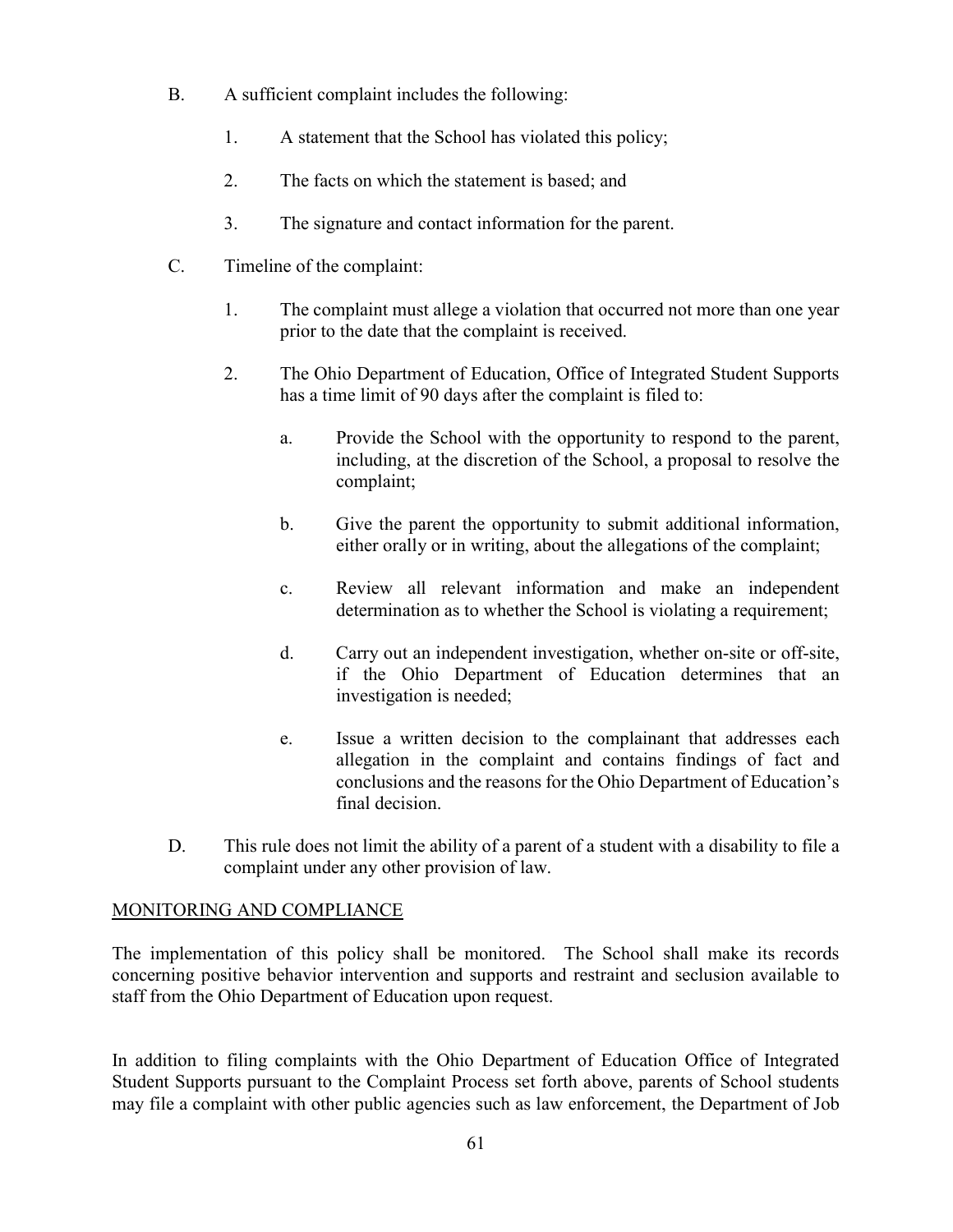and Family Services, or the office of professional conduct within the Ohio Department of Education. Parents also may submit written complaints to the Superintendent regarding an incident of restraint or seclusion. Upon receipt of such complaint, the Superintendent shall initiate an investigation of the incident, and shall make reasonable efforts to have an in-person follow-up meeting with the parent within 30 days of receiving the parent's complaint.

The School will review this policy annually and will provide parents an annual notice to inform them of this policy, including the complaint process. The School will provide a support plan for substitute teachers to assist with positive behavior intervention and supports or crisis management and de-escalation, which includes restraint and seclusion.

# 7. Leave

# A. Family and Medical Leave Act (Policy 3.04)

- A. The Board of Directors shall provide leave to eligible personnel to the extent required by the federal Family and Medical Leave Act of 1993 (FMLA). This policy is not intended to grant eligible personnel greater leave rights than are provided for by FMLA, and it is not intended to reduce, eliminate, modify, or change any of the Board of Directors' rights, options, privileges, or prerogatives under FMLA.
- B. To be eligible for FMLA leave, a staff member:
	- 1. Must have been a Board of Directors staff member for a total of at least 12 months, which need not be consecutive. The Board of Directors does not count employment periods occurring prior to a break in service of seven years or more, except as required by FMLA regulations; and
	- 2. Must have actually worked at least 1,250 hours for the Board of Directors during the 12 months immediately preceding the date on which the staff member's FMLA leave is to begin; and
	- 3. Must be employed at a worksite where 50 or more personnel are employed by the Board of Directors within 75 miles of that worksite.
- C. FMLA Family Leave. Eligible personnel are entitled to up to a combined total of 12 workweeks of unpaid FMLA leave during any "12-month period" for one or more of the following reasons:
	- 1. For the birth of a child and to care for the newborn child.
	- 2. For placement with the staff member of a child for adoption or foster care.
	- 3. To care for the staff member's spouse, son, daughter, or parent with a serious health condition.
	- 4. Because of a serious health condition that makes the staff member unable to perform the functions of the staff member's job.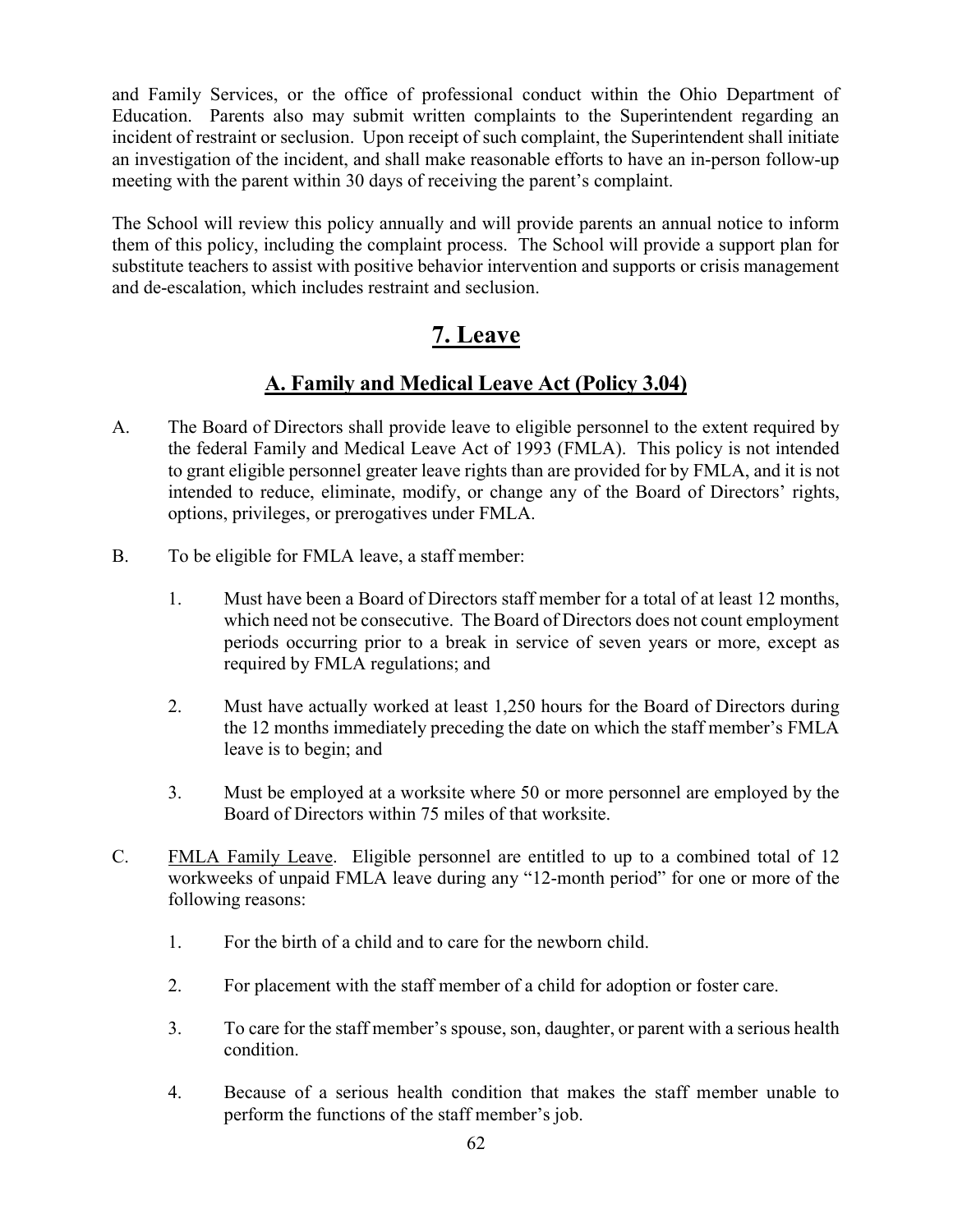- 5. Because of any qualifying exigency arising out of the fact that the staff member's spouse, son, daughter, or parent is a member of the U.S. Armed Forces and is on covered active duty or has been notified of a federal impending call or order to active duty in the Armed Forces in support of a contingency operation.
	- a. Short-notice deployment. Any issue that arises from notice of a call to active duty seven or fewer calendar days prior to deployment.
	- b. Military events. Attendance at any official ceremony, event, or program sponsored by the military or attendance at support or assistance programs sponsored by the military or military service organizations that are related to the call to active duty.
	- c. Childcare and school activities. Arranging alternative childcare, providing childcare on an urgent basis, enrolling in or transferring to a new school or daycare facility, or attending meetings at a school or daycare facility when necessitated by a call to active duty status.
	- d. Financial and legal arrangements. Making or updating financial or legal arrangements to address the absence caused by a call to active duty status, or acting as a representative for a covered military member for the purpose of obtaining or appealing military service benefits.
	- e. Counseling. Attending counseling (other than that from a health care provider) for the staff member, the covered military member, or a child of the covered military member necessitated by the call to active duty status.
	- f. Rest and recuperation. Spending time with a covered military member who is on short-term, temporary rest and recuperation leave.
	- g. Post-deployment activities. Attending arrival ceremonies or any official ceremony or program sponsored by the military for a period of 90 days following the termination of the active duty status, or addressing issues that arise from the death of a covered military member while on active duty status.
	- h. Any other events that arise out of the call to active status agreed to by the employer and staff member.
- D. FMLA Military Caregiver Leave. An Eligible staff member who is the spouse, son, daughter, parent, or next of kin of a covered service member is entitled to a combined total of 26 workweeks of unpaid FMLA leave during a single 12-month period to care for the service member who is undergoing medical treatment, recuperation, or therapy for a serious injury or illness. During this 12-month period, the eligible staff member is entitled to a combined total of 26 workweeks of unpaid leave for any of the reasons set forth in this Policy under Subsection C or D.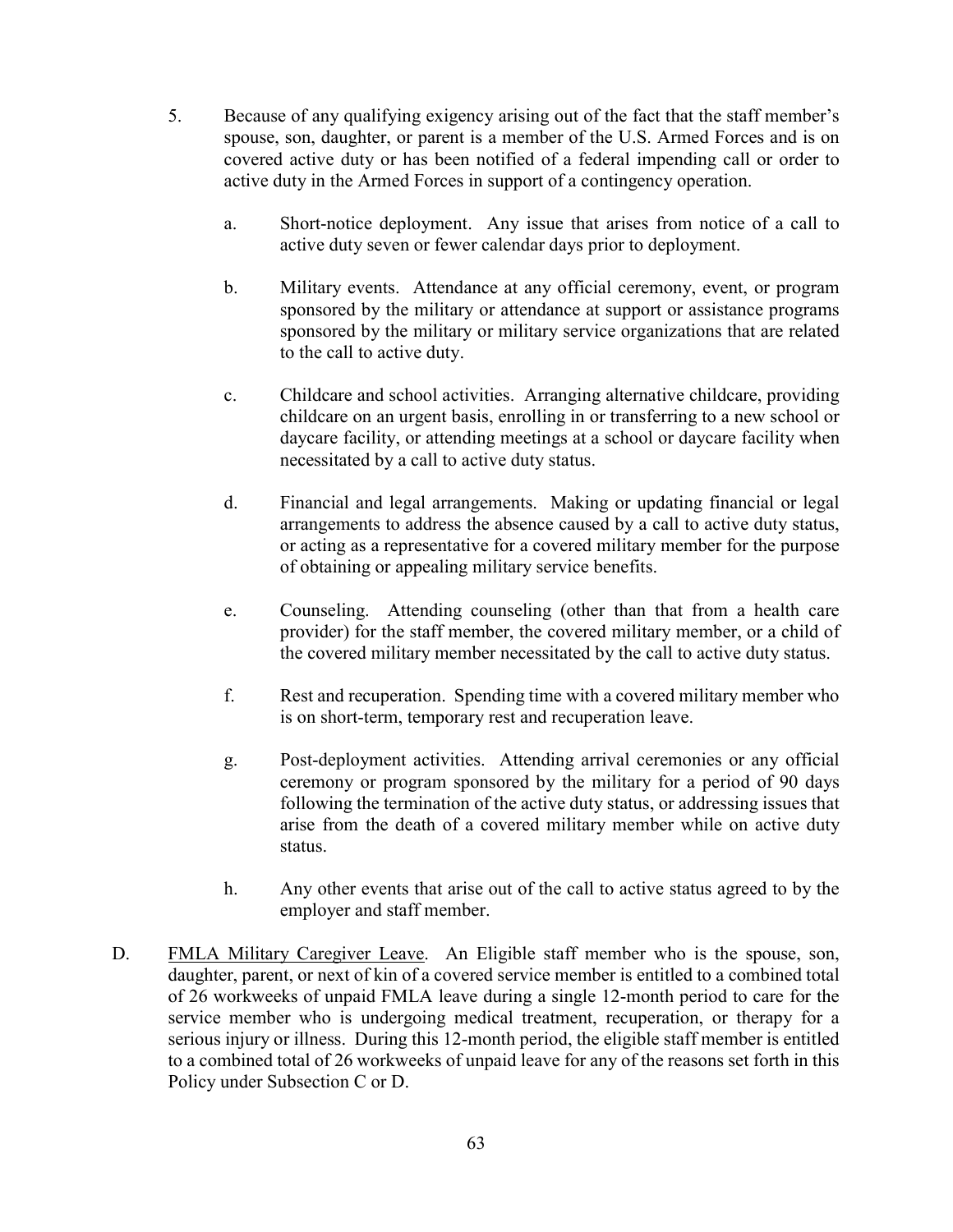- E. An FMLA leave taken by an eligible staff member for any one or more of the foregoing reasons shall be counted against the staff member's FMLA leave entitlement.
- F. The "12-month period" for purposes of determining the amount of FMLA Family Leave to which an eligible staff member is entitled under paragraph C., above, shall be the "rolling" 12-month period measured backward from the date a staff member uses FMLA Family Leave.

The "12-month period" for purposes of determining the amount of FMLA Military Caregiver Leave to which an eligible staff member is entitled under paragraph D., above, begins on the first day the staff member takes leave and ends 12 months after that date.

- G. 1. The Board of Directors may count a leave concurrently against an eligible staff member's FMLA leave entitlement and against the staff member's entitlement, if any, to other appropriate types of leave, and vice versa.
	- 2. If the Board of Directors does not count a leave concurrently against an eligible staff member's FMLA leave entitlement and against the staff member's entitlement, if any, to other appropriate types of leave, or vice versa, the eligible staff member may elect to substitute appropriate accrued, paid leave for FMLA leave. In such a case, the leave will count against the staff member's FMLA leave entitlement and against the staff member's entitlement to the other appropriate type(s) of accrued, paid leave.
- H. The Board of Directors may require an eligible staff member to provide it with medical certification of a serious health condition in connection with FMLA leave under paragraphs C.3., C.4., or D. above. Failure to provide a requested medical certification may result in a delay or denial of the staff member's FMLA leave.
- I. While an eligible staff member is on FMLA leave, the Board of Directors will maintain the staff member's group health insurance coverage(s) on the same terms and conditions as if the staff member was still at work.
- J. While on FMLA leave, an eligible staff member must pay his/her portion of all premiums for group health insurance coverage(s) by providing the Fiscal Officer with a valid check for his/her portion of the premiums prior to the first day of each month. Failure to timely make such premium payments may cause lapse(s) in the eligible staff member's group health insurance coverage(s).
- K. If an eligible staff member has taken an FMLA leave under paragraph C.4., above, the staff member must provide the Board of Directors with a fitness-for-duty certificate to be restored to employment.
- L. Upon return from FMLA leave, an eligible staff member shall be restored to the same position that the staff member held when the FMLA leave commenced, or to an equivalent position with equivalent benefits, pay, and other terms and conditions of employment.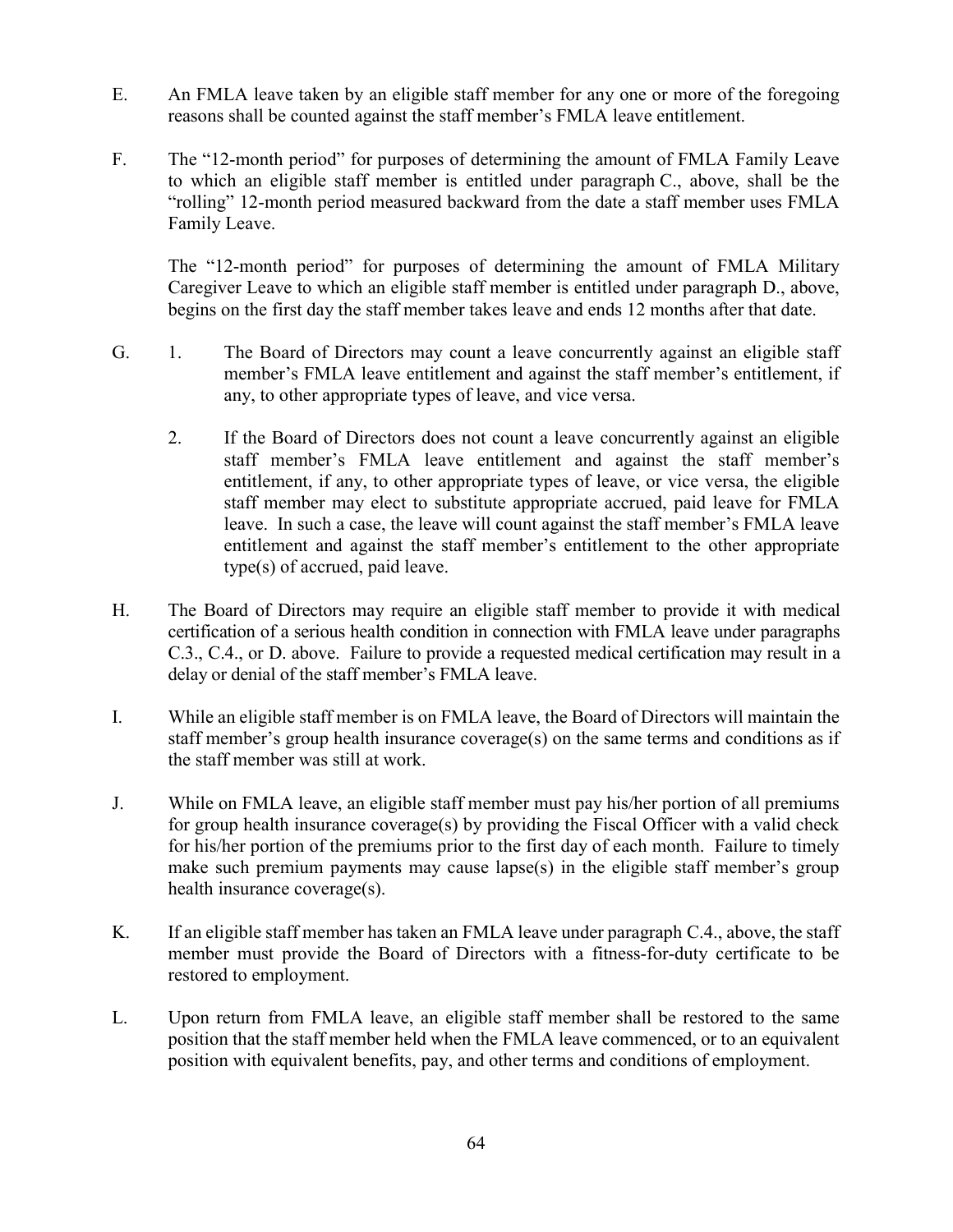- M. If an eligible staff member fails to return to work from an FMLA leave, the staff member may be liable for payment of health insurance premiums paid by the Board of Directors during the staff member's FMLA leave
- N. Two eligible personnel of the School married to each other are limited to a total of:
	- 1. 12 workweeks of FMLA leave per 12-month period if the leave is taken for the purpose of the birth or care of a newborn child (C.1. above), the placement or care of a child through adoption or foster care (C.2. above), or the care of the staff member's parent with a serious health condition; and
	- 2. 26 workweeks during a single 12-month period if the leave is taken for the sole purpose of caring for a covered service member (D. above) or for caring for a covered service member in combination with leave taken for the birth or care of a newborn child (C.1. above), the placement or care of a child through adoption or foster care (C.2. above), or care of the staff member's parent with a serious health condition.
- O. The Board of Directors specifically retains all rights, options, privileges, and prerogatives that it has under FMLA.

## B. Assault Leave (Policy 3.14)

Any employee who is unable to perform his or her duties because of injury or illness caused by a physical assault during the course of employment is entitled to paid leave and all benefits as if on sick leave according to the terms of this policy.

An employee requesting assault leave must also apply for Workers Compensation benefits. If Workers Compensation benefits are paid, the Board of Directors shall pay the employee the difference between the benefits received from Workers Compensation and the employee's regular salary. If Workers Compensation benefits are denied because the injury was not caused by or received during the course of employment, the assault leave shall also be denied.

Assault leave shall not exceed 30 days or the period during which Workers Compensation benefits are paid, whichever occurs first.

# C. Jury Duty (Policy 3.16)

The School shall not discharge, threaten to discharge, or take any disciplinary action that could lead to the discharge of any employee who is summoned to serve as a juror pursuant to Chapter 2313 of the Revised Code if the employee gives reasonable notice to the School of the summons prior to the commencement of the employee's service as a juror and if the employee is absent from employment because of the actual jury service.

The School shall not require or request an employee to use annual, vacation, or sick leave for time spent responding to a summons for jury duty, time spent participating in the jury selection process, or for time spent actually serving on a jury.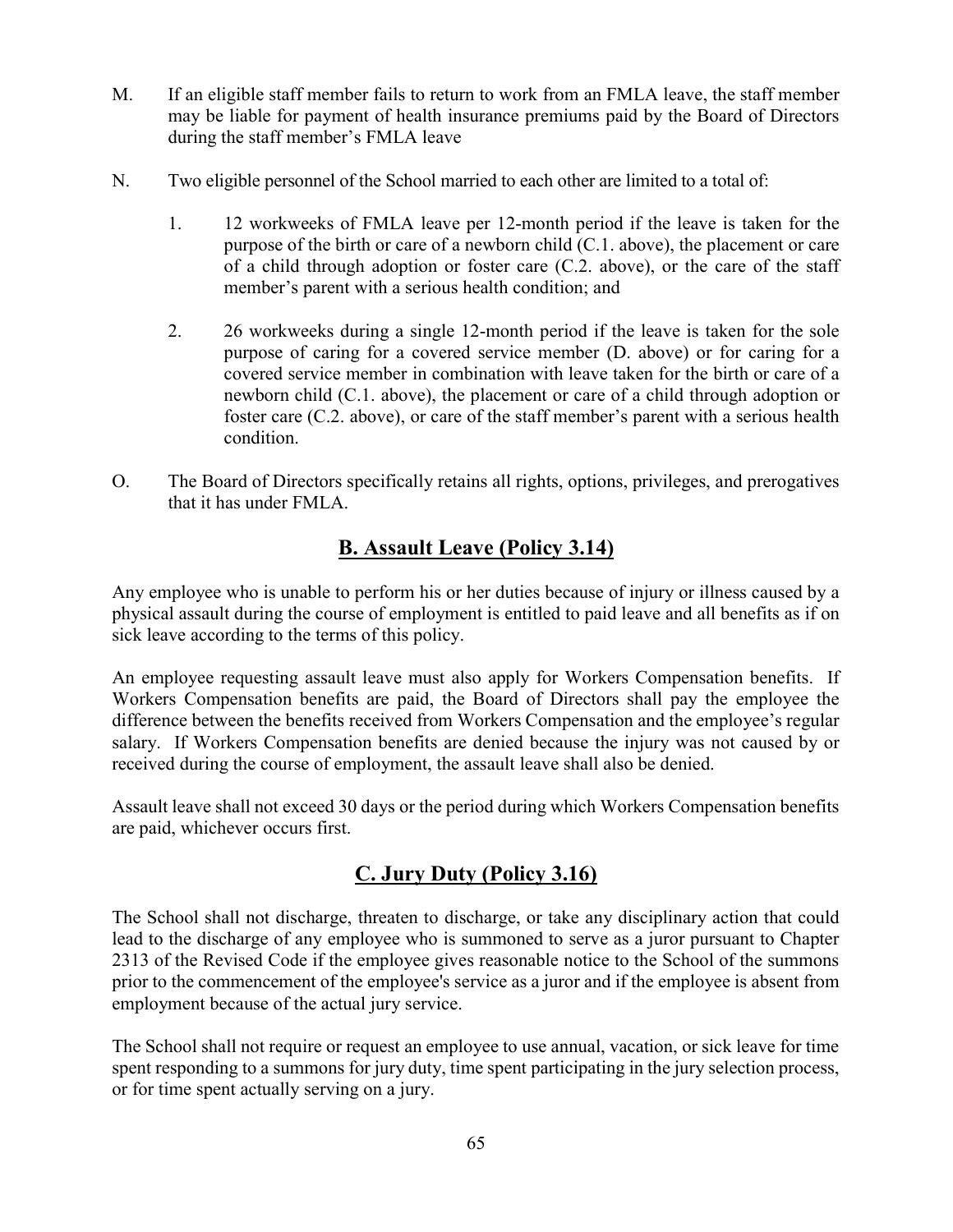The School is not required to provide annual, vacation, or sick leave to employees who otherwise are not entitled to those benefits under the employer's policies.

# D. Health Insurance

Health insurance is provided to all full time employees through the Stark County COG. The Board shall provide for all full time employees a comprehensive insurance plan that provides for Medical (Hospital, Surgical and Major Medical) and ancillary insurances (Dental, Group Life, Prescription Drug and Optical Insurance).

The Board shall pay 90% of a single plan and 85% of a family plan to full-time employees who meet all insurance requirements.

## E. Insurance Incentive

An Insurance Incentive is offered to all full-time employees who choose not to enroll in our Health Insurance Plan. This payment is made per pay for a total of \$2600.00.

## F. Life Insurance

Life insurance in the amount of \$30,000 at no cost to the employee. The Board of Education pays 100% of the total cost of coverage.

## G. Flexible Spending Plan (Section 125)

A section 125 Flexible Spending Program is available to all staff for unreimbursed medical expenses and dependent care expenses.

## H. Sick Leave

The School provides paid sick leave for regular employees due to personal illness, pregnancy, exposure to contagious disease which could be communicated to others, and for absence due to illness, injury, or death in the employee's immediate family. Immediate family is defined as: parents, grandparents, grandchildren, spouse, brothers, sisters, children, stepchildren, in-laws, aunt, uncle, and any person residing in the same household.

Regular, full-time employees of the Board eligible for sick leave shall receive fifteen (15) such sick leave days annually at the rate of one and one-quarter  $(1-1/4)$  a month. Unused sick leave shall be cumulative.

A regular employee who has no accumulated sick leave will be advanced his/her unearned sick leave for the balance of any school year in which such advancement is necessary. Any such advanced sick leave credit will be charged against the subsequent accumulation of that employee. Substitutes or persons who are employed by the Board on an as-needed, seasonal, or intermittent basis, are not eligible for paid sick leave.

Employees must be in attendance on scheduled work days or be in authorized leave status. Employees who miss more than 2 consecutive days must turn in medical documentation. Sick leave MUST be documented in Kiosk System.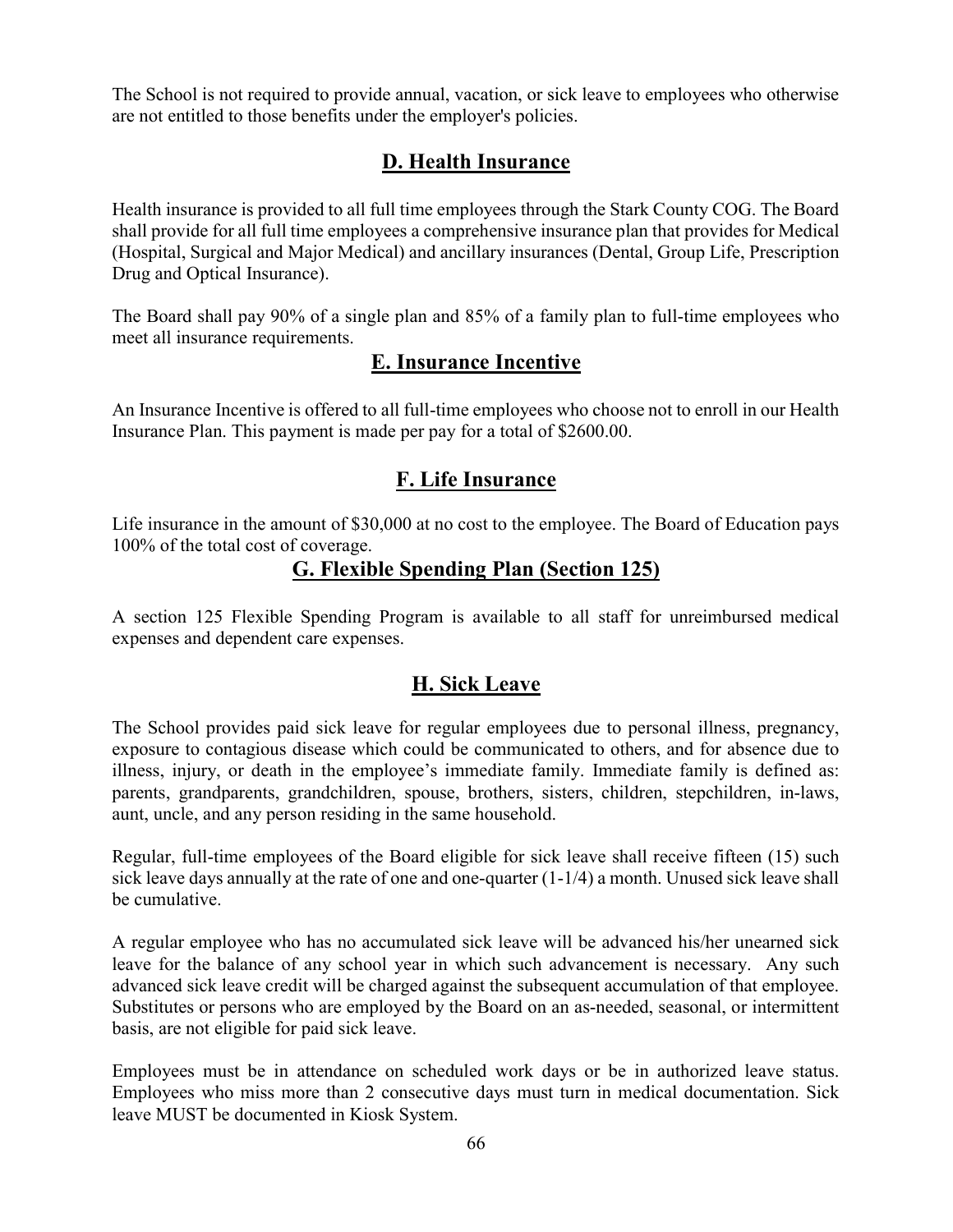# I. Personal Leave

A maximum of three (3) paid personal days per year will be given to regular employees of the School to conduct personal business which cannot be performed except during the employee's regular working hours. Personal days are unrestricted except for the first week of school, all days after April 30, and the work day before and after any vacation/holiday period. Personal leave may be denied in the month of May. Personal leave must be turned in 72 hours prior to use.

Restricted days may be approved for the following reasons: (a) appearance at court proceedings or legal hearings, (b) business obligation which cannot be conducted outside of regular school days due to a conflict of business hours, (c) accidents to the property of the employee, or (d) other purposes such as weddings; required college or university examination; college graduation of the employee or immediate family; registration for college or university courses; or religious holidays.

Unused personal leave days will transfer to sick leave the following school year.

If an employee used zero (0) or one (1) personal day(s) during the school year, the employee may request payment for unused personal days in-lieu of said days transferring to sick leave. If an employee used more than one (1) personal day during the school year, the employee may not request payment for unused personal days.

The transfer and/or payment will occur by September 30th of the following school year. OR

- A. A maximum of three (3) days' absence, with pay, will be granted for emergency purposes.
- B. The staff members direct supervisor must pre-approve use of emergency/personal leave before submitting through KIOSK. KIOSK must be submitted to the superintendent three (3) school days in advance of the intended day of absence, when possible. Personal days are to be used for emergency use only. They are not to be abused and reason must be given for request.
- C. Emergency/personal leave days may not be accumulated beyond one contract year.
- D. Only three total staff may use personal/emergency leave on any given day. The superintendent may grant additional staff leave at the superintendent's discretion.
- E. Emergency/personal leave days may not be used for engaging in other gainful employment, during state testing periods, during the first or last week of school, or up against school holidays and vacations. The superintendent may grant emergency/personal leave during the state testing periods, with reason, on a case by case basis. Staff members found abusing personal leave shall be subject to discipline determined by the Board, and shall be required to repay the day or days to the Board through salary reduction.
- F. All unused emergency/personal days will be converted to sick days credit at the end of the school year. If an employee has taken no personal time during the year they will have the option of being paid for not taking the leave or may convert it to sick time.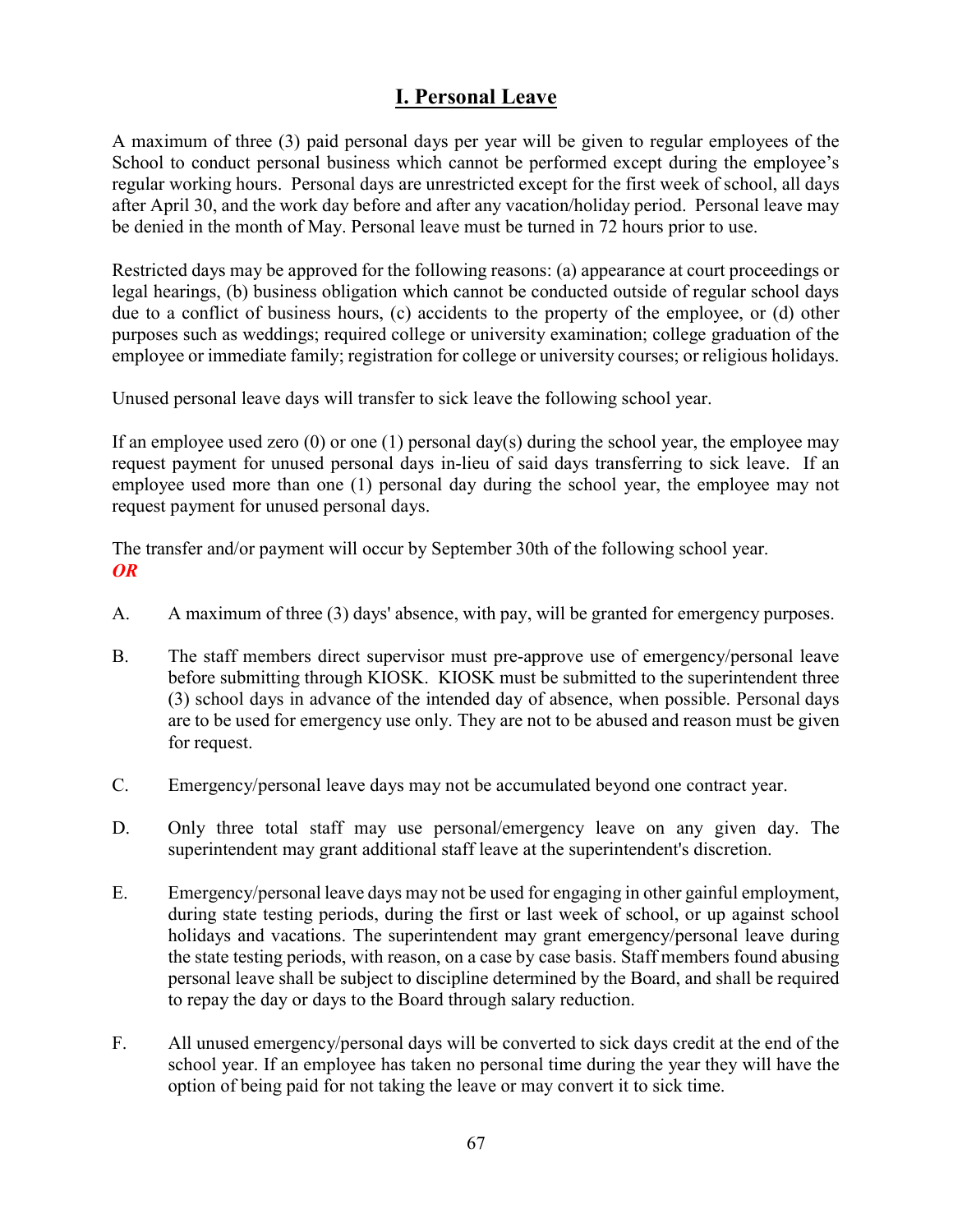## J. Paid Holidays

Certified Employees do not receive paid holidays. Classified staff receive 6 holidays, some may receive 7. You must work the days before and after the holiday in order to be paid. July  $4<sup>th</sup>$  does not count as a holiday for those who do not work the month of July. Employees on 230 days and above receive 10 paid holidays.

## K. Payroll Deductions – STRS/SERS

Employees of a Board of Education contribute to the State Teachers Retirement System (STRS) or the School Employees Retirement System (SERS) in Ohio in lieu of contributing to Federal Social Security. The Board of Education pays 14% of the employee's salary amount into the State Teachers Retirement System for all certified employees, 14% of the employee's salary amount into the School Employees Retirement System for all non-certified employees. The Board shall compute and remit all applicable contributions to STRS and SERS based upon annual salaries and any other earned compensation(s).

## L. Pay Periods

All contracted employees will be paid twenty-four (24) times per year. Pay dates will be the  $15<sup>th</sup>$ and last day of each month. If those dates fall on a weekend or holiday, then pay will be on the closest work day prior to the  $15<sup>th</sup>$  or last day of the month. Direct deposit is required for all employees.

# 8. Learning Labs

Any GOAL student who wishes to use any of the learning labs may do so during posted hours. Students will be required to sign in and sign out at the desk. GOAL Staff will supervise students while they are signed into the lab, but are not responsible for them once they have signed out and left the building. All students are expected to follow the Lab rules and procedures, as follows:

- 1. The majority of a student's schoolwork is to be done at home, with GOAL's lab being utilized for tutoring or extra help with GOAL's learning system. Tutoring is offered at various GOAL Labs. Students may sign up for tutoring through the lab staff or through the student's Academic Coach. GOAL is an on-line school and, as such, does not provide accommodations to ensure students' comfort or good health (such as cafeteria service or break areas). Students are, therefore, limited to a maximum of two (2) hours per day in the lab.
- 2. Students are strictly prohibited from possessing weapons of any type, or toy or replicas of weapons, possessing or using tobacco, alcohol, drugs or any other illegal substance in or on school property. Students shall not be under the influence of any illegal drug or alcohol while on school property. Such actions shall result in immediate suspension and recommendation for expulsion to the Board of Directors.
- 3. Students in grades K through 6 must be accompanied by a parent at all times when in the lab.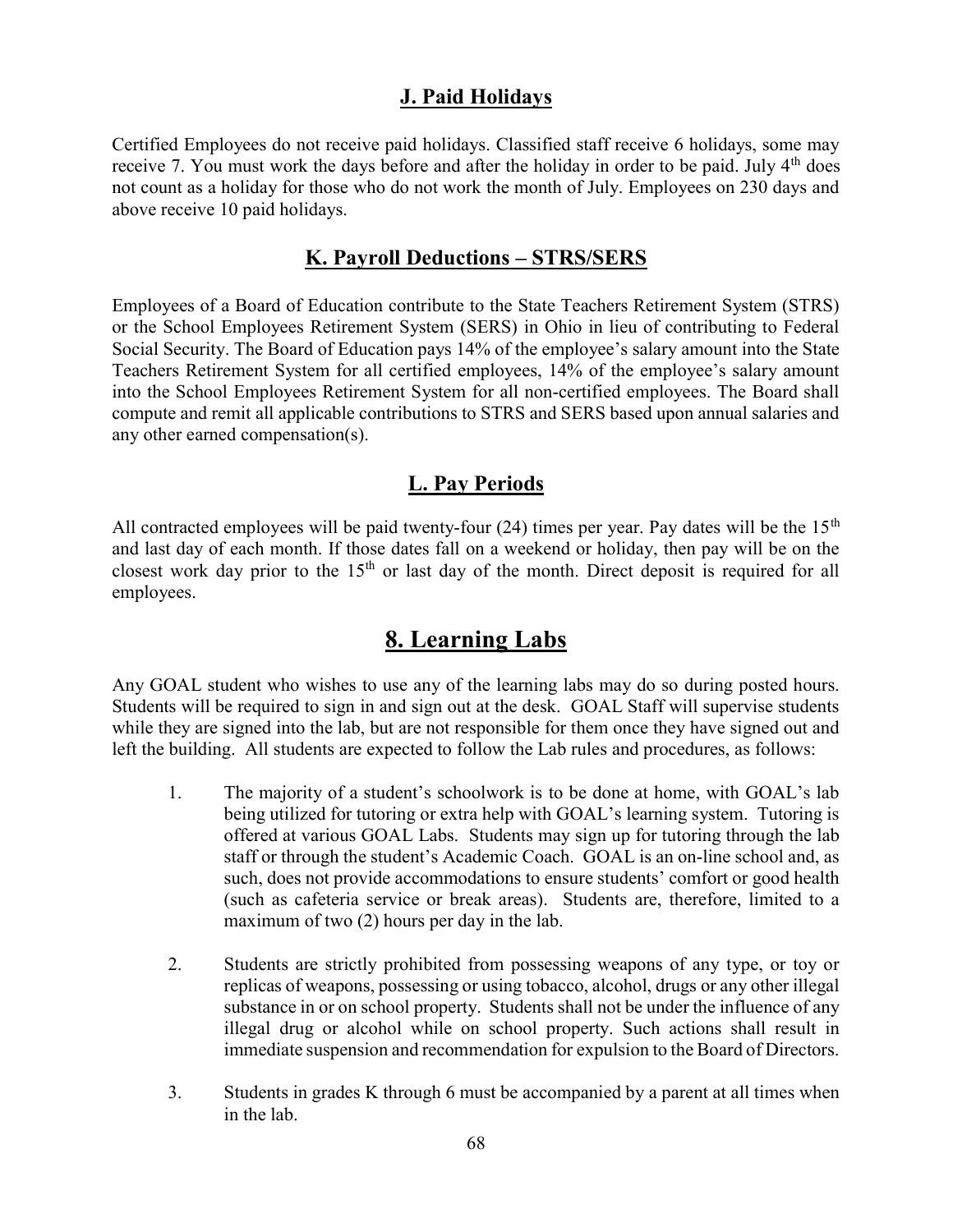- 4. Students using the labs are required to work on school lessons only. Accessing websites other than those necessary to complete the student's school assignments is strictly prohibited.
- 5. No food or drinks are permitted in the lab. Cell phones must be turned off. Headphones may be used only when a student's lesson requires watching an educational video.
- 6. Only students and their parents, or a parent-appointed adult guardian, may enter GOAL's lab. Students' friends or non-parental/guardian family members who are not active GOAL students are strictly prohibited from entering the lab.
- 7. Students' infants are permitted in the lab, but must not be disruptive for other students. The infant should be secured in a carrier, or upon the student's lap. If the infant cries, the student must take the infant out of the lab until he or she is quiet. For safety reasons, crawling and walking babies and toddlers are not permitted in the lab, even when accompanied by the parental student.
- 8. If incidental interactions occur with any other student from GOAL or any of the other programs in the building, students are expected to be polite and respectful.
- 9. When a student enters the building, he or she is to come directly to the lab to sign in. Students are not to be anywhere within or outside of GOAL's lab, except the restrooms, vending machine area, an assigned classroom (if applicable), the tutoring room (if signed up for tutoring) or when meeting with a GOAL staff member.
- 10. If a student needs to use the restroom, the student should ask the lab aide's permission, but does not need to sign out. The student is to go directly to the restroom and directly back to the lab.
- 11. After a student has signed out, there is no loitering permitted on school property. School property includes the entire parking lot and surrounding areas. Once the student signs out, the student shall vacate school property and the student shall not be permitted to be outside on school property for any reason. The student shall wait in the lab for pick-up, or in the case of students who drive themselves, shall immediately proceed to his or her vehicle and vacate GOAL's premises.
- 12. A student shall not participate in gang related activities, appear with or wear gang identification, such as attire, colors or clothing. All gang related items will be confiscated. A student shall not designate boundaries or turf, or participate in hazing, initiation, or recruiting activities
- 13. Additional rules governing student behavior in the lab will be posted in each lab. All students are expected to follow those Lab rules as well.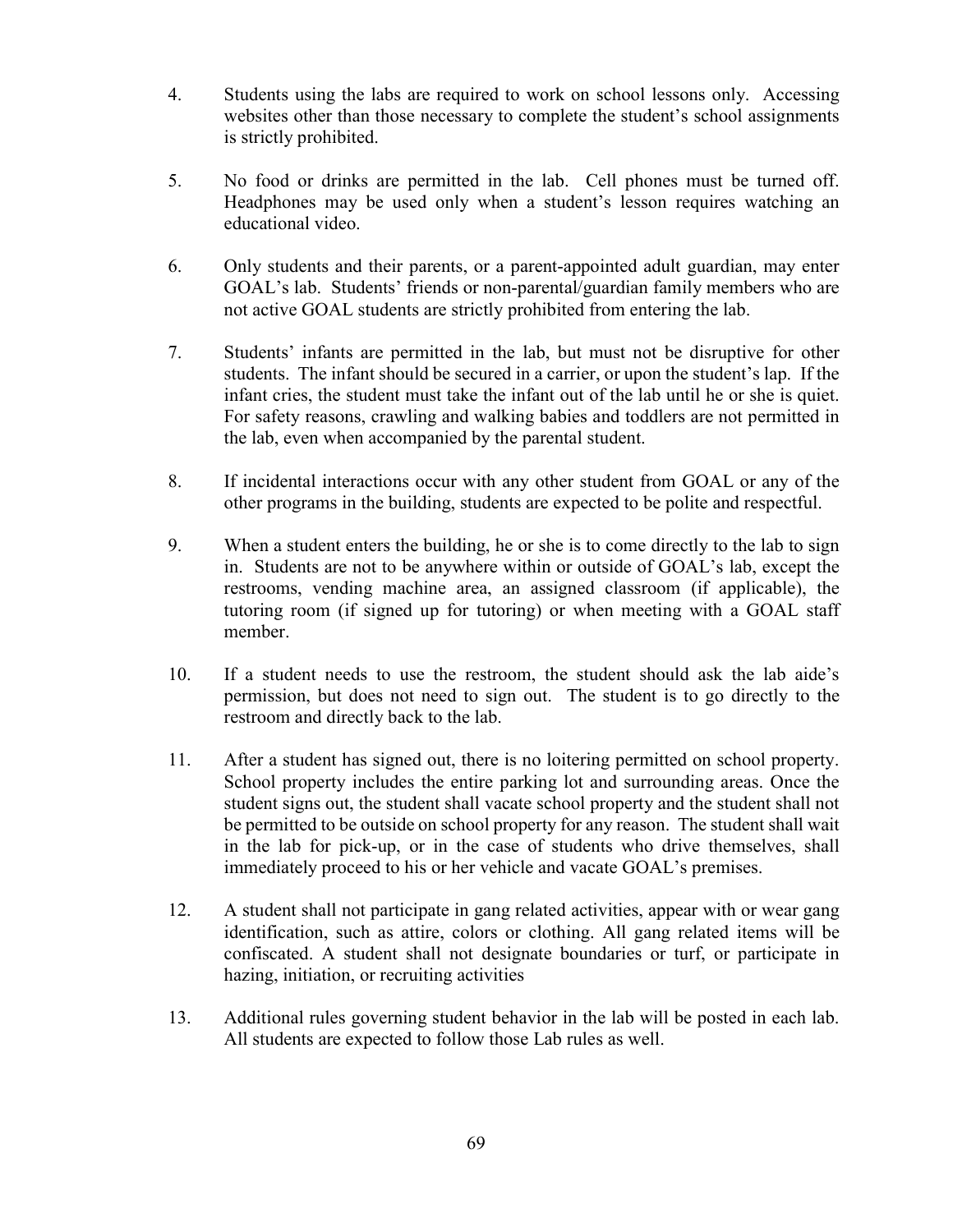14. A student will receive one warning only for violating lab regulations, then a parent will be called to pick up the student. If a parent is called to pick up a student, the parent or the parent's representative must arrive within 15 minutes of such call to pick up the student.

# 9. Academic Information

### **Overview**

All students should start with the current week's curriculum, unless otherwise notified by their teacher(s), the guidance counselors, or a director or assistant director.

### Online Learning Calendar

GOAL Digital Academy uses a 38-week calendar, divided into four quarterly terms. Work that is due during each term is graded to comprise a quarterly term grade. Students may work up to two weeks ahead during that term, so long as future assignments are available. Although teachers will accept late work during a quarterly term, once the term is complete, all work must be turned in. In this way, GOAL offers a flexible version of a face-to-face school schedule.

### Proficiency/Achievement Testing

All students are required to take State of Ohio mandated tests. Students are required to attend testing at a predetermined date and time. Parents and students will receive a letter and a phone call in advance of State Testing days. Pursuant to Ohio law, if a student misses a State of Ohio mandated test for two consecutive years of enrollment in the school, the student will be withdrawn from GOAL Digital Academy.

| <b>GRADE</b>   | <b>PERCENTAGE</b> | <b>POINT</b> | <b>POINT</b>       |
|----------------|-------------------|--------------|--------------------|
|                |                   | <b>VALUE</b> | <b>EQUIVALENTS</b> |
| $A+$           | $100 - 98$        | 4.33         | 13                 |
| A              | $97 - 92$         | 4.00         | 12                 |
| $A-$           | $91 - 90$         | 3.67         | 11                 |
| $B+$           | $89 - 88$         | 3.33         | 10                 |
| B              | $87 - 82$         | 3.00         | 9                  |
| $B-$           | $81 - 80$         | 2.67         | 8                  |
| $C+$           | $79 - 78$         | 2.33         | $\overline{7}$     |
| $\mathbf C$    | $77 - 72$         | 2.00         | 6                  |
| $\overline{C}$ | $71 - 70$         | 1.67         | 5                  |
| $D+$           | $69 - 68$         | 1.33         | 4                  |
| D              | $67 - 62$         | 1.00         | 3                  |
| $D-$           | $61 - 60$         | 0.67         | $\overline{2}$     |
| $\mathbf{F}$   | $59 - 0$          | 0.00         | $\theta$           |

Grading Policy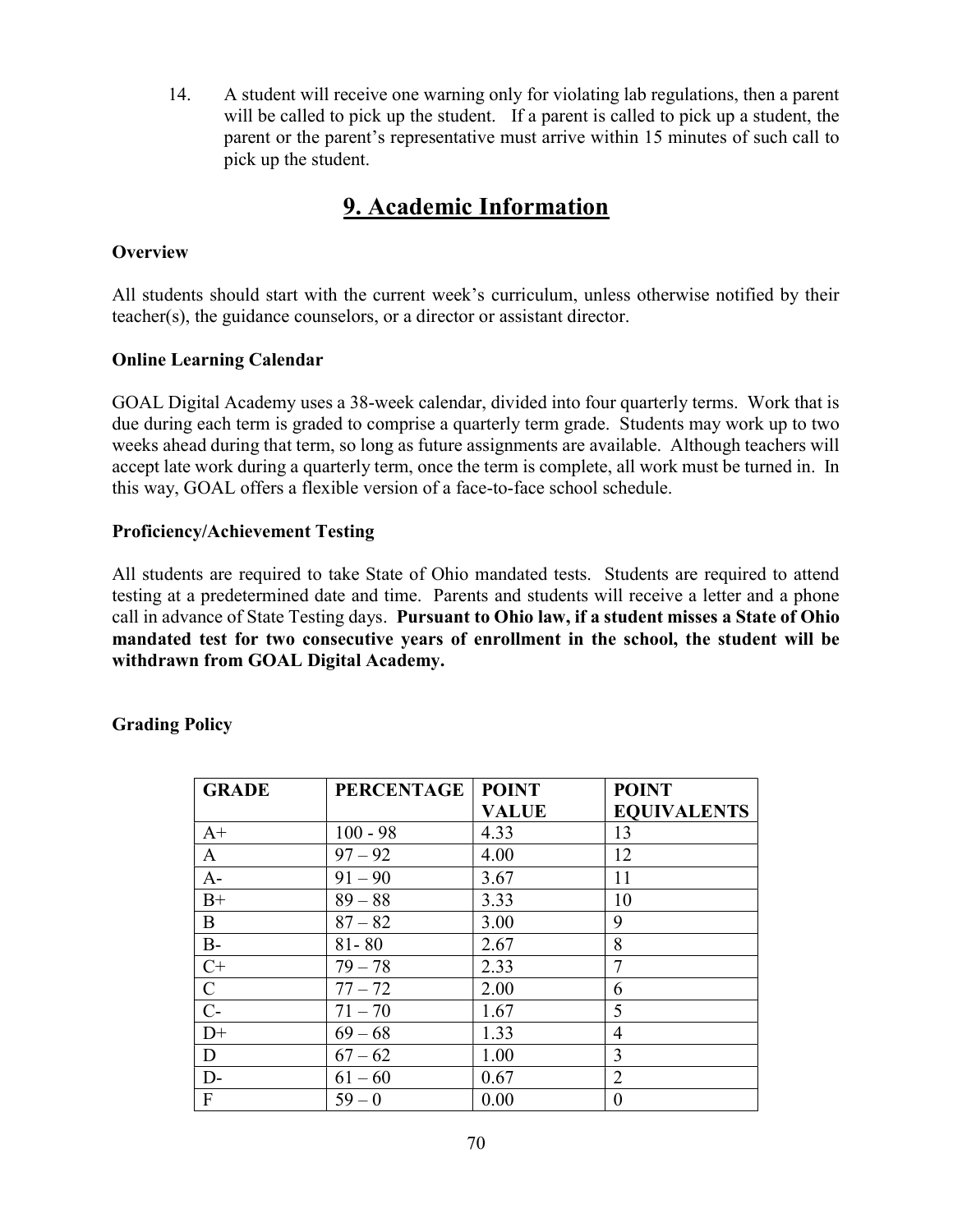Individual course grades are based on a 100-point percentage scale and plusses and minuses are used. The Point Value Scale is used when calculating GPA (grade point average) and determining honor roll and class rank. K-8 students earn quarterly term grades only and do not have exam grades or semester averages.

In grades 9-12, the quarterly grades will be converted to the 13 Point Equivalent Scale when determining semester averages at the end of course work.

To figure final high school grades, exam grade point equivalents (13-point scale) are added to two times each quarterly term's point equivalent. Thus exam grades count one fifth of the total course grade. To earn a passing final grade for a semester, a student must earn a passing grade for two of the three scores (two quarterly terms and one exam grade).

#### Incompletes

Students must make a written request to receive an incomplete for a class due to a catastrophe. When an incomplete is received in a subject, at the end of a quarterly grading period, the student is given a maximum of 14 calendar days to complete the work or the incomplete grade will convert to an F.

#### Graduation Requirements

Credits required for graduation: 21

Of those 21 credits, 3.5 may be electives, the other 17.5 must fulfill the following requirements:

| English -             | 4 cr.                                                                    |
|-----------------------|--------------------------------------------------------------------------|
| Math -                | 4 cr. (including 1 unit of algebra II or the equivalent                  |
| Science -             | 3 cr. (including 1 cr. Of physical science and 1 cr. of life<br>science) |
| Social Studies -      | 3 cr. (including .5 cr. of American history and .5 cr. of<br>government) |
| Health -              | $.5$ cr.                                                                 |
| <i>Physical Ed.</i> - | .5 cr. (2 physical education classes are required, at .25 cr. each)      |
| Career Planning -     | $1$ cr.                                                                  |
| Financial Literacy -  | $.5$ cr.                                                                 |
| Business, Technology, |                                                                          |
| Fine Arts, or Foreign |                                                                          |
| Language -            | $1$ cr.                                                                  |
| Electives -           | 3.5 cr.                                                                  |

All students must receive instruction in economics and financial literacy during grades 9 -12 and must complete at least two semesters of fine arts, business technology or foreign language during grades 9-12.

Prior to high school, students may earn math or foreign language credits toward graduation. Eligibility is based on state mandated testing or assessment results, academic assessment and teacher recommendation.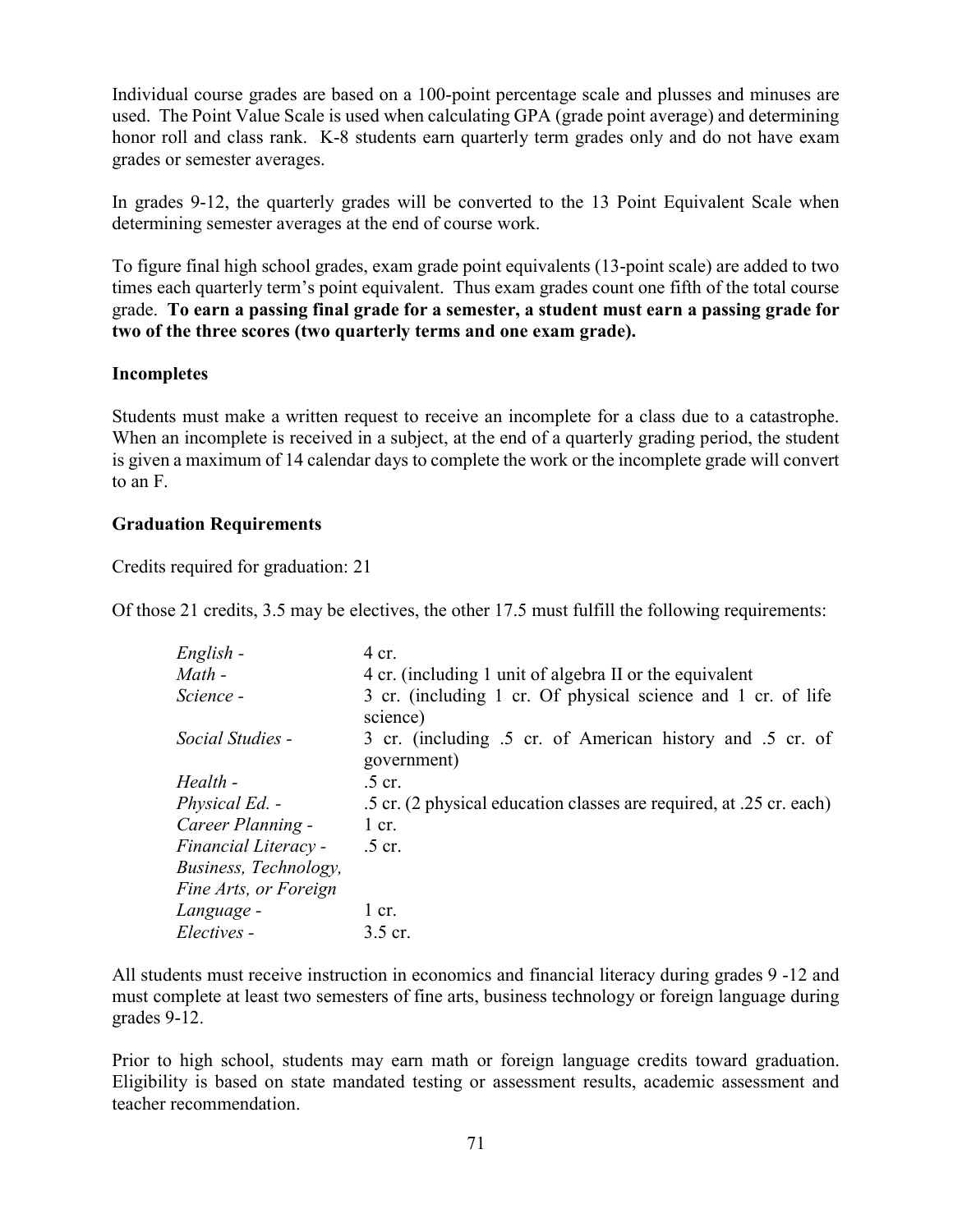All State of Ohio mandated testing, assessments and curriculum requirements must be met in order for a student to earn a diploma. GOAL Digital Academy follows all state of Ohio guidelines for honors diplomas.

### Honor Roll

The honor roll is tabulated at the conclusion of each nine-week grading period. Grades earned in academic courses are used in determining the honor roll. Three types of honors are awarded to students using the following classifications:

Academic Honor – 4.33-4.00 Academic Distinction – 3.5-3.99 (no D, F, I, only 1 C) Academic Merit – 3.0-3.49 (no D, F, I, only 1 C)

### Students with Special Needs

Students with disabilities who enroll should present current documentation, which includes a current evaluation team report and a current individual education plan. These documents will assist the team in making appropriate educational decisions for the student. GOAL Digital Academy provides ensures that all students are educated with the least restrictive environment.

## Child Find

"Child Find" is an annual search to identify and evaluate all district children, birth through 21, who may not be receiving appropriate educational opportunities. Children who have suspected difficulties in motor skills, communication skills, cognitive areas or social/emotional functioning, are, upon request, eligible for evaluation and possible services regardless of their special education needs. Persons who are aware of a child who fits the criteria for a needs evaluation may contact the GOAL Office 1-419-521-9008 ext. 1110 or 1120.

### Extracurricular

Extracurricular opportunities are offered regularly for students. We do our best to foster social skills and to build a sense of school culture while supplementing our academic offerings. Students need to recognize that extracurricular events are a privilege, not a right. Not only are all handbook rules to be adhered to during such events, but the following are also requirements of those that choose to participate.

- Regular Attendance
- Passing  $75\%$  or  $\frac{3}{4}$  of classes
- A trend of appropriate behavior

The privilege of participating in extracurricular events can be lost at any time as a result of not meeting any or all of the above requirements.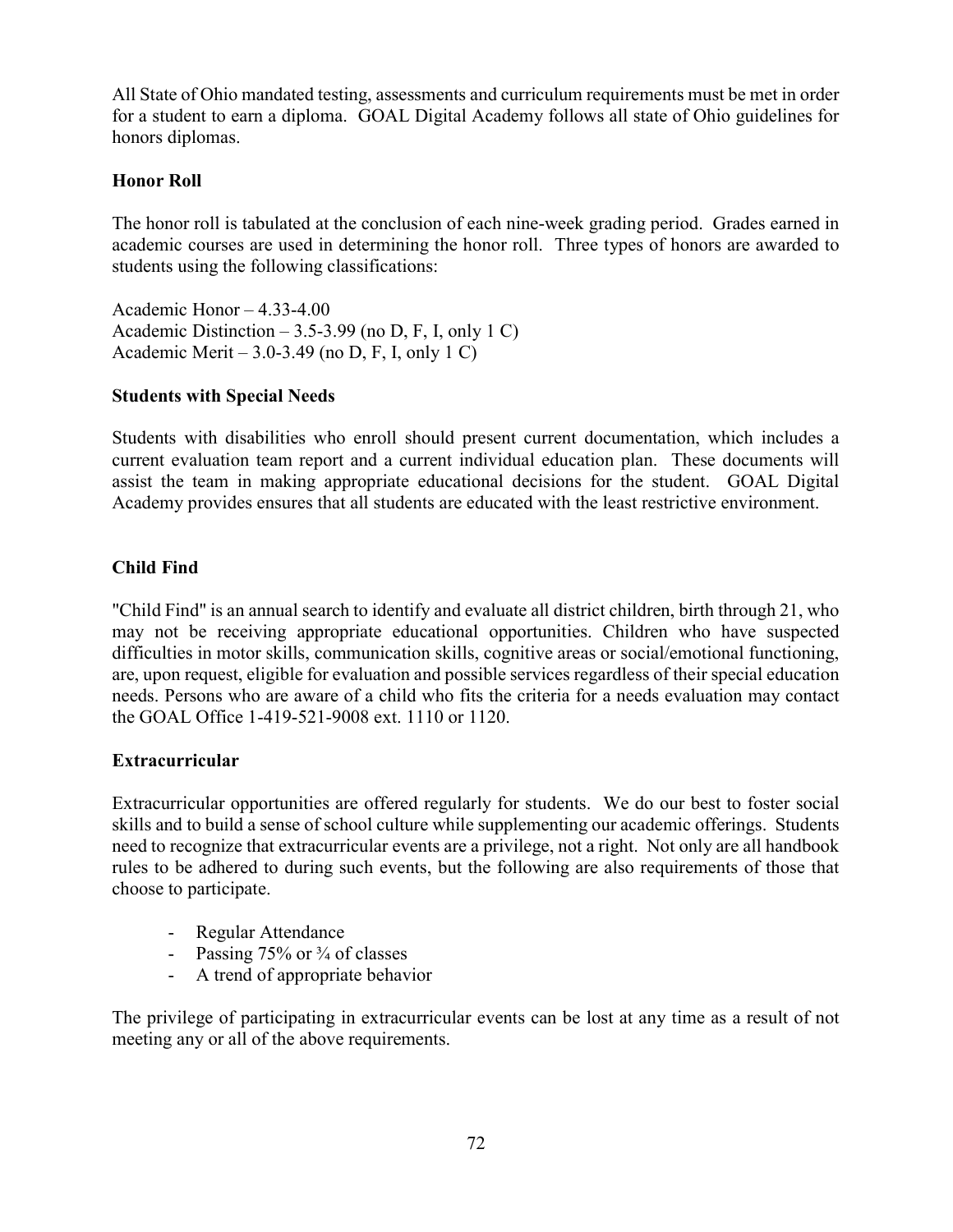### OhioMeansJobs

The State of Ohio has developed online career planning tool that helps students discover career interests, explore future job options, build a future budget, create a resume and more. You may access Ohio Means Jobs planning tool at ohiomeansjobs.com by selecting the "K-12 Students" section.

# 10. Notices

## A. Testing and Examinations (O.R.C. §3314.041)

GOAL Digital Academy is a community school established under Chapter 3314 of the Revised Code. Goal Digital Academy is a public school and students enrolled in and attending the school are required to take proficiency tests and other examinations prescribed by law. In addition, there may be other requirements for students at the GOAL Digital Academy that are prescribed by law. Students who have been excused from the compulsory attendance law for the purpose of home education as defined by the Administrative Code shall no longer be excused for that purpose upon their enrollment in a community school. For more information about this matter contact GOAL Digital Academy administration or the Ohio Department of Education.

## B. Notification of Rights Under FERPA for Elementary and Secondary Schools

The Family Educational Rights and Privacy Act (FERPA) affords parents and students who are 18 years of age or older ("eligible students") certain rights with respect to the student's education records. These rights are:

1. The right to inspect and review the student's education records within 45 days after the day Goal Digital Academy (the "School") receives a request for access.

Parents or eligible students who wish to inspect their child's or their education records should submit to the Superintendent a written request that identifies the records they wish to inspect. The Superintendent will make arrangements for access and notify the parent or eligible student of the time and place where the records may be inspected.

2. The right to request the amendment of the student's education records that the parent or eligible student believes are inaccurate, misleading, or otherwise in violation of the student's privacy rights under FERPA.

Parents or eligible students who wish to ask the School to amend their child's or their education record should write the School Superintendent, clearly identify the part of the record they want changed, and specify why it should be changed. If the School decides not to amend the record as requested by the parent or eligible student, the School will notify the parent or eligible student of the decision and of their right to a hearing regarding the request for amendment. Additional information regarding the hearing procedures will be provided to the parent or eligible student when notified of the right to a hearing.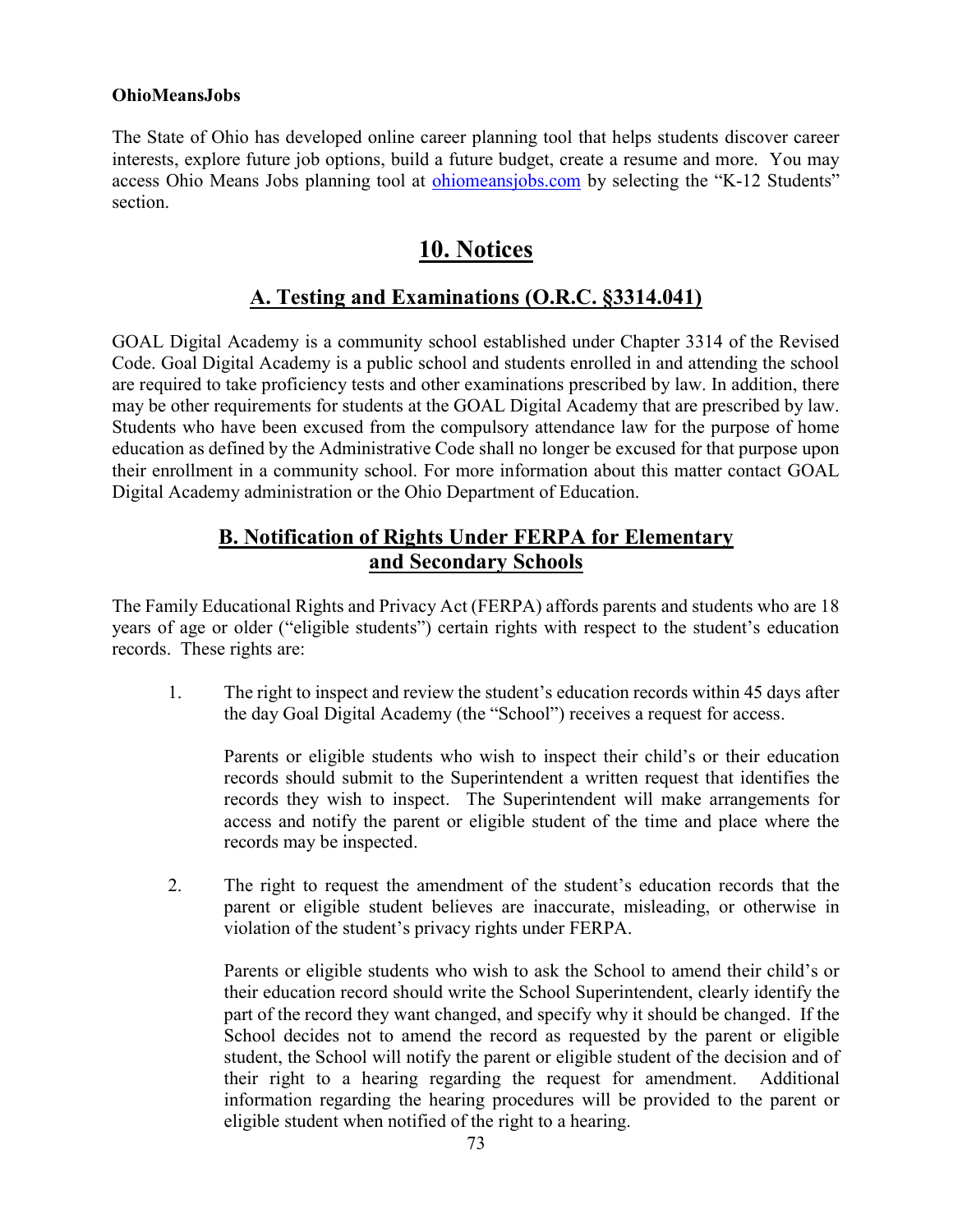3. The right to provide written consent before the School discloses personally identifiable information (PII) from the student's education records, except to the extent that FERPA authorizes disclosure without consent.

One exception, which permits disclosure without consent, is disclosure to School officials with legitimate educational interests. The criteria for determining who constitutes a School official and what constitutes a legitimate educational interest must be set forth in the School's annual notification for FERPA rights. A School official typically includes a person employed by the School as an administrator, supervisor, instructor, or support staff member (including health or medical staff and law enforcement unit personnel) or a person serving on the School Board. A School official also may include a volunteer, contractor, or consultant who, while not employed by the School, performs an institutional service or function for which the School would otherwise use its own employees and who is under the direct control of the School with respect to the use and maintenance of PII from education records, such as an attorney, auditor, medical consultant, or therapist; a parent or student volunteering to serve on an official committee, such as a disciplinary or grievance committee; or a parent, student, or other volunteer assisting another School official in performing his or her tasks. A School official typically has a legitimate educational interest if the official needs to review an education record in order to fulfill his or her professional responsibility.

Upon request, the School discloses education records without consent to officials of another school or school district in which a student seeks or intends to enroll, or is already enrolled if the disclosure is for purposes of the student's enrollment or transfer.

4. The right to file a complaint with the U.S. Department of Education concerning alleged failures by the School to comply with the requirements of FERPA. The name and address of the Office that administers FERPA are:

> Family Policy Compliance Office U.S. Department of Education 400 Maryland Avenue, SW Washington, DC 20202

5. The right to obtain a copy of the School's policy on student records.

## C. Directory Information Notice

The Family Educational Rights and Privacy Act (FERPA) and Ohio law require that the School, with certain exceptions, obtain your written consent prior to disclosing personally identifiable information from your child's education records. However, the School may disclose "directory information" without written consent unless you have advised the School to the contrary.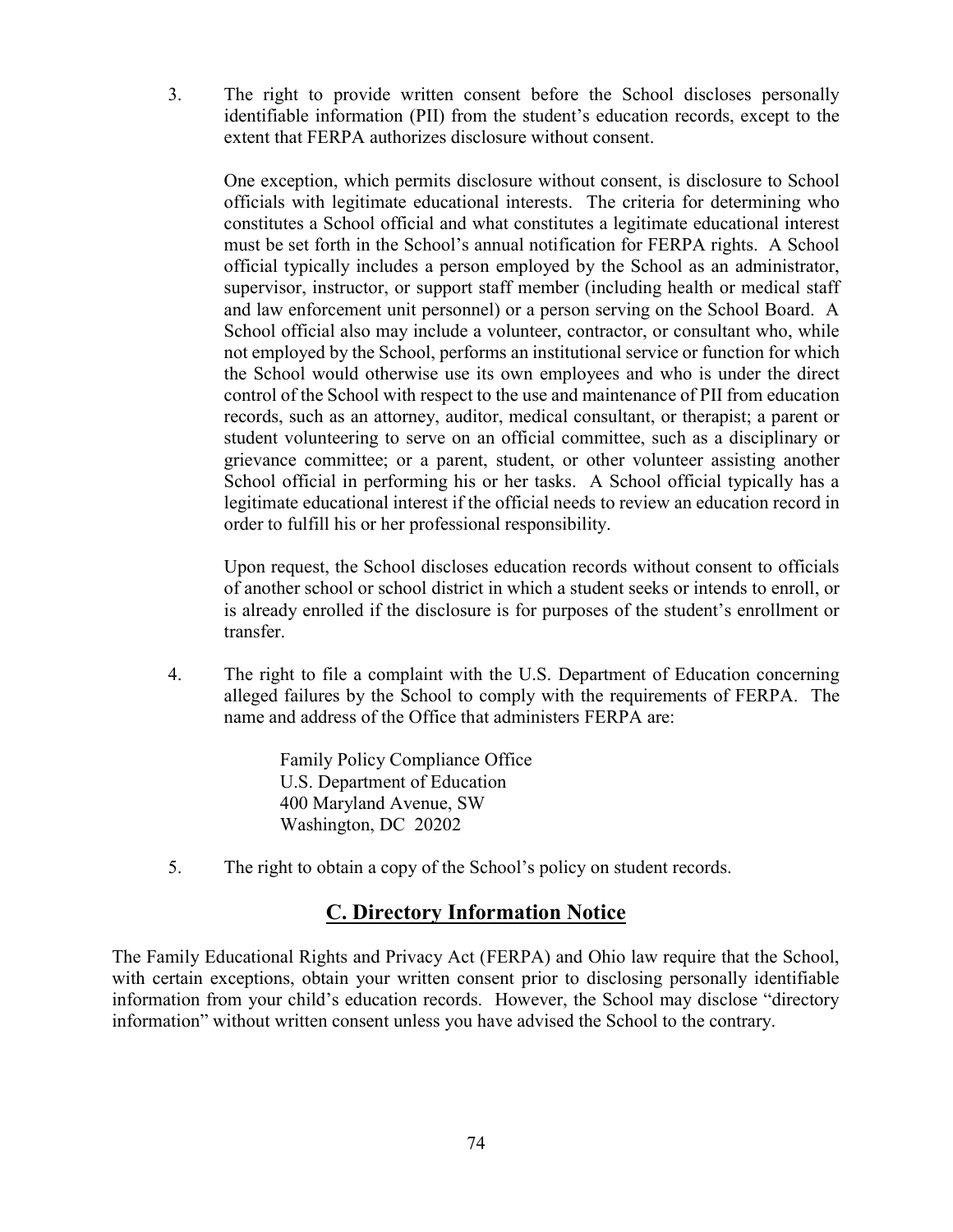The primary purpose of having directory information is to allow the School to include information from your child's education records in certain school publications. Examples include:

- displaying photos on the School's website
- honor roll or other recognition lists
- graduation programs and
- publishing information in a local newspaper or website

The Goal Digital Academy considers the following to be "directory information":

- Name, address and phone number
- Date and place of birth
- Photographs
- Major field of study
- Participation in officially recognized activities and sports
- Height and weight, if a member of an athletic team
- Dates of attendance at the School
- Grade level
- Date of graduation
- Degrees, honors and awards received
- Most previous educational agency or institution attended
- E-mail address
- Any other information which would not generally be considered harmful or an invasion of privacy if disclosed.

Any parent or adult student refusing to have any or all of the designated directory information disclosed must provide written notification to this effect and return it to the building principal on or before September 15 of this school year or within twenty (20) days of receiving this handbook. In the event a refusal is not filed, GOAL Digital Academy will deem that neither the parent of a student nor an adult student objects to the release of the directory information designated.

# D. Notice of Non-Discrimination

## (Title VI, Title IX, Section 504, Age Discrimination Act, Title II, Boy Scouts of America Equal Access Act)

GOAL Digital Academy does not discriminate on the basis of race, color, national origin, sex, disability, gender identity, sexual orientation, or age in its programs and activities and provides equal access to the Boy Scouts and other designated youth groups.

The following person has been designated to handle inquiries regarding the non-discrimination policies:

Tish Jenkins, Superintendent 890 West Fourth Street, Mansfield, OH 44906 419-775-4809 tienkins@mygda.org